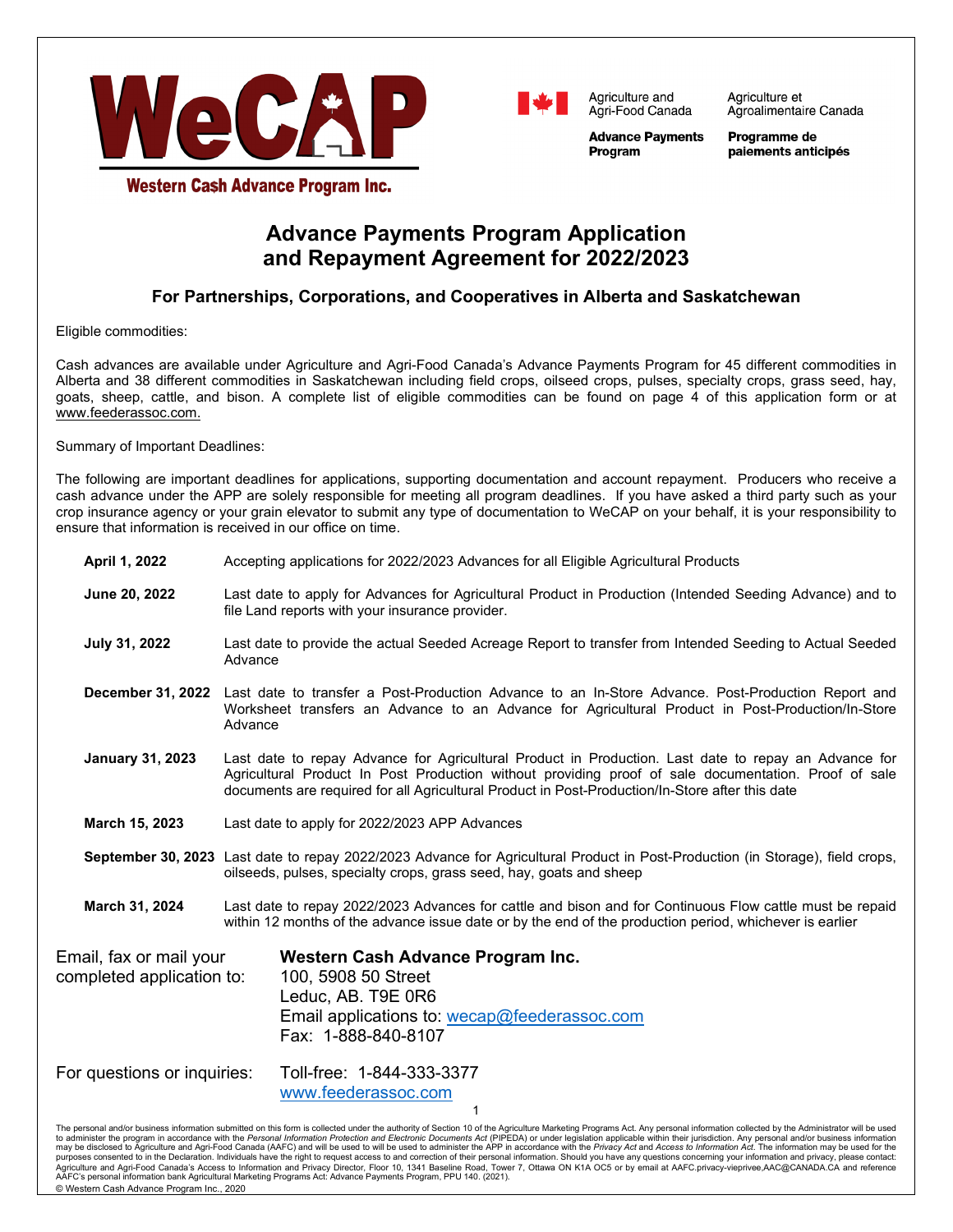### **TABLE OF CONTENTS**

### **A. Preamble: Important Information for Producers and List of Eligible Commodities and 2022/2023 Advance Rates**

#### **B. APP Application**

- 1. Producer Information
- 2. Declaration of Relatedness
- 3. Summary of Producer's Advance Request
- 4. Priority Agreements

### **C. Repayment Agreement**

- 
- 1. Definitions 1. Default 1. Default 1. Default 1. Default 1. Default 1. Default 1. Default 1. Default 1. Default 1. Default 1. Default 1. Depres Issuance of the Advance The Advance **7.** Representations and Warranties
- 3. Repayment of the Advance **8.** Privacy
- 4. Interest, Fees, and Costs 9. General Provisions
- 5. Security Agreement
- **D. Producer's Declaration and Signature for Application and Repayment Agreement**

### **E. Schedule[s1](#page-1-0)**

- 1. Personal Guarantee
- 2. Advance Worksheets
	- □ Advance Worksheet for Agricultural Product in Production: Spring Advance for Field Crops, Forage, Hay, and Grass Seeds.
	- □ Advance Worksheet for Agricultural Product in Post-Production: Post Harvest/Fall Advance for Field Crops, Forage, Hay, and Grass Seeds (Storable).
	- □ Advance Worksheet for Livestock Advance: Livestock Price Insurance ("**LPI**") Option OR Advance Worksheet for Livestock Advance: LPI Renewal.
	- □ Advance Worksheet for Livestock Advance: AgriStability Option OR Advance Worksheet for Livestock Advance: AgriStability option Renewal.
- 3. Assignments, Consents and Authorizations
	- □ Priority Agreement for Agricultural Inputs Suppliers
	- □ AFSC Assignment of Indemnity
	- □ SCIC Assignment of Indemnity
	- □ Global AG Risk Solutions Loss Payable Assignment
	- □ LPI Assignment (Alberta)
	- □ LPI Consent (Alberta)
	- □ LPI Assignment (Saskatchewan)
	- □ LPI Authority Form (Saskatchewan)
	- □ Business Risk Management ("BRM") Program Proceeds Assignment.
- 4. Statement of Inventory

<span id="page-1-0"></span><sup>1</sup> All applicable Schedules including Advance Worksheets, Assignments, Consents and Authorizations must be completed, signed, and enclosed with this Application and Repayment Agreement. This Application need only be completed once for the 2022/2023 Program. Advance Worksheets submitted after your first Advance Worksheet will be automatically added to your Application pursuant to the deemed amendment provisions of the Repayment Agreement.

The personal and/or business information submitted on this form is collected under the authority of Section 10 of the Agriculture Marketing Programs Act. Any personal information collected by the Administrator will be used purposes consented to in the Declaration. Individuals have the right to request access to and correction of their personal information. Should you have any questions concerning your information and privacy, please contact: AAFC's personal information bank Agricultural Marketing Programs Act: Advance Payments Program, PPU 140. (2021). © Western Cash Advance Program Inc., 2020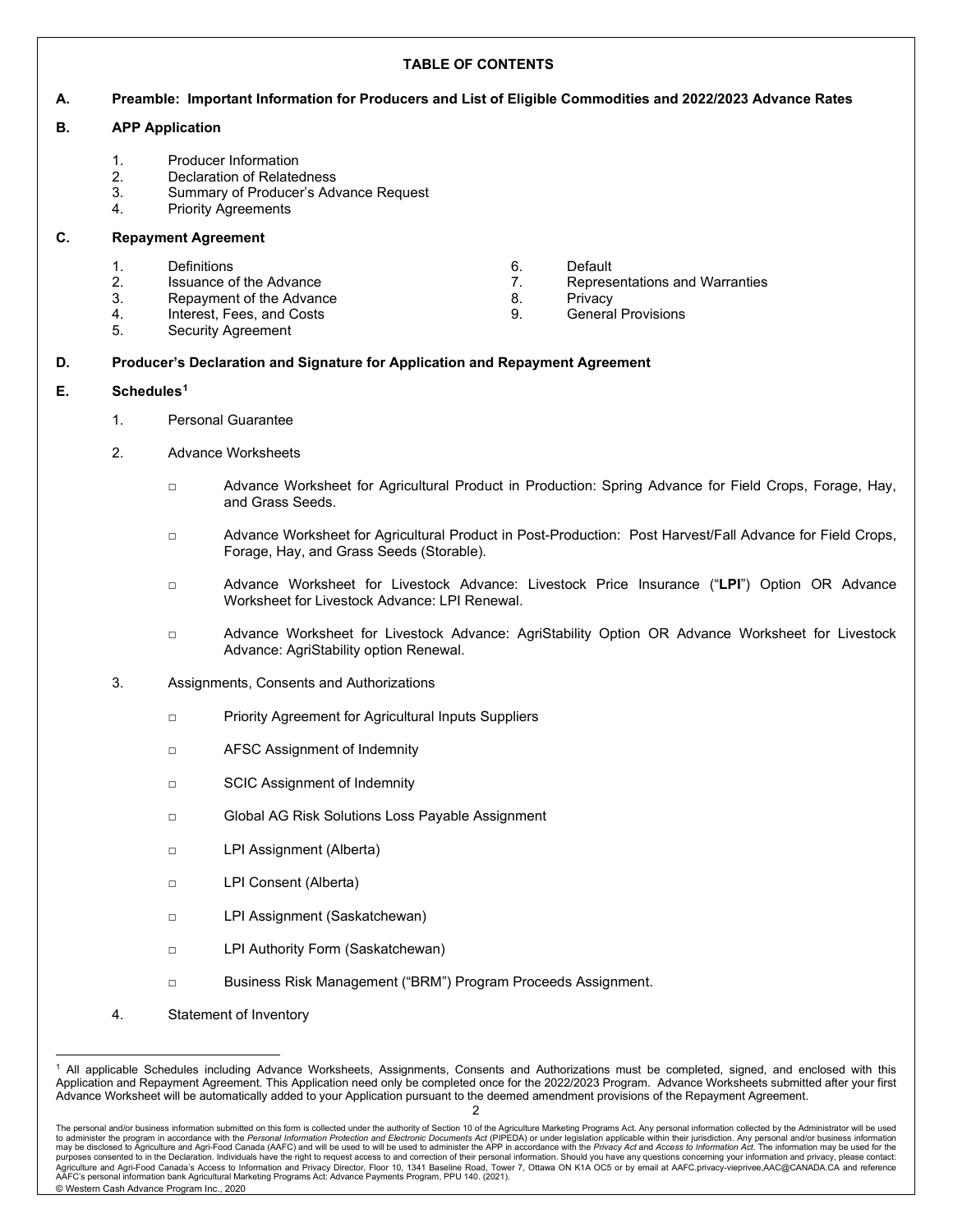### **A. Preamble: Important Information for Producers**

The following is provided as background information for producers.

| Advance<br>Payments<br>Program                           | The Advance Payments Program ("APP") is established under Canada's Agricultural Marketing<br>Programs Act, the Regulations under this Act, and APP Administration Guidelines and policy<br>bulletins issues by Agricultural and Agri-Food Canada.                                                                                                                                                                                                                                                                                                                                                                                                                  |
|----------------------------------------------------------|--------------------------------------------------------------------------------------------------------------------------------------------------------------------------------------------------------------------------------------------------------------------------------------------------------------------------------------------------------------------------------------------------------------------------------------------------------------------------------------------------------------------------------------------------------------------------------------------------------------------------------------------------------------------|
|                                                          | Western Cash Advance Program Inc. ("WeCAP") is an authorized APP Administrator.<br>$\bullet$                                                                                                                                                                                                                                                                                                                                                                                                                                                                                                                                                                       |
| <b>Cash Advance Limits</b>                               | The APP allows eligible producers to obtain cash advances for a portion of the expected<br>$\bullet$<br>average market value of their commodities. After May 29, 2019 Advances to producers are<br>limited to a maximum of \$1,000,000.00 in each Program Year, with the Federal Government<br>paying the Interest on the first \$100,000.00 of the advance and preferential Interest rates on<br>advance amounts over \$100,000.00. Eligible producers can take advances on multiple<br>agricultural producers within the same Program Year; however, producers cannot have more<br>than \$1,000,000.00 in advances outstanding at any one time under the Program |
| Eligibility                                              | APP eligibility is limited to Canadian citizens or permanent residents; corporations, a majority of<br>whose voting shares are held by Canadian citizens or permanent residents; cooperatives, a<br>majority of whose members are Canadian citizens or permanent residents, and partnerships or<br>other associations of persons where partners or members, who are Canadian citizens or<br>permanent residents, are entitled to at least 50% of the profits of the partnership or association.<br>Some other limits on eligibility apply, including limits for producers are "Related Producers" as<br>defined by the APP.                                        |
| <b>Production Periods and</b><br><b>Production Years</b> | Under APP, "production periods" and "production years" are established for different agricultural<br>products. Advances may be issued on an agricultural production from the start of production.<br>Production periods and production years may overlap, provided that producers may not have<br>any more than \$1,000,000.00 outstanding under the Program at any time.                                                                                                                                                                                                                                                                                          |
| Repayment                                                | Repayment must be made by producers as they sell or dispose of the commodities upon<br>$\bullet$<br>which their advances were based. Proof of sale documentation must contain: date of sale,<br>name of seller, name of buyer, type of agricultural product sold, quantity of agricultural<br>product sold, and total dollar (\$) value received for the sales of the agricultural product.<br>Proof of sales receipts must accompany each payment. In addition, final deadlines must be<br>met for the repayment of all advances. Producer repayment obligations are set out in the<br>repayment agreement.                                                       |
| <b>Producer Liability</b>                                | All applicants are jointly and severally liable for the repayment of all advances. If the producer is<br>a partnership, a business corporation, a cooperative or other association persons, all partners,<br>voting shareholders and members are also jointly and personally liable. Shareholder of<br>corporations and members of cooperatives are required to sign personal guarantees.                                                                                                                                                                                                                                                                          |
| <b>Security Agreements</b>                               | The APP requires all producers to grant security, including, but necessarily limited to, security<br>$\bullet$<br>against the agricultural product in which their advance was based. If the producer has other<br>creditors who hold security in the same products, these creditors will be required to sign a<br>Priority Agreement, postponing their security to the security Interest of the APP Administrator.<br>Security and Priority Agreement requirements are set out in the Repayment Agreement.                                                                                                                                                         |
| Yield Verification and<br>Inspections                    | A yield and/or inventory inspection may be required to verify compliance with the repayment and<br>$\bullet$<br>security agreement.                                                                                                                                                                                                                                                                                                                                                                                                                                                                                                                                |
| Fees and Interest                                        | Fees, including application and administration fees will be charged in relation to this application<br>$\bullet$<br>and the administration of the APP Program. Interest will be charged on advances under the APP<br>Program and other amounts owing to the Administrator. Additional interest made be assessed<br>where there is a Default under the APP Program. These fees and rates of interest are set out in<br>the Repayment Agreement.                                                                                                                                                                                                                     |

The personal and/or business information submitted on this form is collected under the authority of Section 10 of the Agriculture Marketing Programs Act. Any personal information collected by the Administrator will be used © Western Cash Advance Program Inc., 2020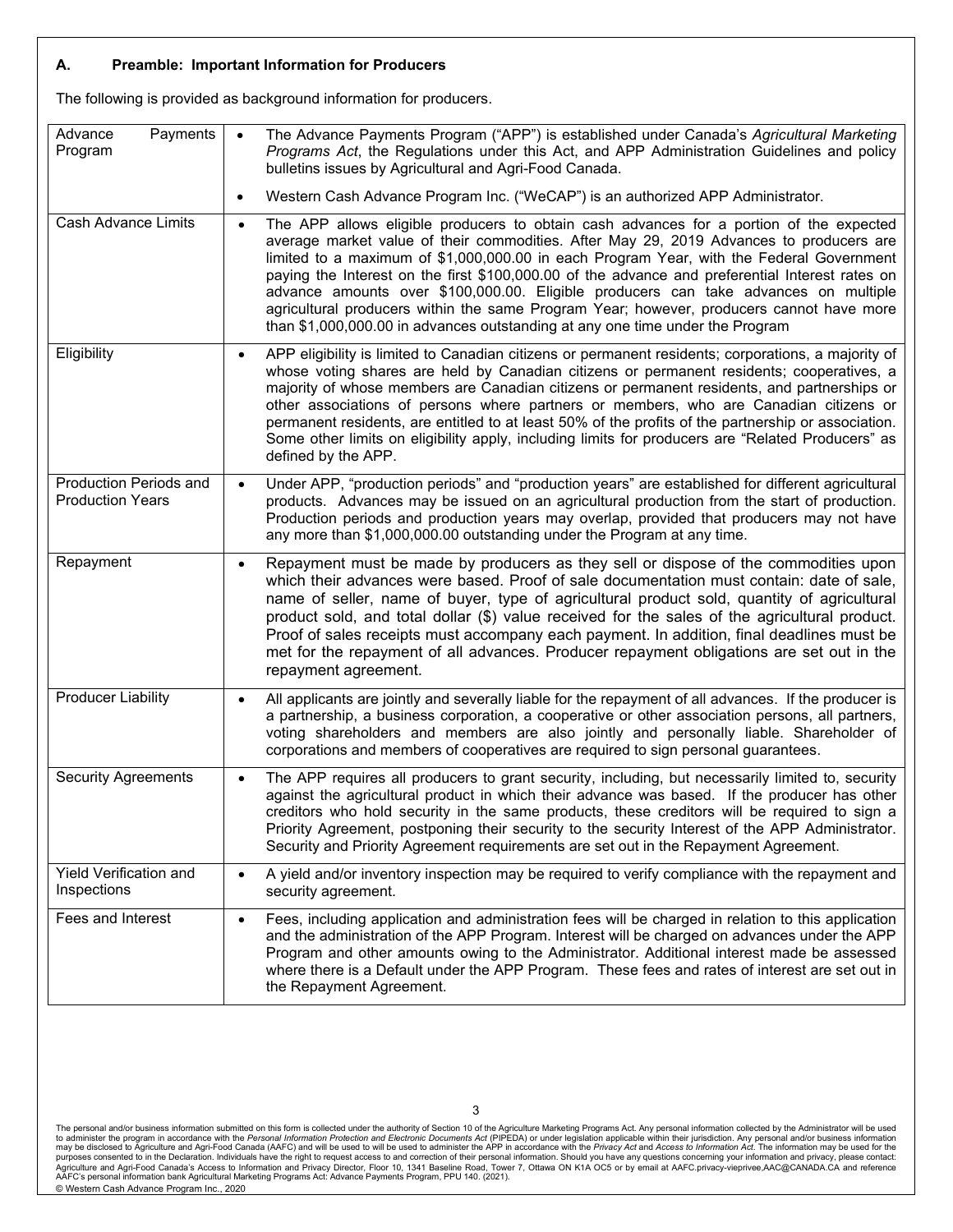# **ADVANCE RATES FORCOMMODITIES**

Advance rates are effective **April 1, 2022** but are subject to change during the applicable production period.

Go t[o www.feederassoc.com](http://www.feederassoc.com/) or call 1-844-333-3377 to obtain the most recent advance rates.

| <b>FIELD CROPS</b>                  | <b>ALBERTA</b> | <b>SASKATCHEWAN</b> | <b>LIVESTOCK</b>                                  | <b>ALBERTA</b>         | <b>SASKATCHEWAN</b> |
|-------------------------------------|----------------|---------------------|---------------------------------------------------|------------------------|---------------------|
|                                     | <b>RATE/MT</b> | <b>RATE/MT</b>      |                                                   | <b>RATE/HD</b>         | <b>RATE/HD</b>      |
| Barley                              | \$155.20       | \$155.20            | Cattle Feeder Calf (400-700 lbs)                  | \$808.25               | \$804.61            |
| Canola                              | \$363.75       | \$363.75            | Cattle Feeder (700-900 lbs)                       | \$844.62               | \$843.68            |
| Corn                                | \$4.07         | \$3.58              | Cattle Finished (over 900 lbs and less            | \$940.90               | \$938.96            |
|                                     | <b>Bushel</b>  | <b>Bushel</b>       | than 1250 lbs)                                    |                        |                     |
| Durum                               | \$194.00       | \$194.00            | Cattle Finished (More than 1250 lbs)              | \$1,225.35             | \$1,222.92          |
| Fababeans                           | \$164.90       | \$184.30            | Heifers - Breeding Calf                           | \$800.25               | \$800.25            |
| Flax                                | \$363.75       | \$363.75            | Heifers - Breeding - Bred                         | $\overline{$1,110.65}$ | \$1,110.65          |
| Lentils                             | \$363.75       | \$363.75            | Cow - Breeding - Mature has calved                | \$1,144.60             | \$1,144.60          |
| Mustard                             | \$649.90       | \$649.90            | Bull - Breeding - Mature Less than 2              | \$1,891.50             | \$1,891.50          |
|                                     |                |                     | yrs.                                              |                        |                     |
| Oats                                | \$174.60       | \$174.60            | Bull - Breeding - Mature More than 2              | \$2,172.80             | \$2,172.80          |
|                                     |                |                     | yrs.                                              |                        |                     |
| Peas - Dry                          | \$189.15       | \$189.15            |                                                   |                        |                     |
| Rye-Spring                          | \$111.55       | \$111.55            | Goats Kids (less than 50 lbs)                     | \$49.71                | \$51.25             |
| $Rye-Fall$                          | \$121.25       | \$121.25            | Goats Kids (50 - 70 lbs)                          | \$93.36                | \$96.25             |
| Wheat - Feed                        | \$135.80       | \$135.80            | Goats Goatlings (more than 70 lbs)                | \$113.73               | \$117.25            |
| Wheat                               | \$145.50       | \$145.50            | <b>Goats - Breeding Mature Doe</b>                | \$121.73               | \$121.73            |
| <b>Winter Wheat</b>                 | \$121.25       | \$121.25            | Goats - Breeding - Mature Buck                    | \$210.73               | \$210.73            |
|                                     |                |                     |                                                   |                        |                     |
| <b>FORAGE/HAY</b>                   | <b>RATE/MT</b> | <b>RATE/MT</b>      | Lambs (61 to 79 lbs)                              | \$88.99                | \$88.99             |
| Alfalfa                             | \$116.40       | \$116.40            | Lambs (80 to 109 lbs)                             | \$112.03               | \$112.03            |
| Hay                                 | \$97.00        | \$97.00             | Lambs (more than 110 lbs)                         | \$139.68               | \$139.68            |
|                                     |                |                     | Sheep - Ewe and Yearling Ewe -<br><b>Breeding</b> | \$167.81               | \$167.81            |
|                                     |                |                     | Sheep - Breeding Ram                              | \$235.46               | \$235.46            |
| <b>GRASS SEED</b>                   | <b>RATE/LB</b> |                     |                                                   |                        |                     |
| Clover Seed-<br>Alisike             | \$0.5820       | <b>NA</b>           | Bison Feeder (650 - 750 lbs)                      | \$823.53               | \$823.53            |
| Clover-S.C. Red                     | \$0.5335       | <b>NA</b>           | Bison Finished (900 - 1050 lbs)                   | \$1,164.72             | \$1,164.72          |
| Fescue Seed-<br><b>Creeping Red</b> | \$0.5820       | <b>NA</b>           |                                                   |                        |                     |
| Fescue - Sheeps                     | \$0.5335       | <b>NA</b>           |                                                   |                        |                     |
| Alfalfa Seed                        | \$0.6790       | <b>NA</b>           |                                                   |                        |                     |
| Bromes Grass-<br>Smooth Seed        | \$0.9700       | <b>NA</b>           |                                                   |                        |                     |
| Timothy Hay - Seed                  | 0.3395         | <b>NA</b>           |                                                   |                        |                     |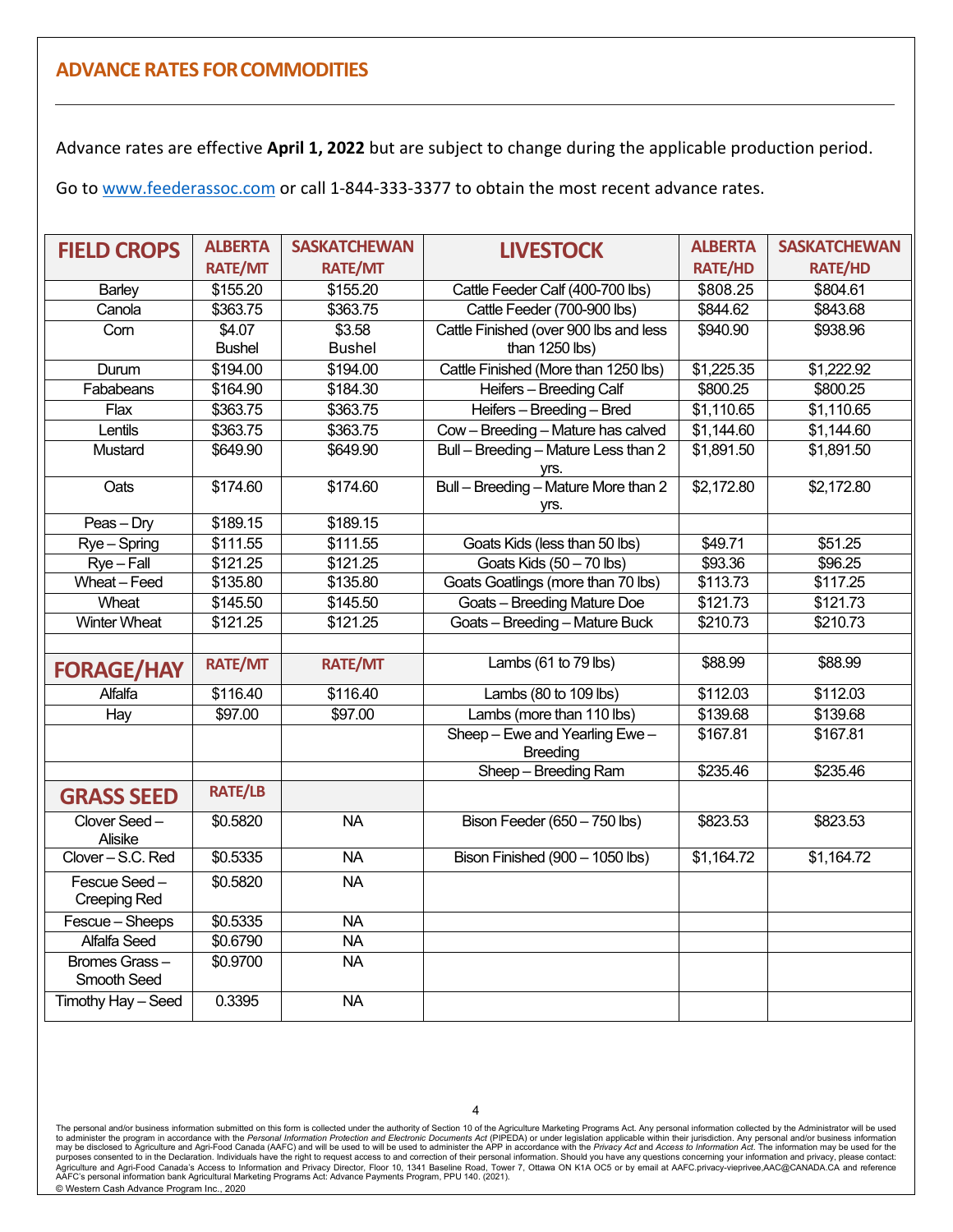### **B. APP Application**

 $\ddot{\phantom{a}}$ 

Please attach the following when submitting your application:

- **√ Copy of Government Issued Photo Identification**
- **√ VOID Cheque if you wish to have the funds direct deposits**
- **√ The Advance Worksheet Forms with respect to the commodities related to your application, including all associated forms (listed in Table of Contents)**

## **PART 1 – PRODUCER INFORMATION**

## *Section 1.1 – Partnership/Corporation/Cooperative Producer Information*

| <b>Producer Information (the "Producer")</b>                                                                                                                 |                   |        |      |  |
|--------------------------------------------------------------------------------------------------------------------------------------------------------------|-------------------|--------|------|--|
| Full Legal Name of Producer                                                                                                                                  |                   |        |      |  |
| <b>CRA Business/GST Number</b>                                                                                                                               |                   | APPID# |      |  |
| Trade Name or other name used when selling commodities (if applicable)                                                                                       |                   |        |      |  |
| Select Applicant Type (If "other" – please specify type)<br>$\Box$ Corporation $\Box$ Cooperative $\Box$ Partnership $\Box$ Limited Partnership $\Box$ Other |                   |        |      |  |
| <b>Mailing Address</b>                                                                                                                                       |                   |        |      |  |
| <b>Street Address</b><br>*City/Town<br>* Province<br>Postal Code                                                                                             |                   |        |      |  |
| Location of Residence: Section- Township- Range- Meridian<br><b>Email Address</b>                                                                            |                   |        |      |  |
| Primary Phone #                                                                                                                                              | Alternate Phone # |        | Fax# |  |

### *Section 1.2 – Corporate Structure*

Please list all Shareholders, Member or Partners of the Producer (as applicable) and select the appropriate box below to indicate the type of documents submitted in support of this Application. Please attach an additional sheet if further space is required.

NOTE: A copy of Government issued photo ID must be submitted with this Application for each individual listed below

□ Articles of Incorporation (including any amendments) □ Shareholder Register (including a list of all voting shareholders of the Producer and percentage ownership of each voting shareholder) □ Partnership Agreement

□ Other\_\_\_\_\_\_\_\_\_\_\_\_\_\_\_\_\_\_\_\_\_\_\_\_\_\_\_\_\_\_\_\_\_\_\_\_\_\_\_\_\_\_\_\_\_\_\_\_\_\_\_\_\_\_\_\_\_\_\_\_\_\_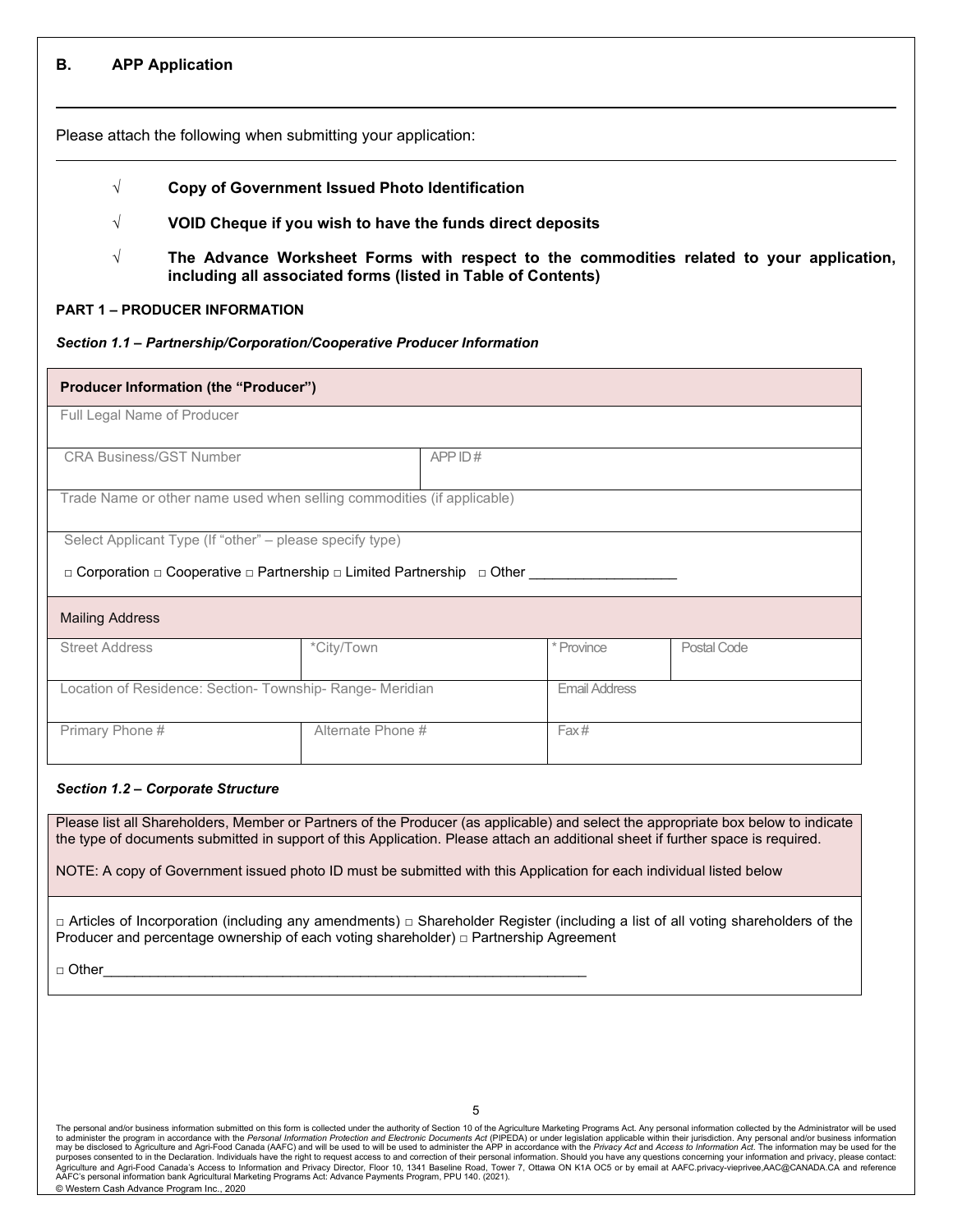| Full Legal Name: First, Middle, Last                                                                                                                                        | Common Name                                                                                                        | Date of Birth (YYYY-MM-DD) |
|-----------------------------------------------------------------------------------------------------------------------------------------------------------------------------|--------------------------------------------------------------------------------------------------------------------|----------------------------|
| Primary Phone #                                                                                                                                                             |                                                                                                                    |                            |
|                                                                                                                                                                             | Percentage Ownership of Producer                                                                                   | APP ID#                    |
| <b>Mailing Address</b>                                                                                                                                                      |                                                                                                                    |                            |
| □ Canadian Driver's License □ Canadian Passport/Permanent Resident Card<br>□ Canadian Birth Certificate □ Canadian Citizenship Card                                         | Select the appropriate box below to indicate the type of government issued photo ID in support of this application |                            |
| Full Legal Name: First, Middle, Last                                                                                                                                        | Common Name                                                                                                        | Date of Birth (YYYY-MM-DD) |
| Primary Phone #                                                                                                                                                             | Percentage Ownership of Producer                                                                                   | APP ID#                    |
| <b>Mailing Address</b>                                                                                                                                                      |                                                                                                                    |                            |
| □ Canadian Driver's License □ Canadian Passport/Permanent Resident Card<br>□ Canadian Birth Certificate □ Canadian Citizenship Card                                         | Select the appropriate box below to indicate the type of government issued photo ID in support of this application |                            |
| Full Legal Name: First, Middle, Last                                                                                                                                        | Common Name                                                                                                        | Date of Birth (YYYY-MM-DD) |
|                                                                                                                                                                             |                                                                                                                    |                            |
| Primary Phone #                                                                                                                                                             | Percentage Ownership of Producer                                                                                   | APP ID#                    |
| <b>Mailing Address</b>                                                                                                                                                      | Select the appropriate box below to indicate the type of government issued photo ID in support of this application |                            |
| □ Canadian Driver's License □ Canadian Passport/Permanent Resident Card<br>□ Canadian Birth Certificate □ Canadian Citizenship Card<br>Full Legal Name: First, Middle, Last | Common Name                                                                                                        | Date of Birth (YYYY-MM-DD) |
| Primary Phone #                                                                                                                                                             | Percentage Ownership of Producer                                                                                   | APP ID#                    |
| <b>Mailing Address</b>                                                                                                                                                      |                                                                                                                    |                            |
|                                                                                                                                                                             |                                                                                                                    |                            |
| □ Canadian Driver's License □ Canadian Passport/Permanent Resident Card<br>□ Canadian Birth Certificate □ Canadian Citizenship Card                                         | Select the appropriate box below to indicate the type of government issued photo ID in support of this application |                            |
| Section 1.3 – Authorized Individuals                                                                                                                                        |                                                                                                                    |                            |
|                                                                                                                                                                             | Authorized officer (person authorized to sign on behalf of the Corporation/Cooperative/Partnership                 |                            |
| Full Legal Name of Authorized Individual                                                                                                                                    | Relationship to Producer                                                                                           | Telephone #                |

The personal and/or business information submitted on this form is collected under the authority of Section 10 of the Agriculture Marketing Programs Act. Any personal information collected by the Administrator will be used © Western Cash Advance Program Inc., 2020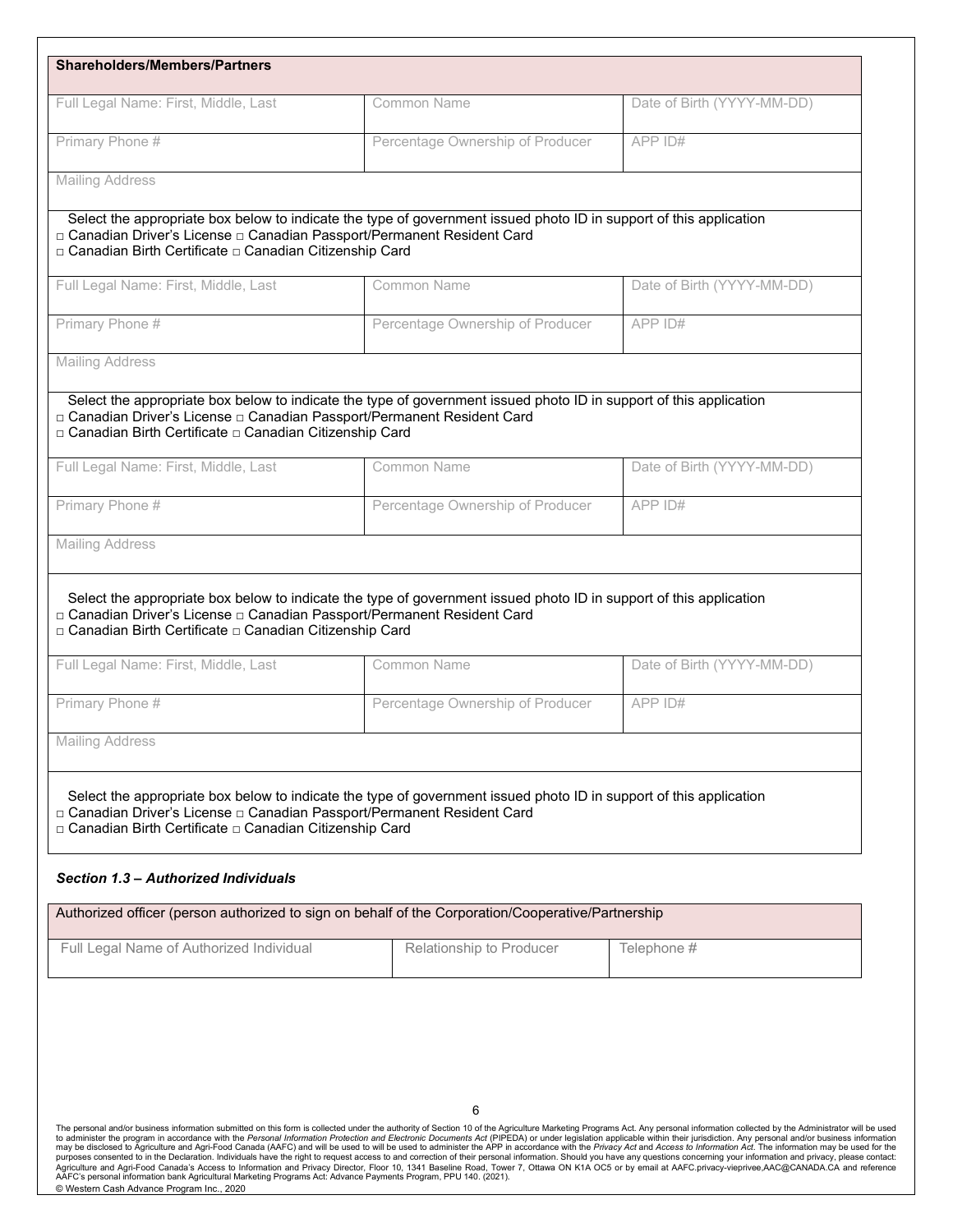| Authorized Person(s) to exchange account information (Optional): The Producer authorizes WeCAP to disclose information in<br>respect of this Application and the Producer's account to the below individuals |                          |             |  |  |
|--------------------------------------------------------------------------------------------------------------------------------------------------------------------------------------------------------------|--------------------------|-------------|--|--|
| Full Legal Name of Authorized Individual                                                                                                                                                                     | Relationship to Producer | Telephone # |  |  |
| Authorizing Signature<br>Date                                                                                                                                                                                |                          |             |  |  |
| Print Full Name of Authorizing Signatory                                                                                                                                                                     |                          |             |  |  |

### *Section 1.4 –* **Primary Financial Institution**

| Name of Financial Institution           |           |          |                   |
|-----------------------------------------|-----------|----------|-------------------|
| <b>Street Address / Mailing Address</b> | City/Town | Province | Postal Code       |
| <b>Contact Person</b>                   | Phone #   |          | <b>Fax Number</b> |
| Email Address                           |           |          |                   |

#### *Section 1.5 – Direct Deposit Authorization*

If you wish to have any Advances directly deposited into your bank account, please attach a VOID cheque for the relevant account and sign and date the section below. If you already use direct deposit with WeCAP and you intend to use the same account, you do not need to complete this section. If your financial institution requires the advance to be issued jointly, direct deposit is not possible.

**Date** 

Producer Signature

#### *Section 1.6 – Declaration of Bankruptcy and Litigation*

| Please select the applicable response below                                                                                                                                                                                                                                                                                  |                 |
|------------------------------------------------------------------------------------------------------------------------------------------------------------------------------------------------------------------------------------------------------------------------------------------------------------------------------|-----------------|
| The Producer hereby declares that the Producer: (a) has not within seven<br>years from the date of this Application filed a notice of intention to make a<br>proposal OR made a proposal under the Bankruptcy and Insolvency Act, (b)<br>is not subject to a receiving order under that $Act$ , and $(c)$ is not bankrupt or | Agree           |
| are seeking protection under any other insolvency or bankruptcy related<br>statute such as the Companies' Creditors Arrangement Act and the Farm<br>Debt Mediation Act.                                                                                                                                                      | <b>Disagree</b> |
| The Producer is not a party to any claims, disputes, or lawsuits                                                                                                                                                                                                                                                             | Agree           |
|                                                                                                                                                                                                                                                                                                                              | <b>Disagree</b> |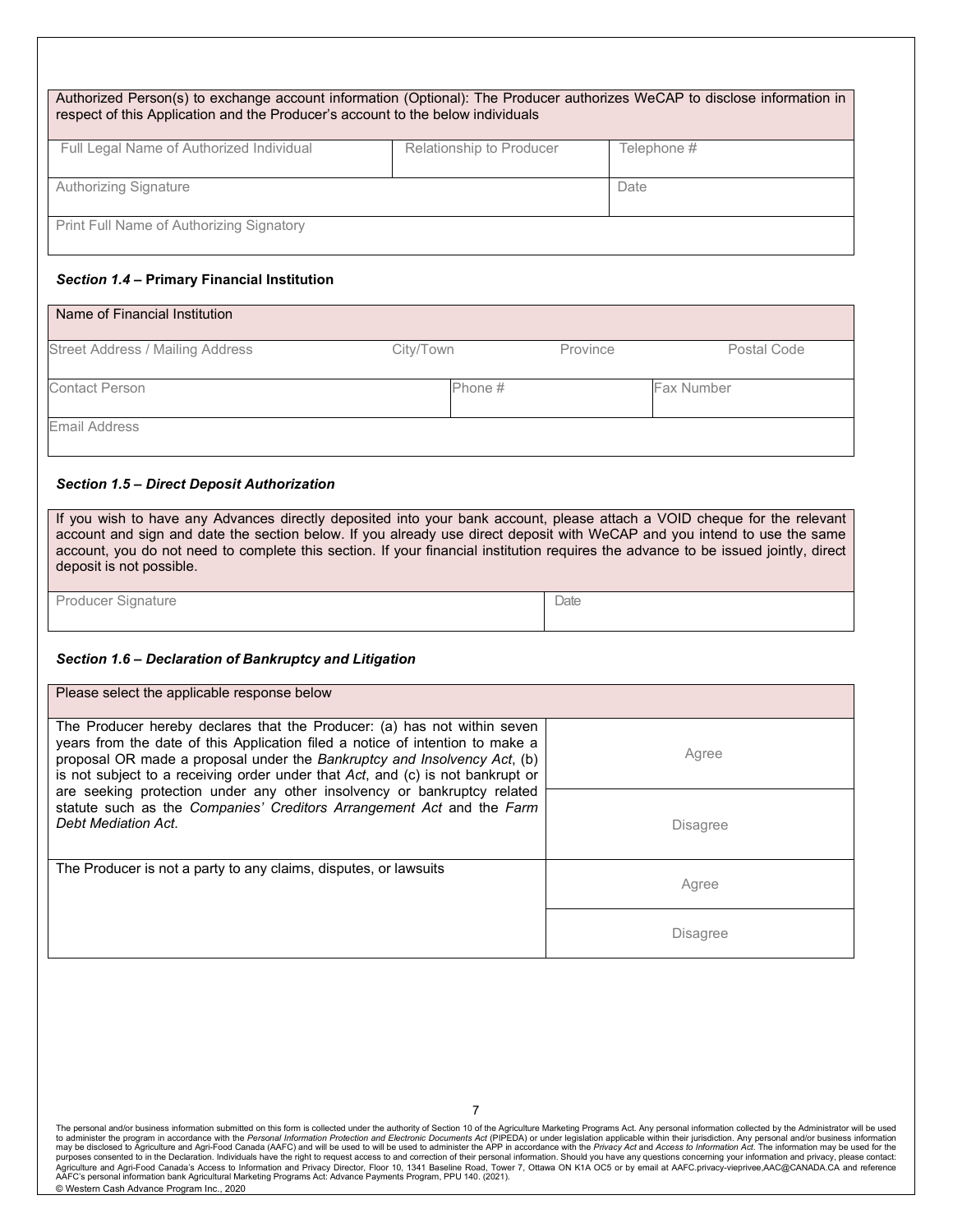| Please select the applicable response below                                                                                                                                                                                                                                                                                                                                                                |                                              |  |  |  |  |
|------------------------------------------------------------------------------------------------------------------------------------------------------------------------------------------------------------------------------------------------------------------------------------------------------------------------------------------------------------------------------------------------------------|----------------------------------------------|--|--|--|--|
| The Producer hereby declares that any of its shareholders/members/partners<br>(a) have not within seven years from the date of this Application filed a notice<br>of intention to make a proposal OR made a proposal under the Bankruptcy<br>and Insolvency Act, (b) are not subject to a receiving order under that Act,<br>and (c) are not bankrupt or are seeking protection under any other insolvency | Agree                                        |  |  |  |  |
| or bankruptcy related statute such as the Companies' Creditors Arrangement<br>Act and the Farm Debt Mediation Act.                                                                                                                                                                                                                                                                                         | <b>Disagree</b>                              |  |  |  |  |
| If "Disagree" is selected, please provide details of the shareholder(s)/member(s)/partner(s) that are bankrupt or have sought or<br>are seeking financial protection from creditors as described above.                                                                                                                                                                                                    |                                              |  |  |  |  |
| Name of Shareholder/Member/Partner                                                                                                                                                                                                                                                                                                                                                                         | Details of Bankruptcy or Creditor Protection |  |  |  |  |
| Name of Shareholder/Member/Partner                                                                                                                                                                                                                                                                                                                                                                         | Details of Bankruptcy or Creditor Protection |  |  |  |  |
| Name of Shareholder/Member/Partner                                                                                                                                                                                                                                                                                                                                                                         | Details of Bankruptcy or Creditor Protection |  |  |  |  |
| Name of Shareholder/Member/Partner                                                                                                                                                                                                                                                                                                                                                                         | Details of Bankruptcy or Creditor Protection |  |  |  |  |

#### *Section 1.7 –Declaration of Advances Received from other APP Administrators*

| Please select the applicable response below                                                                                                                                                               |     |
|-----------------------------------------------------------------------------------------------------------------------------------------------------------------------------------------------------------|-----|
| Does the Producer have any outstanding advances with another Advance<br>Payment Program Administrator?                                                                                                    | Yes |
|                                                                                                                                                                                                           | No  |
| Has the Producer been declared in Default with another Advance Payment<br>Program Administrator either as a in his or her personal capacity, or as a<br>shareholder, partner, member of another Producer? | Yes |
|                                                                                                                                                                                                           | No  |

#### *Section 1.8 –Declaration of Advances Received from other APP Administrators*

*If you answered yes to any of the above questions under section 1.7, please complete the following:* 

| Name of APP Administrator | <b>Commodity Type</b> | Program Year | <b>Advance Amount</b> |
|---------------------------|-----------------------|--------------|-----------------------|
|                           |                       |              |                       |
|                           |                       |              |                       |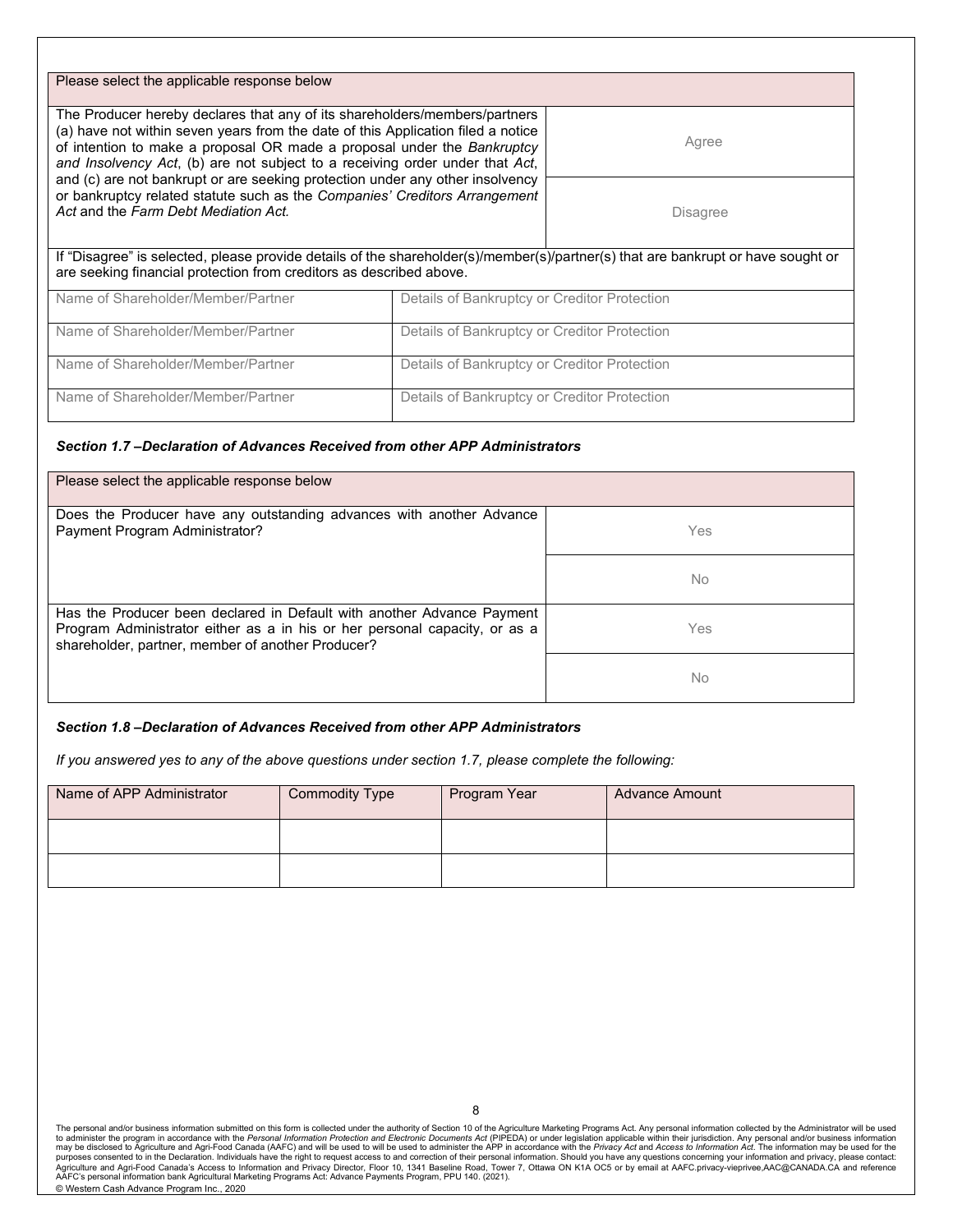### *Section 1.9 –Declaration of Secured Creditors*

*List all secured creditors who have a security interest in the Agricultural Product(s)*, *the Business Risk Management program payments whether such security was granted under the authority of the Bank Act or under the authority of a personal property security legislation in force in the province or by operation of any other law. Attached separate sheet if required. An executed Priority Agreement is required for each secured creditor.*

| 1.) Secured Creditor                  |                              |
|---------------------------------------|------------------------------|
| Name of Secured Creditor              |                              |
| Address                               | Telephone #                  |
| <b>Contact Person</b>                 | Registration (if applicable) |
| <b>Collateral Subject to Security</b> | Amount Secured by Security   |
| 2.) Secured Creditor                  |                              |
| Name of Secured Creditor              |                              |
| Address                               | Telephone #                  |
| <b>Contact Person</b>                 | Registration (if applicable) |
| <b>Collateral Subject to Security</b> | Amount Secured by Security   |
| 3.) Secured Creditor                  |                              |
| Name of Secured Creditor              |                              |
| <b>Address</b>                        | Telephone #                  |
| <b>Contact Person</b>                 | Registration (if applicable) |
| <b>Collateral Subject to Security</b> | Amount Secured by Security   |

#### *Section 1.10 – Producer Declaration*

Under the *Agriculture Marketing Programs Act (AMPA), the Spring Credit Advance Program (SCAP), Enhanced Spring Credit Advance Program (ESCAP), Advance Payments Program (APP) and the New Advance Payments Program (NAPP)*, the Producer is responsible for ensuring that all individual producers, related producers, associates with interest in the Agricultural Product in question and associated advances are clearly identified.

I certify the above to be true and correct. I agree to report any future changes in the Producer's structure. I am aware that to make a false statement is a criminal offence.

Producer Signature **Date Date Date Date Date Date Date Date Date Date Date**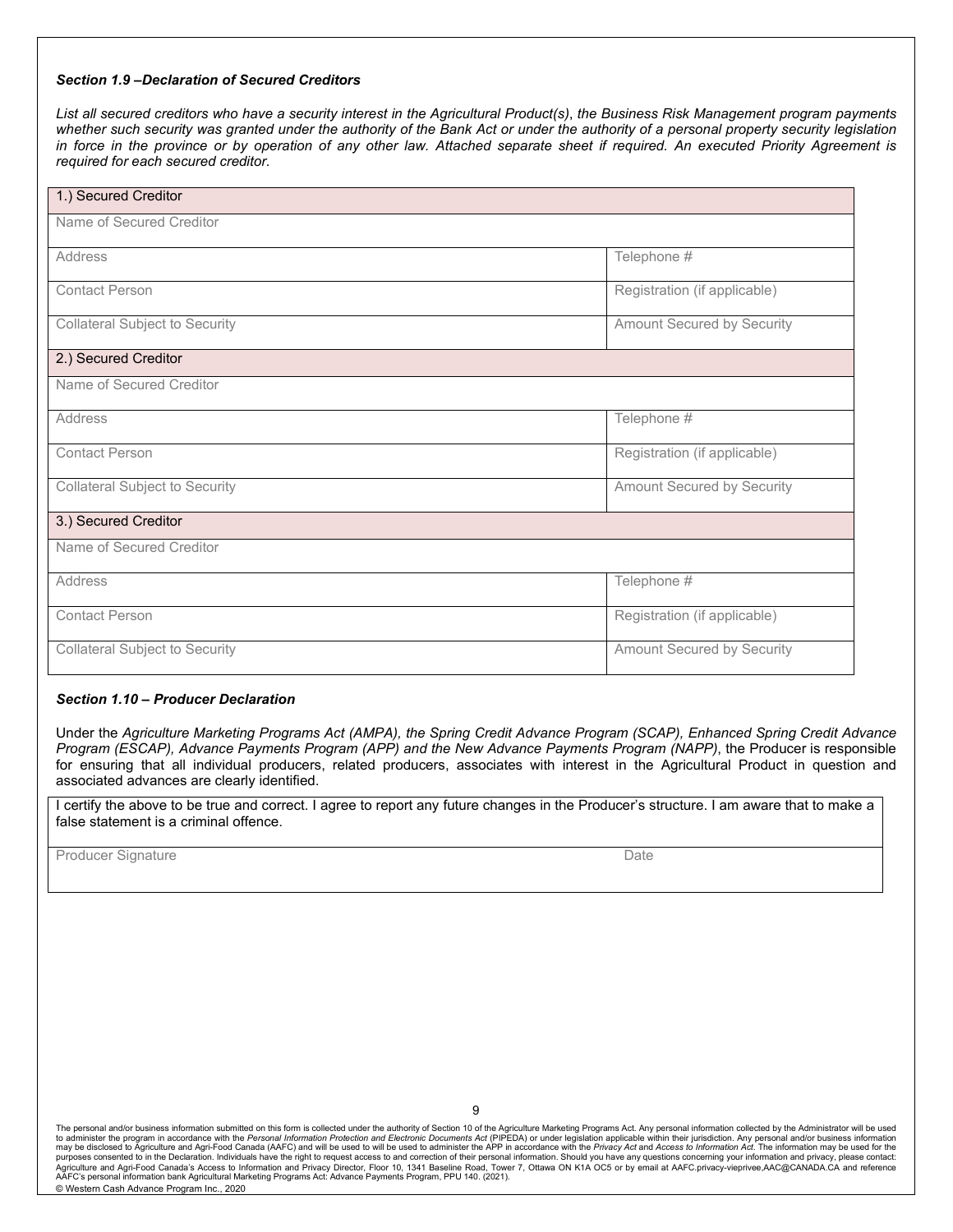### **PART 2 – DECLARATION OF RELATEDNESS**

#### *Section 2.1 – Related Producers*

Relatedness affects an applicant's eligibility to receive an advance, as well as the amount of an advance.

Producers are related if they do not deal with each other at arm's length. Producers are presumed to be related to another producer in any of the following circumstances:

- 1. One of the producers is the spouse or Common-Law Partner of the other producer;
- 2. One of the producers owns at least 25% of the voting shares of the other producer;
- 3. One of the producers owns at least 25% of the voting shares of a corporation that directly or through any other corporation owns 25% of the voting shares of the other producer;
- 4. One of the producers is entitled to 25% or more of the profits or revenues of the other producer;
- 5. The producer shares any management services, administrative services, equipment, facilities, or overhead expenses of a farming operation with the other producer, but is not in partnership with that other producer; or
- 6. Any other circumstances set out in the Agricultural Marketing Programs Act or the *Agricultural Program Marketing Regulations*

"**Common-Law Partner**" means an individual who has been cohabiting with a producer in a conjugal relationship for a period of at least one year.

"**Relatedness**" is about program limits and therefore affects the applicant Producer's eligibility to receive an advance, as well as the amounts of an advance.

If you answer "Yes" to any of the questions below, you may not be eligible to receive an advance, unless you are able to rebut the presumption of "relatedness."

| In order to assess whether you are related to any other producers, please answer the following questions:                                                                                                                                                                                                 |     |  |  |
|-----------------------------------------------------------------------------------------------------------------------------------------------------------------------------------------------------------------------------------------------------------------------------------------------------------|-----|--|--|
| According to the above description of a Related Producer, is the<br>Producer named in this Application related to another producer? (if<br>no, you may skip the remainder of this Part 2)                                                                                                                 | Yes |  |  |
|                                                                                                                                                                                                                                                                                                           | No  |  |  |
| If the Producer named in this Application is related to another<br>producer(s), has the related producer(s) participated in the<br>Advanced Payment Program (APP) this Program Year or does the<br>related producer have an outstanding Advanced Payment Program<br>Advance from a previous Program Year? | Yes |  |  |
|                                                                                                                                                                                                                                                                                                           | No  |  |  |
| Are any related producers currently in Default under the Advanced<br>Payment Program, Spring Credit Advance Program (SCAP) or<br>Enhanced Spring Credit Advance Program (ESCAP)?                                                                                                                          | Yes |  |  |
|                                                                                                                                                                                                                                                                                                           | No  |  |  |

If you answered "Yes" to any of the above questions, then you must complete the below Sections 2.2. If you wish to rebut the presumption of Related Producers complete Rebuttal to Relatedness under section 2.3.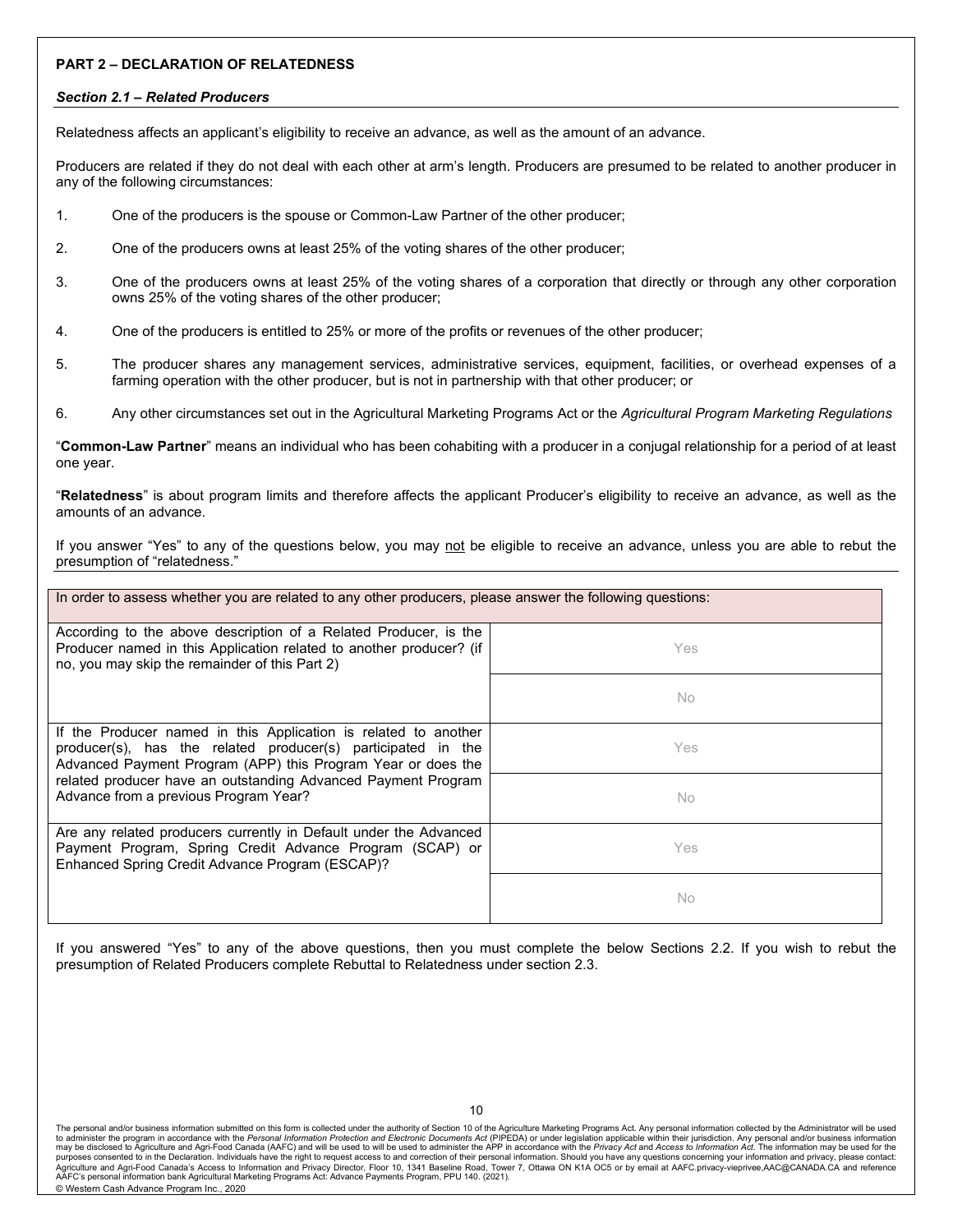#### *Section 2.2 – Listing of Related Producers*

List all Related Producers who are related to the Producer named in this Application who received an Advance for this or previous Program Years, including Advances issued by other Advance Payment Program Administrators. Attach a separate sheet if required.

| 1.) Related Producer Disclosure     |         |              |                        |  |  |
|-------------------------------------|---------|--------------|------------------------|--|--|
| Full Legal Name of Related Producer |         |              | <b>Mailing Address</b> |  |  |
| Name of Administrator               | APP ID# | Program Year | Telephone #            |  |  |
| 2.) Related Producer Disclosure     |         |              |                        |  |  |
| Full Legal Name of Related Producer |         |              | <b>Mailing Address</b> |  |  |
| Name of Administrator               | APP ID# | Program Year | Telephone #            |  |  |
| 3.) Related Producer Disclosure     |         |              |                        |  |  |
| Full Legal Name of Related Producer |         |              | <b>Mailing Address</b> |  |  |
| Name of Administrator               | APP ID# | Program Year | Telephone #            |  |  |

#### *Section 2.3 – Related Producer Rebuttal*

Answer the questions below for each Related Producer listed in the Related Producer section above. Attach a separate sheet if required to list additional Related Producers rebuttals.

If you "DISAGREE" to any of the questions below, you have not rebutted the presumption of relatedness with the producer in question.

If you "AGREE" to the statements below, and you have provided WeCAP, upon request the appropriate documentation to support your responses (e.g. articles of incorporation, financial statements, leases, receipts, etc.…), and WeCAP is satisfied with the documentation provided by the Producer, the Applicant will have established that you deal at arm's length with the producer(s) in question.

| 1.) Related Producer Rebuttal                                                                                                                                                                |                 |
|----------------------------------------------------------------------------------------------------------------------------------------------------------------------------------------------|-----------------|
| Full Legal Name of Related Producer                                                                                                                                                          |                 |
| The Producer and the Related Producer list above file separate tax returns and/or<br>produce separate financial statements                                                                   | Agree           |
|                                                                                                                                                                                              | <b>Disagree</b> |
| The Producer and the Related Producer list above are not employees or do not act<br>as agents of the other.                                                                                  | Agree           |
|                                                                                                                                                                                              | <b>Disagree</b> |
| The Producer and the Related Producer list above conduct all business transactions<br>(e.g., sharing of equipment and/or land) at fair market value and such transactions<br>are documented. | Agree           |
|                                                                                                                                                                                              | <b>Disagree</b> |
| You and the related producer do not share any management and administrative<br>services, equipment, facilities, or overhead expenses of a farming operation.                                 | Agree           |
|                                                                                                                                                                                              | <b>Disagree</b> |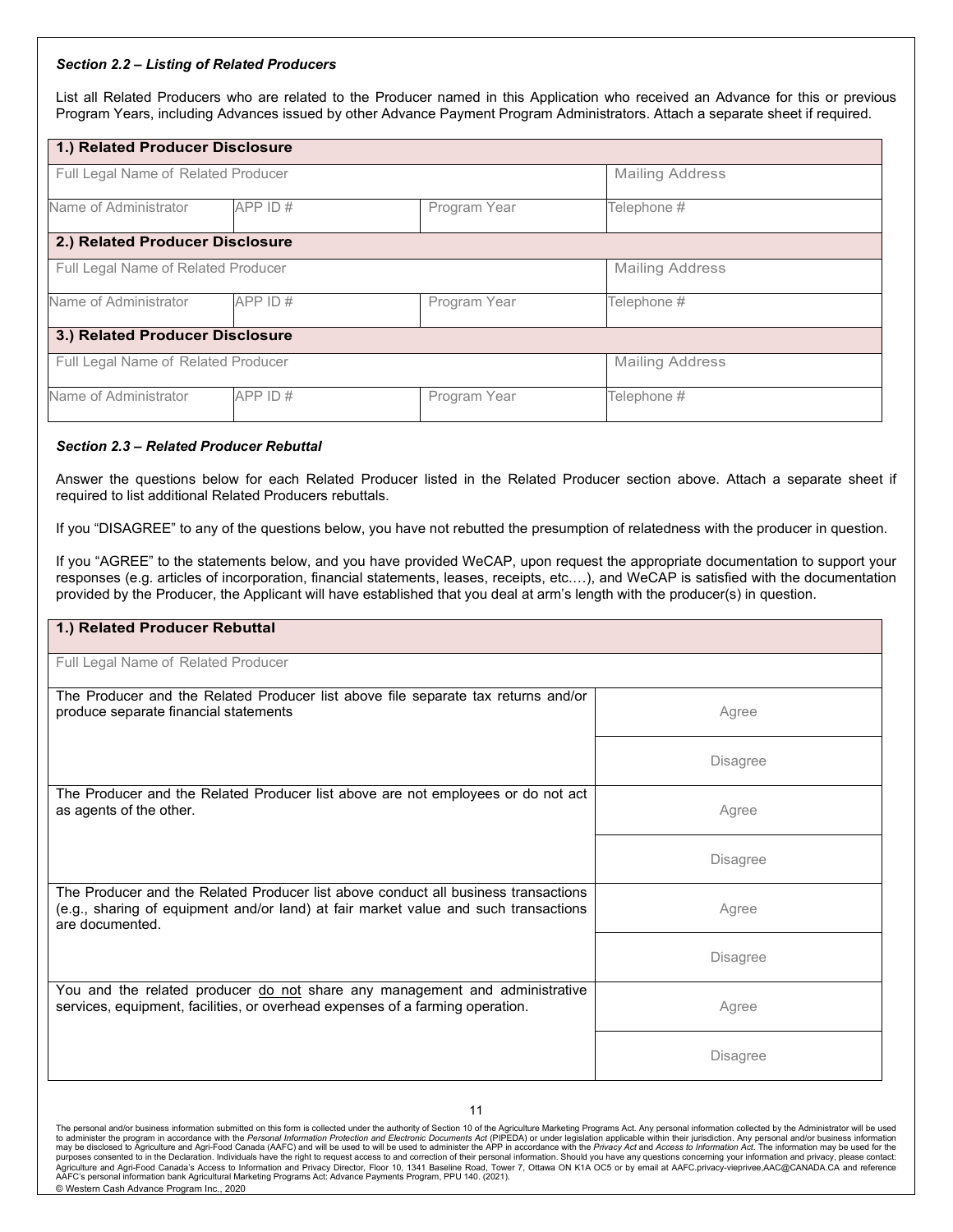| 2.) Related Producer Rebuttal                                                                                                                                                                |                 |
|----------------------------------------------------------------------------------------------------------------------------------------------------------------------------------------------|-----------------|
| Full Legal Name of Related Producer                                                                                                                                                          |                 |
| The Producer and the Related Producer list above file separate tax returns and/or<br>produce separate financial statements                                                                   | Agree           |
|                                                                                                                                                                                              | <b>Disagree</b> |
| The Producer and the Related Producer list above are not employees or do not act<br>as agents of the other.                                                                                  | Agree           |
|                                                                                                                                                                                              | <b>Disagree</b> |
| The Producer and the Related Producer list above conduct all business transactions<br>(e.g., sharing of equipment and/or land) at fair market value and such transactions<br>are documented. | Agree           |
|                                                                                                                                                                                              | <b>Disagree</b> |
| You and the related producer do not share any management and administrative<br>services, equipment, facilities, or overhead expenses of a farming operation.                                 | Agree           |
|                                                                                                                                                                                              | <b>Disagree</b> |
| 3.) Related Producer Rebuttal                                                                                                                                                                |                 |
| Full Legal Name of Related Producer                                                                                                                                                          |                 |
| The Producer and the Related Producer list above file separate tax returns and/or<br>produce separate financial statements                                                                   | Agree           |
|                                                                                                                                                                                              | <b>Disagree</b> |
| The Producer and the Related Producer list above are not employees or do not act<br>as agents of the other.                                                                                  | Agree           |
|                                                                                                                                                                                              | <b>Disagree</b> |
| The Producer and the Related Producer list above conduct all business transactions<br>(e.g., sharing of equipment and/or land) at fair market value and such transactions<br>are documented. | Agree           |
|                                                                                                                                                                                              | <b>Disagree</b> |
| You and the related producer do not share any management and administrative<br>services, equipment, facilities, or overhead expenses of a farming operation.                                 | Agree           |
|                                                                                                                                                                                              |                 |

The personal and/or business information submitted on this form is collected under the authority of Section 10 of the Agriculture Marketing Programs Act. Any personal information collected by the Administrator will be used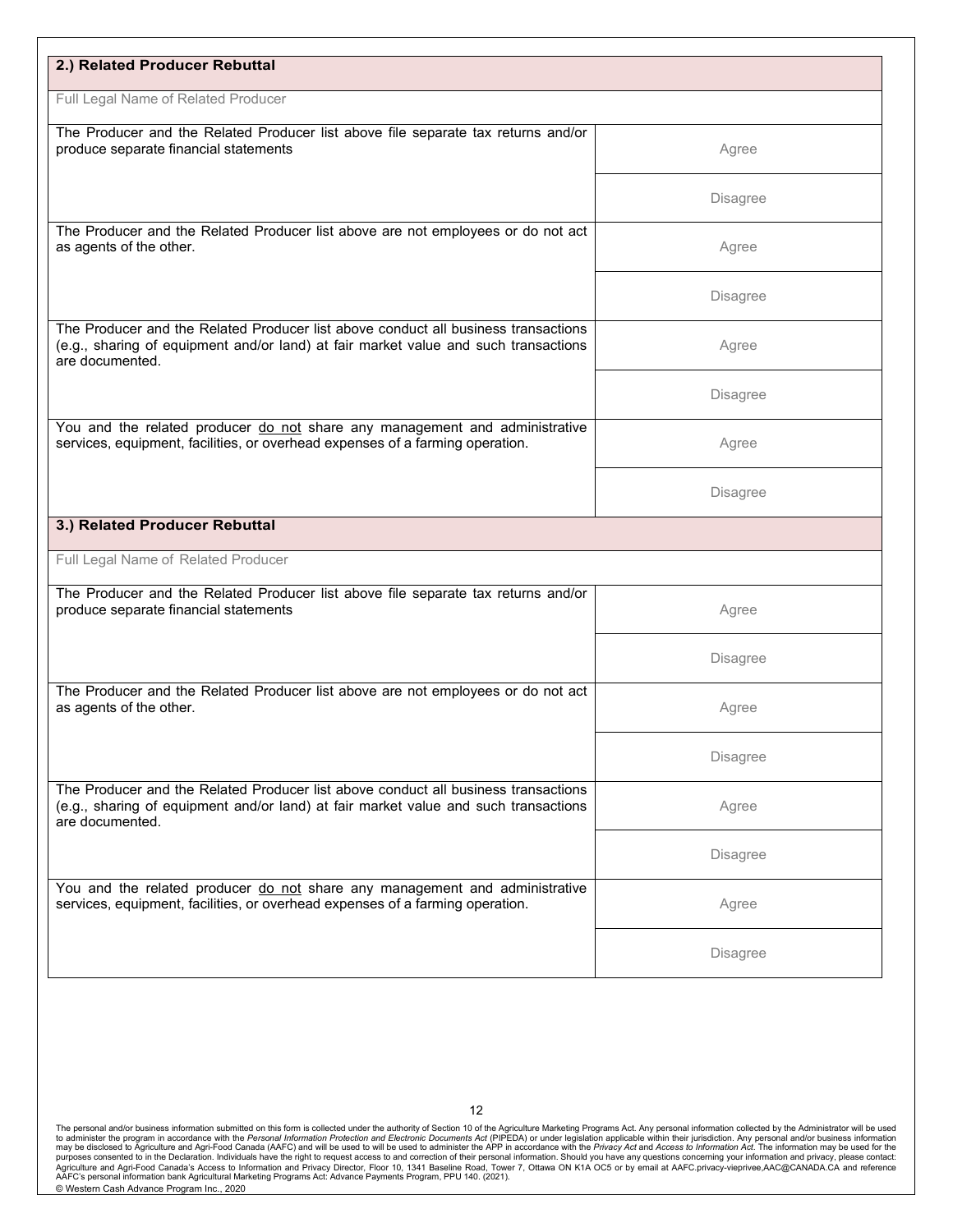### **PART 3 – SUMMARY OF PRODUCER'S ADVANCE REQUEST**

APP Advances will only be made based on Approved Advance Rates for Eligible Agricultural Products a Producer is producing (also called "Non-Storable") or has produced (called "Storable" and "Livestock").

Advance Worksheets setting out a detailed description of the Eligible Agricultural Products on which your request for an Advance is made must be completed, signed, and attached to this Application together with completed and signed copies of all related postponements, assignments, authorizations, and consents.

The following is a summary of the commodities on which your request for an Advance is made, and the Advance you are seeking (check off the applicable Advance Worksheet). The total Advance must not exceed \$1,000,000.00 from the Administrator (WeCAP) and all other administrators. Please check the Advance Worksheets you are enclosing with this Application and fill in all of the applicable amounts below:

|        | <b>Total Advance Requested by the Producer</b>                                                                                                       |        |
|--------|------------------------------------------------------------------------------------------------------------------------------------------------------|--------|
| $\Box$ | Advance Worksheet for Livestock Advance: AgriStability Option OR<br>Advance Worksheet for Livestock Advance: AgriStability Option<br>Renewal         |        |
| $\Box$ | Advance Worksheet for Livestock Advance: Livestock<br>Price Insurance ("LPI Option") OR Advance Worksheet<br>for a Livestock Advance: LPI Renewal    |        |
| $\Box$ | Advance Worksheet for Agricultural Product in Post-Production:<br>Post Harvest/Fall Advance for Field Crops, Forage, Hay & Grass<br>Seeds (Storable) |        |
| $\Box$ | Advance Worksheet for Agricultural Product in Production: Spring<br>Advance for Field Crops, Forage, Hay & Grass Seeds                               |        |
|        |                                                                                                                                                      | Amount |

The following is a list of the completed and signed postponements, assignments, consents, and authorizations I have attached to the applicable Advance Worksheets provided above, for the purpose of this Application. Please check ("√") the documents you are providing:

- □ Priority Agreement for Agricultural Inputs Suppliers
- □ AFSC Assignment of Indemnity
- □ SCIC Assignment of Indemnity
- □ Global AG Risk Solutions Loss Payable Assignment
- □ LPI Assignment (Alberta)
- □ LPI Consent (Alberta)
- □ LPI Assignment (Saskatchewan)
- □ LPI Authority Form (Saskatchewan)
- □ Business Risk Management ("BRM") Program Proceeds Assignment.

The following is a list of all banks, financial institutions, lenders, and others to whom I have provided security (other than Crop Input Suppliers). Priority agreements provided by these banks, institutions, lenders, and others are attached to Part 4 of this Application:

All voting shareholders of corporate Producers and all members of cooperative Producers must provide a proper executed and completed guarantee in the for attached as Schedule 1 to this Application and Repayment Agreement This guarantee once signed and completed will remain in effect for future Program Years. All partners of a Producer which is a partnership are jointly and severally liable for all Advance Indebtedness under this Agreement even if all such partners have not signed this Agreement. In the event a partner of a Producer is a corporation or cooperative, its members and shareholders (as applicable) must provide personal guarantees in the attached form.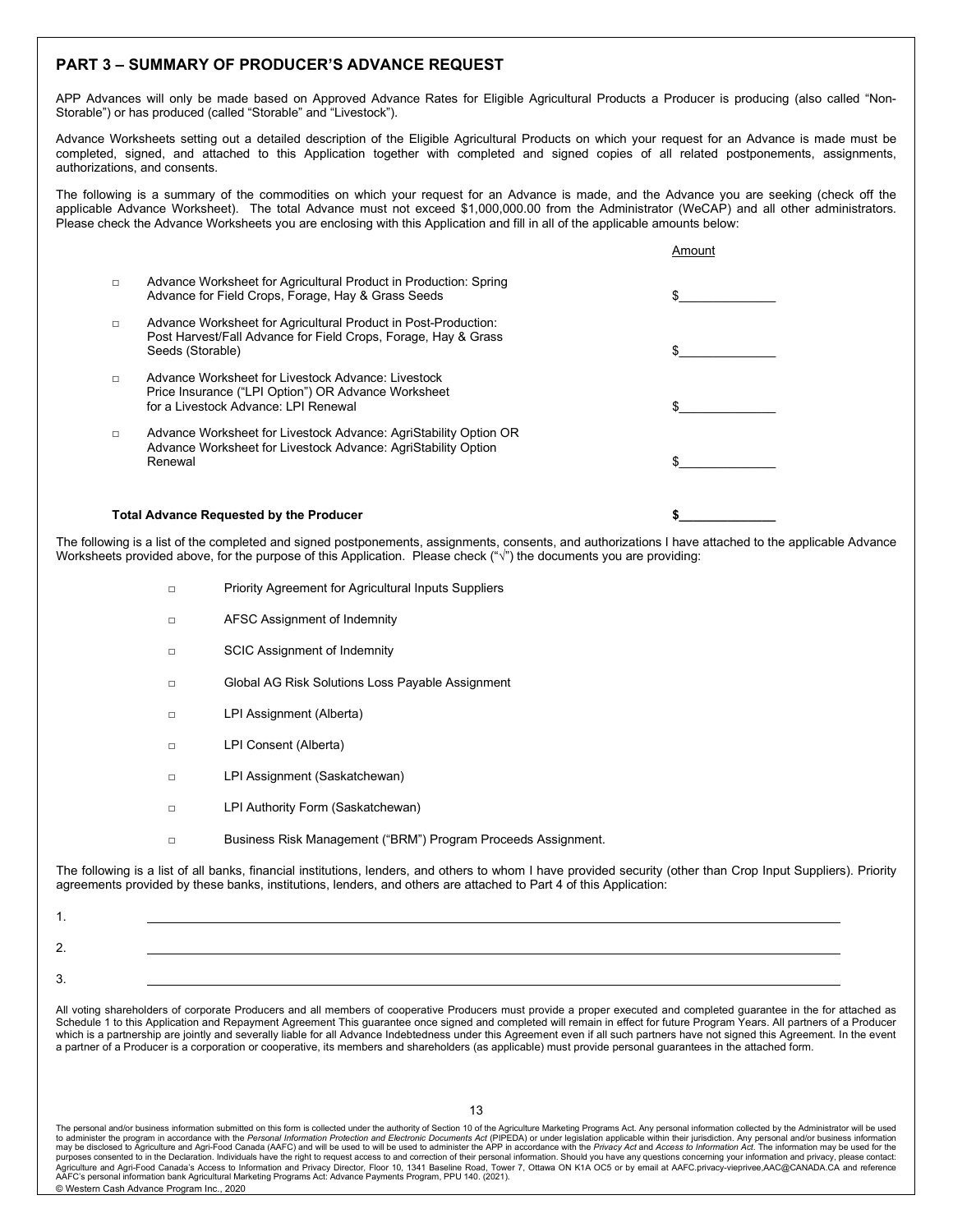### **PART 4: PRIORITY AGREEMENT (additional priority agreements have been printed, completed, and signed if there is more than one creditor)**

| <b>Basic Information</b> |  |
|--------------------------|--|
|                          |  |

| Producer<br>、"Producer" <sup>、</sup><br>Name (the | A۲ |
|---------------------------------------------------|----|

|                              | Western Cash Advance Program Inc., 100, 5908 50 Street, Leduc, AB. T9E 0R6 |
|------------------------------|----------------------------------------------------------------------------|
| . Toll_free · 1_811_333_3377 | $Fav: 1.888.840.8107$ $Fmail: Wacan\omega feadaraseoc com$                 |

 $T = 10$  Toll-free: 1-844-333-3377 Fax: 1-888-840-8107 Email: we

#### Bank Information

| Name of Bank or Lending Institution or Secured Party (the "Creditor") |           | Transit # Phone # |          | Fax #       |
|-----------------------------------------------------------------------|-----------|-------------------|----------|-------------|
| <b>Address</b>                                                        | Town/City |                   | Province | Postal Code |

The undersigned Creditor of the Producer acknowledges that the Creditor has been advised by the Producer that the Producer wishes to make an application to Western Cash Advance Program Inc. (the "Administrator") for a cash advance (an "Advance") pursuant to the Advance Payments Program ("APP") established pursuant to the Agricultural Marketing Programs Act (the "Act") in the 2022/2023 Program Year and that the Producer will only qualify for an Advance under the APP if the Producer grants the Administrator a first charge security in the following collateral:

1. The Producer's present and after-acquired Agricultural Product<sup>[2](#page-13-0)</sup> being the Agricultural Products described in any Advance Worksheet prepared by the Producer for an Advance under the APP, and all similar Agricultural Products in future APP Production Periods<sup>[3](#page-13-1)</sup>, including those described below (collectively the "Secured Agricultural Products").

2. All proceeds, including accounts from, or relating to the Secured Agricultural Products, or from any sale, use, transfer or other disposition of Secured Agricultural Products including proceeds from any Production Insurance and Business Risk Management (BRM) Coverage described below (collectively referred to herein as "Production Insurance/BRM Coverage"), and any insurance or other payments resulting from the loss or damage of the Secured Agricultural Products and all proceeds and support payments with respect to the Secured Agricultural Products.

#### all of which are referred to herein as the "Collateral".

The Agricultural Product(s) in which the Producer has granted a first-ranking security interest to the Administrator include the following (attach additional pages if necessary):

The following Production Insurance Programs/BRM Coverage have or may hereafter be assigned by the Producer to the Administrator as security for all Advances now or hereafter made under the APP in the above Program Year:

□ Annual and Perennial Crop Insurance Programs administered by Agricultural Financial Services Corporation ("AFSC").

□ Contracts of Insurance issued by the Saskatchewan Crop Insurance Corporation ("SCIC").

□ Global Ag Risk Solutions and/or Northbridge General Insurance Company ("GARS").

□ Livestock Price Insurance ("LPI").

□ AgriStability.

#### **A. PLEASE COMPLETE THE FOLLOWING IF THE CREDITOR HAS A LIEN ON OR SECURITY INTEREST IN THE AGRICULTURAL PRODUCT(S) OR THE PRODUCTION INSURANCE PROGRAM/BRM PROGRAM PROCEEDS RELATED TO THE AGRICULTURAL PRODUCT(S)**

The undersigned Creditor hereby consents to the Producer's Application for an Advance under APP, and hereby subordinates the security Interest of the undersigned Creditor to the security Interest of the Administrator in the Collateral, including any proceeds of Production Insurance/BRM Coverage assigned by the Producer to the Administrator. This subordination<br>applies to all security held by the C Bank Act (Canada)<sup>[4](#page-13-2)</sup>. A facsimile, PDF, or other electronically transmitted copy of a signature to this Agreement shall be as valid as an original signature.

Prior to proceedings with enforcement of its security, the Administrator, or the Creditor, as the case may be shall provide five (5) days' notice of such enforcement to the other party, however neither party shall be liable for any accidental omission to provide the said notice or if notice cannot reasonably be given without potential prejudice to the notifying party by reason of any delay in demanding or enforcing as security.

For the purposes of giving effect to any Producer's undertakings under this Priority Agreement, the Producer shall make, execute, and deliver to the Creditor or the Administrator, any documents or Agreements as the Creditor or Administrator may reasonably request.

Information requested from Creditor:

Above named Producer has been dealing with your institution for <u>equilitients</u> of new Producer **\_\_\_\_\_**months.<br>Above named Producer is in good standing: (please circle one) **TES** NO Above named Producer is in good standing: (please circle one)

The Creditor □ **has /** □ **has not** (please select one) taken an assignment of the Producer's \_\_\_\_\_\_\_\_\_\_\_\_\_\_\_\_\_\_\_\_\_\_\_\_\_\_\_\_ (BRM program) payments related to the Agriculture Products.

This Agreement shall continue in full force and effect until the date upon which all advances referred to herein and interest outstanding on the Advances are repaid to the Administrator by the Producer.

<span id="page-13-0"></span> $2$  By virtue of the provisions of the Act, an "Agricultural Product" is an animal or a plant or a plant or a plant or a plant or a plant or a plant.

<span id="page-13-1"></span><sup>&</sup>lt;sup>3</sup> A Production Period with respect to an Agricultural Product means a period of up to eighteen (18) months or any longer period of time that is fixed by the Minister pursuant to the Act. The Production Period for the purposes of this Priority Agreement commences on April 1, 2022 and is set out in further detail in the Application and Repayment Agreement signed by the Producer in relation to the Advance requested by the Producer.

<span id="page-13-2"></span><sup>&</sup>lt;sup>4</sup> The Creditor must complete this Priority Agreement even if the Creditor does not currently have any security against the Collateral to ensure that future security taken by the Creditor does not affect the Administrator's first charge.

The personal and/or business information submitted on this form is collected under the authority of Section 10 of the Agriculture Marketing Programs Act. Any personal information collected by the Administrator will be used to administer the program in accordance with the *Personal Information Protection and Electronic Documents Act (*PIPEDA) or under legislation applicable within their jurisdiction. Any personal and/or business information<br>m purposes consented to in the Declaration. Individuals have the right to request access to and correction of their personal information. Should you have any questions concerning your information and privacy, please contact: AAFC's personal information bank Agricultural Marketing Programs Act: Advance Payments Program, PPU 140. (2021). © Western Cash Advance Program Inc., 2020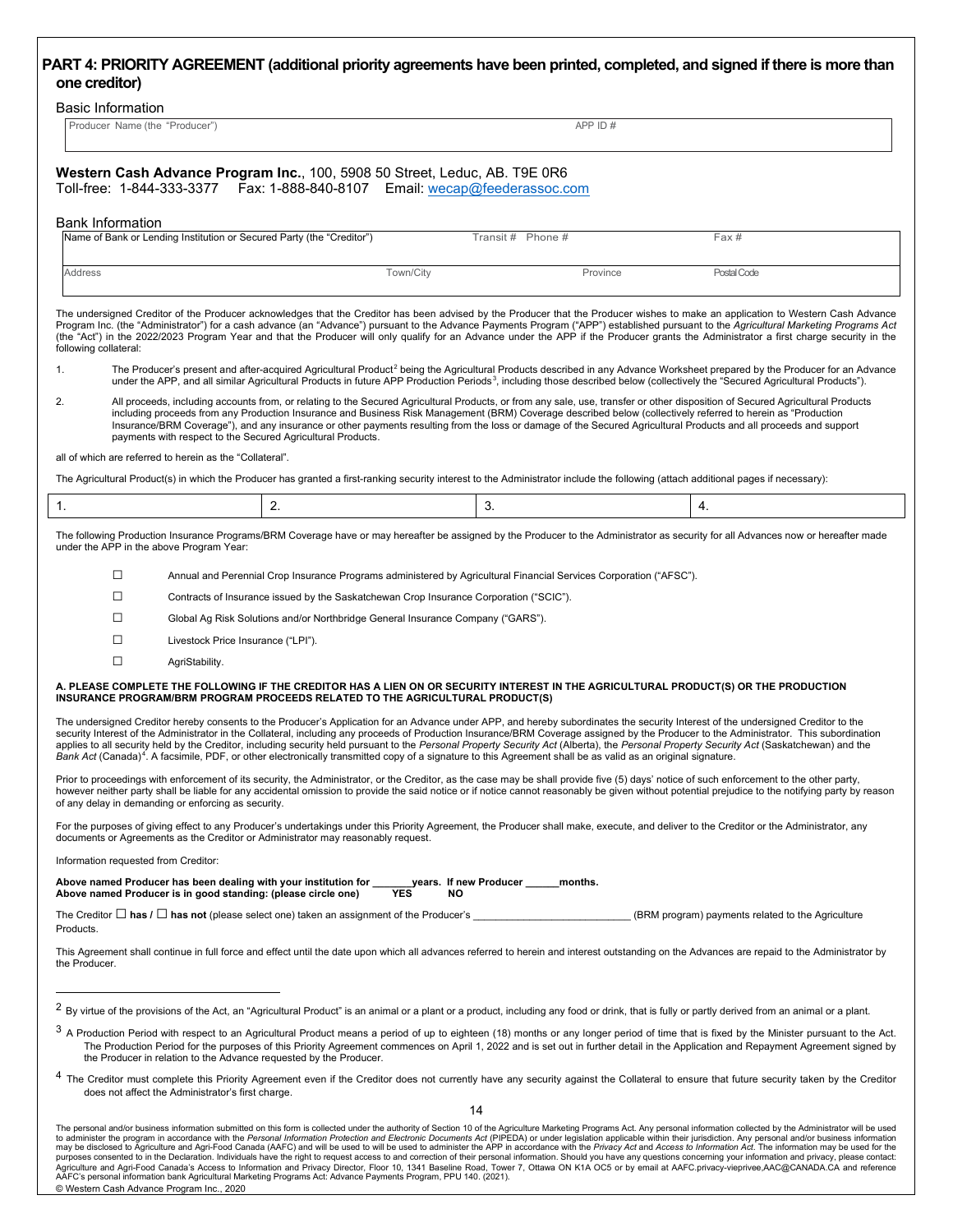|                  |                                                                            | PRODUCTION INSURANCE PROGRAM/BRM PROGRAM PROCEEDS RELATED TO THE AGRICULTURAL PRODUCT(S):                                        |         | B. PLEASE COMPLETE THE FOLLOWING IF THE CREDITOR DOES NOT HAVE A LIEN ON OR A SECURITY INTEREST IN EITHER THE AGRICULTURAL PRODUCT(S) OR THE                                                                                                                                                                                       |  |
|------------------|----------------------------------------------------------------------------|----------------------------------------------------------------------------------------------------------------------------------|---------|------------------------------------------------------------------------------------------------------------------------------------------------------------------------------------------------------------------------------------------------------------------------------------------------------------------------------------|--|
|                  | The Creditor hereby consents and declares that:                            |                                                                                                                                  |         |                                                                                                                                                                                                                                                                                                                                    |  |
| $\Box$           |                                                                            | related to the Agricultural Product(s) for the above mentioned Producer.                                                         |         | In consideration of an advance being issued by the Administrator to the Producer, the Creditor confirms that it does not have any lien or security pursuant to<br>section 427 of the Bank Act, or pursuant to any other law of Canada or of the provinces, related to the Agricultural Product(s) or to the BRM program payment(s) |  |
|                  |                                                                            | IN WITNESS, WHEREOF an authorized representative or officer of the Creditor has signed this Priority Agreement.                  |         |                                                                                                                                                                                                                                                                                                                                    |  |
|                  | Signature of Authorized Representative or Officer of Creditor              |                                                                                                                                  |         | Date                                                                                                                                                                                                                                                                                                                               |  |
| Printed Name     |                                                                            | Title                                                                                                                            | Phone # | Fax#                                                                                                                                                                                                                                                                                                                               |  |
|                  |                                                                            |                                                                                                                                  |         |                                                                                                                                                                                                                                                                                                                                    |  |
|                  | The Creditor requests that the net amount of the above Advance be payable: |                                                                                                                                  |         |                                                                                                                                                                                                                                                                                                                                    |  |
| $\Box$<br>$\Box$ | To the Producer.                                                           | Jointly to the Producer and the Creditor to be applied by the Creditor to reduce the Producer's indebtedness to the Creditor, or |         |                                                                                                                                                                                                                                                                                                                                    |  |
|                  |                                                                            | If neither of the above options is selected, payment will be made jointly to the Producer and the Creditor.                      |         |                                                                                                                                                                                                                                                                                                                                    |  |
|                  |                                                                            |                                                                                                                                  |         |                                                                                                                                                                                                                                                                                                                                    |  |
|                  |                                                                            |                                                                                                                                  |         |                                                                                                                                                                                                                                                                                                                                    |  |
|                  |                                                                            |                                                                                                                                  |         |                                                                                                                                                                                                                                                                                                                                    |  |
|                  |                                                                            |                                                                                                                                  |         |                                                                                                                                                                                                                                                                                                                                    |  |
|                  |                                                                            |                                                                                                                                  |         |                                                                                                                                                                                                                                                                                                                                    |  |
|                  |                                                                            |                                                                                                                                  |         |                                                                                                                                                                                                                                                                                                                                    |  |
|                  |                                                                            |                                                                                                                                  |         |                                                                                                                                                                                                                                                                                                                                    |  |
|                  |                                                                            |                                                                                                                                  |         |                                                                                                                                                                                                                                                                                                                                    |  |
|                  |                                                                            |                                                                                                                                  |         |                                                                                                                                                                                                                                                                                                                                    |  |
|                  |                                                                            |                                                                                                                                  |         |                                                                                                                                                                                                                                                                                                                                    |  |
|                  |                                                                            |                                                                                                                                  |         |                                                                                                                                                                                                                                                                                                                                    |  |
|                  |                                                                            |                                                                                                                                  |         |                                                                                                                                                                                                                                                                                                                                    |  |
|                  |                                                                            |                                                                                                                                  |         |                                                                                                                                                                                                                                                                                                                                    |  |
|                  |                                                                            |                                                                                                                                  |         |                                                                                                                                                                                                                                                                                                                                    |  |
|                  |                                                                            |                                                                                                                                  |         |                                                                                                                                                                                                                                                                                                                                    |  |
|                  |                                                                            |                                                                                                                                  |         |                                                                                                                                                                                                                                                                                                                                    |  |
|                  |                                                                            |                                                                                                                                  |         |                                                                                                                                                                                                                                                                                                                                    |  |
|                  |                                                                            |                                                                                                                                  |         |                                                                                                                                                                                                                                                                                                                                    |  |
|                  |                                                                            |                                                                                                                                  |         |                                                                                                                                                                                                                                                                                                                                    |  |
|                  |                                                                            |                                                                                                                                  |         |                                                                                                                                                                                                                                                                                                                                    |  |
|                  |                                                                            |                                                                                                                                  |         |                                                                                                                                                                                                                                                                                                                                    |  |
|                  |                                                                            |                                                                                                                                  |         |                                                                                                                                                                                                                                                                                                                                    |  |
|                  |                                                                            |                                                                                                                                  |         |                                                                                                                                                                                                                                                                                                                                    |  |
|                  |                                                                            |                                                                                                                                  |         |                                                                                                                                                                                                                                                                                                                                    |  |
|                  |                                                                            |                                                                                                                                  |         |                                                                                                                                                                                                                                                                                                                                    |  |
|                  |                                                                            |                                                                                                                                  |         |                                                                                                                                                                                                                                                                                                                                    |  |
|                  |                                                                            |                                                                                                                                  |         |                                                                                                                                                                                                                                                                                                                                    |  |
|                  |                                                                            |                                                                                                                                  |         |                                                                                                                                                                                                                                                                                                                                    |  |
|                  |                                                                            |                                                                                                                                  |         |                                                                                                                                                                                                                                                                                                                                    |  |

The personal and/or business information submitted on this form is collected under the authority of Section 10 of the Agriculture Marketing Programs Act. Any personal information collected by the Administrator will be used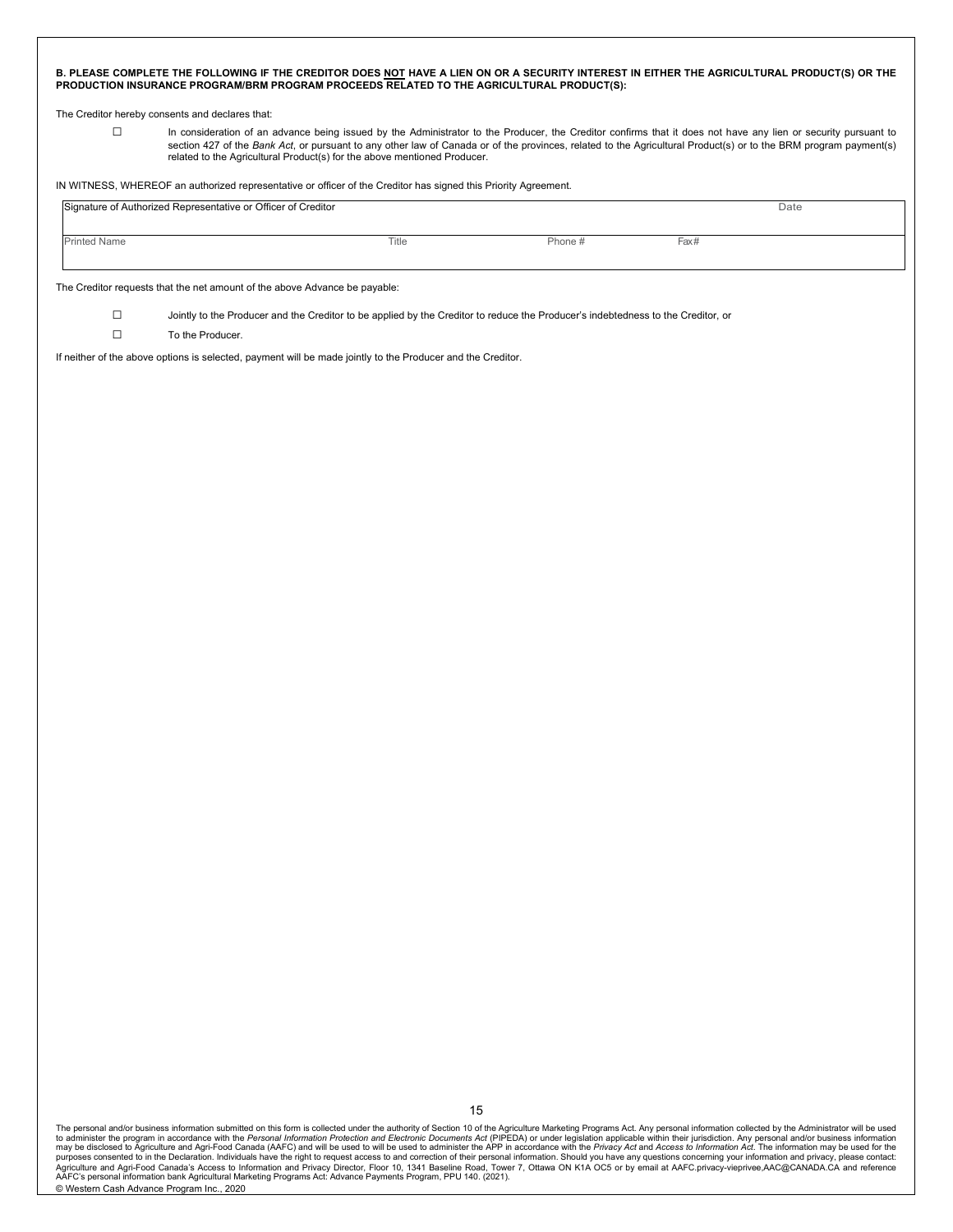### **C. Repayment Agreement**

In consideration of the Administrator granting an Advance pursuant to the provisions of the Advanced Payments Program, the parties hereunto agree as follows:

### **1.0 DEFINITIONS**

In this Agreement, the following words have the following meanings:

- 1.1 "**AAFC**" means Agriculture and Agri-Food Canada.
- 1.2 "**Act**" means the *Agricultural Marketing Programs Act* (Canada), as amended from time to time.
- 1.3 "**Administrator**" means Western Cash Advance Program Inc., also known as "WeCAP".
- 1.4 "**Advance**" means an Eligible Advance approved and made by the Administrator to the Producer based on the actual or expected production of an Eligible Agricultural Product.
- 1.5 "**Advance Cycle**" means a period of up twelve (12) months that starts when the producer is issued an Advance and ends no later than the end of the Production Period.
- 1.6 "**Advance Indebtedness**" means the definition provided in section 3.1 of this Agreement.
- 1.7 "**Advance Rate**" **means the rate of issuance applicable to Advances issued prior to March 31, 2023 required to be used under the APP to calculate the Eligible Advance applied for by the Producer in the Application and under this Agreement for Agricultural Product in Production, Agricultural Product in Post-Production and Livestock, as the case may be.**
- 1.8 "**Advance Worksheet**" means the form used to calculate the Advance requested by the Producer for purposes of the APP.
- 1.9 "**AFSC**" means Agriculture Financial Services Corporation.
- 1.10 "**Agreement**" means this Repayment Agreement, the above Preamble and Application, any and all Advance Worksheets submitted with or in regards to the Application and postponements, assignments, consents, and authorities provided with this Application, and any subsequent Advance Worksheets, postponements, indemnities, assignments, authorities, and consents hereafter provided by the Producer to the Administrator, which are approved by the Administrator.
- 1.11 "**Agricultural Product**" means an animal or plant of the Producer, including any product, food or drink that is wholly or partly derived from an animal or plant.
- 1.12 "**Agricultural Product in Production**" means an Eligible Agricultural Product that has not yet been produced or is in the course of being produced.
- 1.13 "**Agricultural Product in Post-Production**" means a Storable Eligible Agricultural Product that has been harvested.
- 1.14 "**APCA** "means *Advance Payments for Crops Act* (Canada).
- 1.15 "**APP**" means the Advance Payments Program established under the Act and the Regulations.
- 1.16 "**APP Electronic Delivery System**", which is also referred to as "APPEDS" is the on-line system that electronically enables the submission of data relating to the delivery of APP, between AAFC and the Administrator.
- 1.17 "**Application**" means the application provided in Section B of this document submitted by the Producer.
- 1.18 "**BRM Program**" means a Business Risk Management Program listed in the Schedule of the Act that can be used to secure an Advance and includes AgriStability.
- 1.19 "**BRM Coverage Report**" means a report from the agency responsible for the administration of the BRM Program used as security for an Advance under this Agreement.
- 1.20 "**Collateral**" means the collateral collectively described in Subsection 5.2(a), 5.2(b), 5.3(a)-(d) of this Agreement and all other property which the Producer may grant the Administrator a security interest in.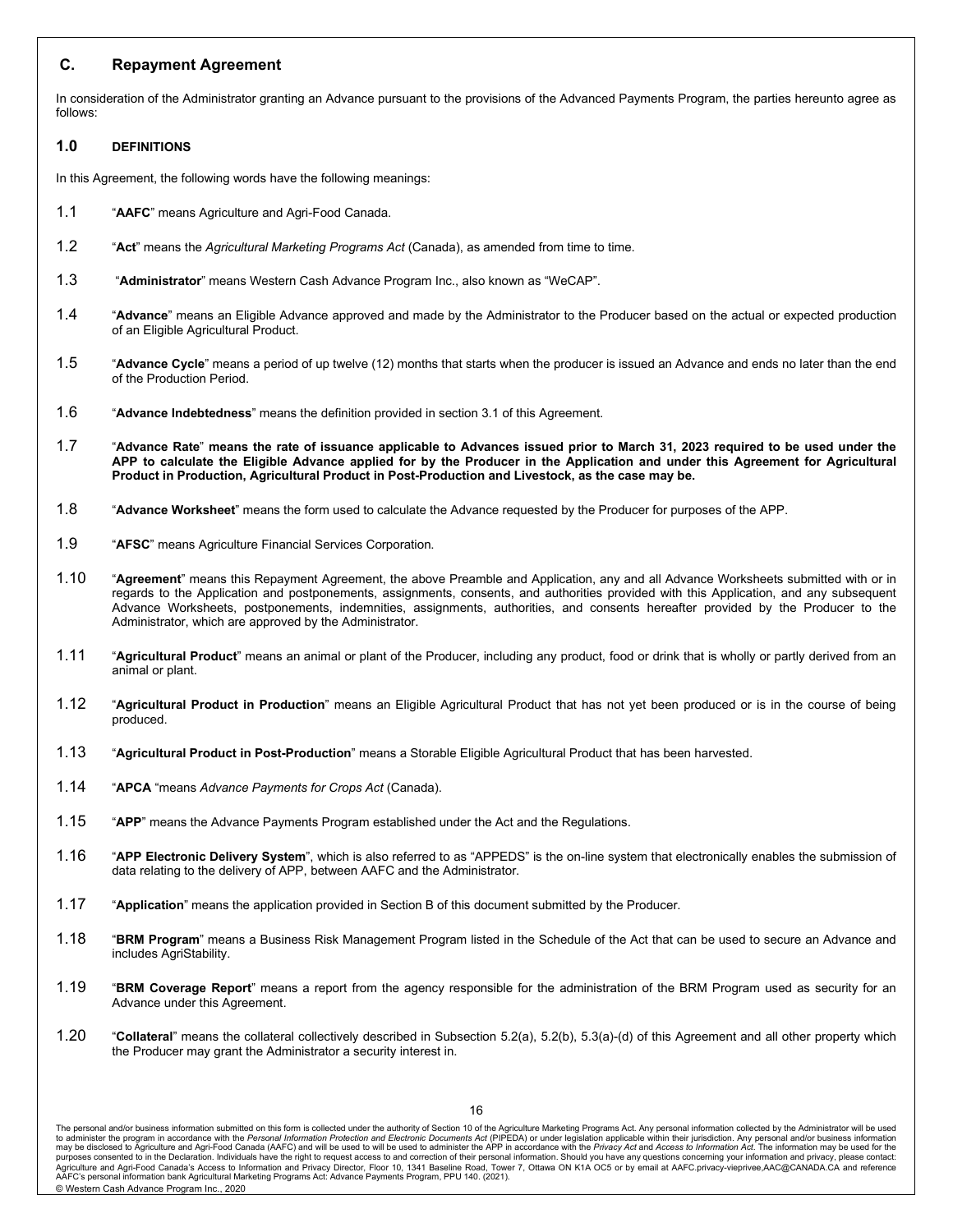- 1.21 "**Common**-**Law Partner**" means an individual who has been cohabiting with a Producer in a conjugal relationship for a period of at least one (1) year.
- 1.22 "**Continuous Flow Operation**" means a farming operation where the Eligible Agricultural Products that are sold are constantly replaced by new ones so that the number and/or quantity of Eligible Agricultural Products in inventory remains constant and sufficient to provide adequate security for outstanding Advance Indebtedness.
- 1.23 "**Costs**" means all costs, including legal costs on a solicitor and own client full indemnity basis, payable by the Producer to the Administrator pursuant to this Agreement.
- 1.24 "**Default**" means a default under this Agreement by the Producer and includes the definition provided in clause 6.1 of this Agreement.
- 1.25 "**ESCAP**" means the Enhanced Spring Credit Advance Program.
- 1.26 "**Eligible Advance**" means the Advance the Producer is entitled to apply for as requested by the Producer as calculated and requested by the Producer in an Advance Worksheet, subject to the APP and review and approval by the Administrator.
- 1.27 "**Eligible Agricultural Product**" means Agricultural Product in Production, Agricultural Product in Post-Production, and Livestock, with respect to which the Producer may seek an Eligible Advance under this Agreement.
- 1.28 "**Eligible Producer**" means a producer of an Eligible Agricultural Product who continually owns this Eligible Agricultural Product, is responsible for marketing it and either is or was producing it, and who meets the eligibility requirements under the Act and the Regulations to apply for an Eligible Advance.
- 1.29 "**Fees**" means all fees payable by the Producer to the Administrator pursuant to this Agreement including all administration fees, inspection fees and fees payable for NSF payments.
- 1.30 "**Final Date for Payment**" means the following dates on which the outstanding balance on the Advance Indebtedness under this Agreement must be paid in full:
	- (a) **January 31, 2023** for Agricultural Product in Production, in the event a Post-Production Report acceptable to the Administrator is not provided to the Administrator before **December 31, 2022**;
	- (b) **September 30, 2023** for Agricultural Product in Production (which becomes Agricultural Product in Post-Production if a Post-Production Report acceptable to the Administrator is provided to the Administrator before **December 31, 2022**), and for Agricultural Product in Post-Production, field crops, oilseeds, pulses, specialty crops, grass seed, hay, goats, and sheep;
	- (c) **March 31, 2024** for cattle, bison and for Continuous Flow Operations.
- 1.31 "**Global Ag Risk Solutions**" or "GARS" means the private sector production cost insurance administered by Global Ag Risk Solutions, which can be used to secure an Advance.
- 1.32 "**Government of Canada**" means Her Majesty the Queen in Right of Canada.
- 1.33 "**In**-**Production**" means an Agricultural Product, which is not yet produced.
- 1.34 "**Interest**" means all interest payable by the Producer to the Administrator pursuant to this Agreement, including, but not limited to, RWPS Interest, LRDPP Interest, and any other interest which may be payable when a Producer is in Default.
- 1.35 "**Livestock**" means cattle, hogs, bison, sheep, lambs and goats, and any other animal designated.
- 1.36 "**LRDPP Interest**" means late repayment during the production period interest which shall accrue at the rate provided in subclause 4.7 herein.
- 1.37 "**Minister**" means the Minister of Agriculture and Agri-Food Canada or any person authorized to act on his or her behalf.
- 1.38 "**Non-Storable Agricultural Product**" means an Eligible Agricultural Product classified as a Non-Storable under the program that is not Livestock, or a Storable Agricultural Product. An Agricultural Product is deemed to be a Non-Storable Agricultural Product if it is identified by such in the APP Electronic Delivery System.
- 1.39 "**Overpayment**" means:
	- (a) Where an Advance is secured by a BRM Program, or a Production Insurance, and the coverage amount thereunder payable to the Producer is reduced, that part of the outstanding amount of the Advance that exceeds the reduced coverage amount; and

The personal and/or business information submitted on this form is collected under the authority of Section 10 of the Agriculture Marketing Programs Act. Any personal information collected by the Administrator will be used purposes consented to in the Declaration. Individuals have the right to request access to and correction of their personal information. Should you have any questions concerning your information and privacy, please contact: AAFC's personal information bank Agricultural Marketing Programs Act: Advance Payments Program, PPU 140. (2021). © Western Cash Advance Program Inc., 2020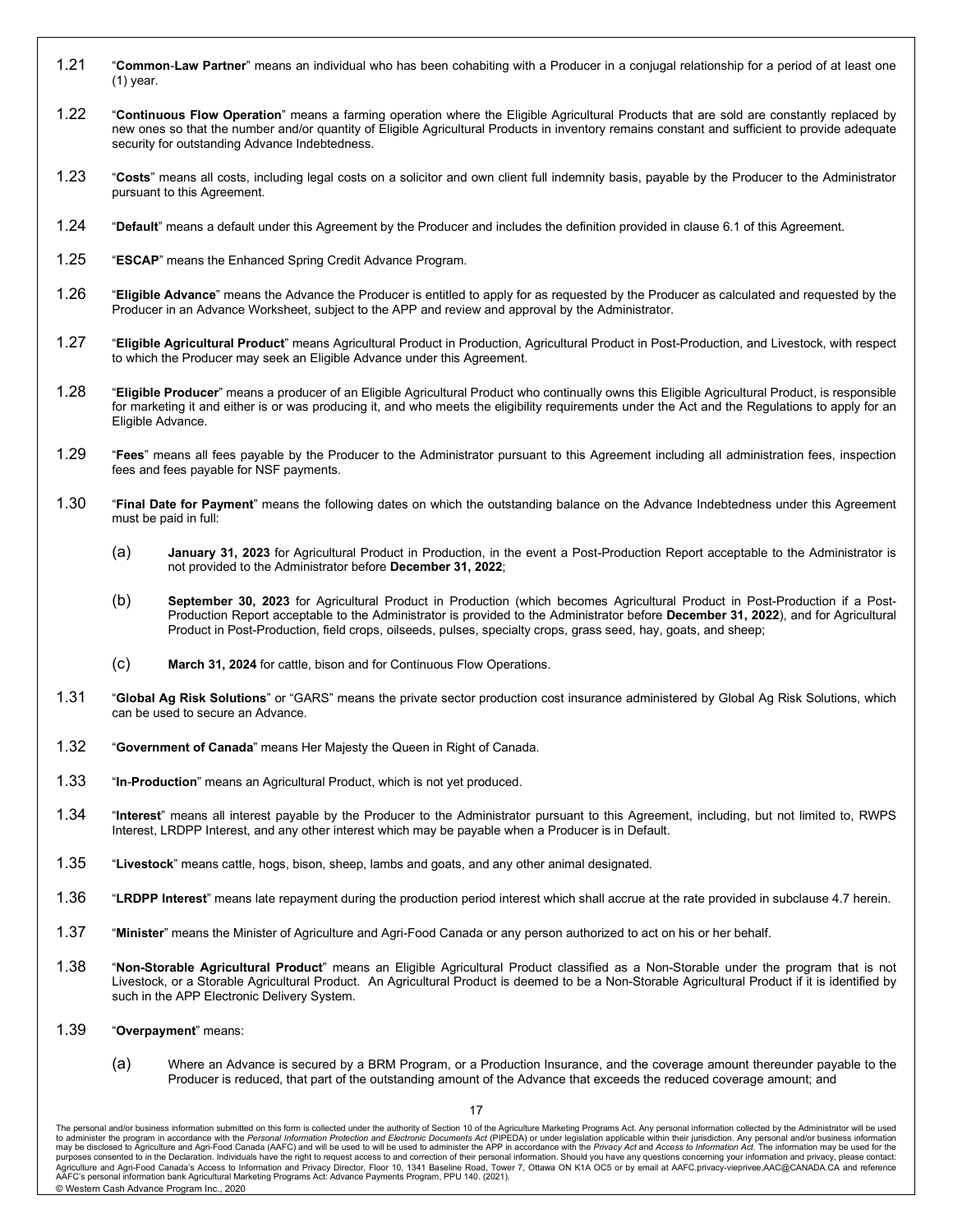- (b) Where an Advance is with respect to an Eligible Agricultural Product, and the value of the Eligible Agricultural Product (including value after harvest) is reduced, that part of the outstanding amount of the Advance that exceeds the reduced value of the Eligible Agricultural Product; and
- (c) In the case where both paragraphs (a) and (b) apply to an Advance, Overpayment means the amount calculated in accordance with paragraph (b).
- 1.40 "**PGAPA**" means *Prairie Grain Advance Payments Act* (Canada).
- 1.41 "**Post**-**Production**" means an Agricultural Product, which has been produced and is in storage.
- 1.42 "**Post**-**Production Report**" means the report issued by the Production Insurance Agency that confirms the quality and quantity of an Eligible Agricultural Product that has been harvested and is held in storage and inventory. Where no such report is available it means a Producer's declaration confirming, to the satisfaction of the Administrator, the quantity of Eligible Agricultural Product that has been harvested or produced and how much is held in storage and inventory.
- 1.43 "**PPSA**" means the *Personal Property Security Act* (Alberta) as amended from time to time, if the Producer indicates that the Producer is an Alberta resident in the Application, and the *Personal Property Security Act* (Saskatchewan) if the Producer indicates that the Producer is a Saskatchewan resident.
- 1.44 "**Prime**" means the prime rate of Interest charged from time to time by the Toronto-Dominion Bank.
- 1.45 "**Producer**" means the individual, corporation, cooperation, or partnership identified in Section 1.1 of the Application that has completed and signed the Application, one or more Application Worksheets, and this Agreement, and who has represented and declared that the Producer is an Eligible Producer.
- 1.46 "**Production Insurance**" means a production insurance program or any program that may replace it, and includes insurance programs established by AFSC, SCIC, Global Ag Risk Solutions and LPI.
- 1.47 "**Production Insurance Agency**" means the organization that has entered into a Production Insurance contract, with the Producer, or has issued a Production Insurance policy to the Producer, in the province in which the Eligible Agricultural Product is located.
- 1.48 "**Production Period**" is the period that commences on April 1, 2022 for all Eligible Agricultural Products, and which ends on the following dates:
	- (a) **September 30, 2023** for Agricultural Products in Production which have been converted to Agricultural Products in Post-Production by providing the Administrator with a Post-Production Report in accordance with this Agreement, Agricultural Products in Post-Production, field crops, oilseeds, pulses, specialty crops, grass seed, hay, goats, and sheep;
	- (b) **March 31, 2024** for cattle, bison, and Continuous Flow Operations.
- 1.49 "**Production Unit**" is the unit of production of an Eligible Agricultural Product, as described in the Advance Rate for that product.
- 1.50 "**Program Year**" means the period used to manage program limits as per Subsections 9(1) and 20(1) of the *Act* and, for the purpose of this Repayment Agreement, this period is 2021, which commences on April 1, 2022 and terminates on March 31, 2023.
- 1.51 "**Proof of Sale**" means documentation confirming the sale of the Producer's Eligible Agricultural Product that is provided, or verified, by a third party. An acceptable proof of sale must contain the information required under this Agreement.
- 1.52 "**Regulations**" means the Agricultural Marketing Programs Regulations (Canada), as amended from time to time.
- 1.53 "**Related Producers**" are producers who do not deal with each other at arm's length and, in the absence of proof to the contrary, are presumed to be related to one another in any of the following circumstances:
	- (a) The Producer controls, directly or indirectly in any manner, the other producer;
	- (b) The Producer is controlled, directly or indirectly in any manner, by the same person or group of persons as the other producer;
	- (c) The Producer carries on a farming operation in partnership with the other producer;
	- (d) The Producer shares any management services, administrative services, equipment, facilities, or overhead expenses of a farming operation with the other producer, but is not in partnership with that other producer;
	- (e) One of the Producers is a spouse or Common-Law Partner of the other producer;

18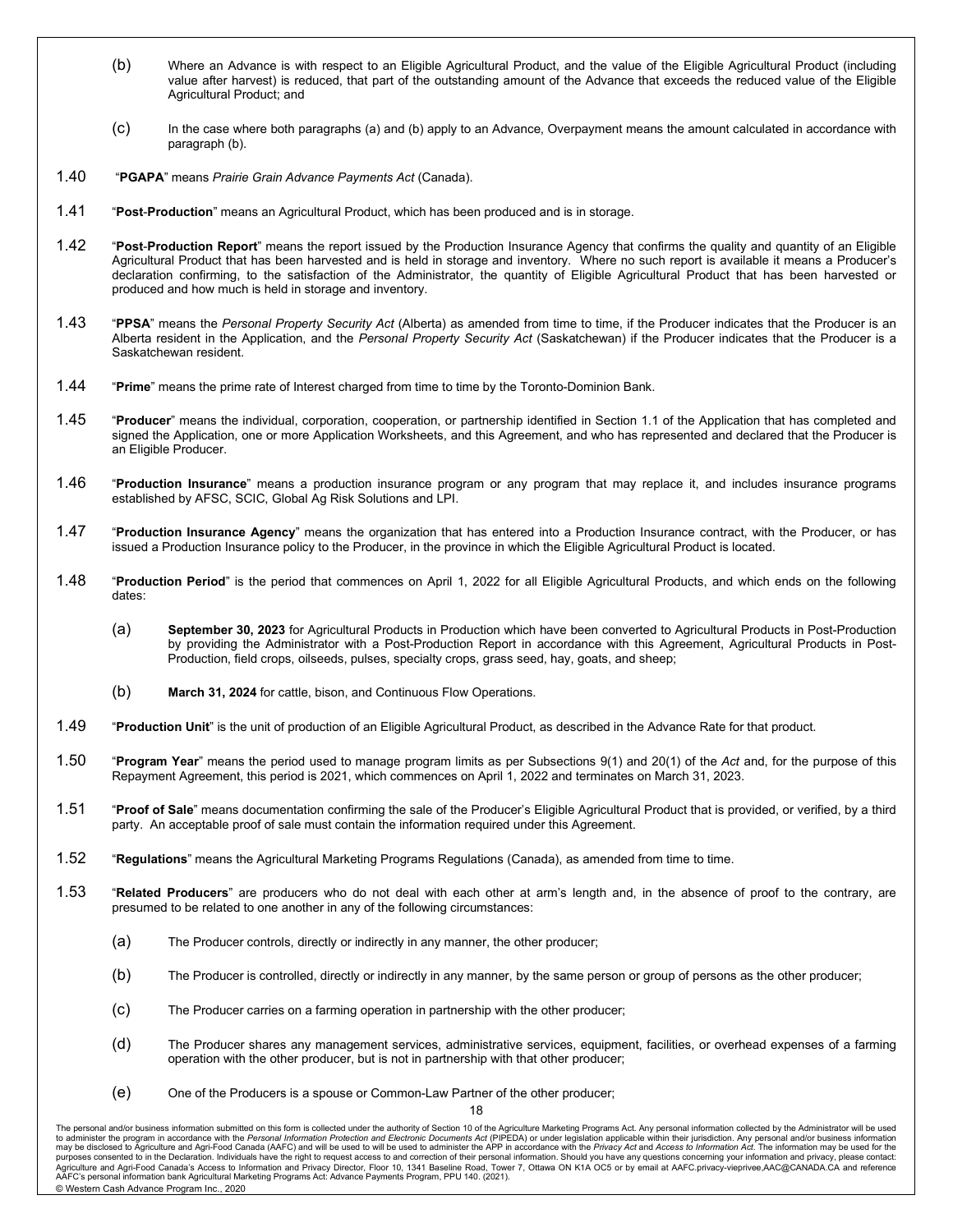- (f) One of the Producers owns at least 25% of the voting shares of the other producer;
- (g) One of the Producers owns at least 25% of a corporation that directly or through any other corporation owns 25% of the voting shares of the other producer;
- (h) One or more of the Producers is entitled to 25% or more of the profits or revenues from the other producer.
- 1.54 "**RWPS Interest**" means the repayment without proof of sale interest which shall accrue at the rate provided in subclause 4.6 herein.
- 1.55 "**SCAP**" means the Spring Credit Advance Program.
- 1.56 "**SCIC**" means the Saskatchewan Crop Insurance Corporation.
- 1.57 "**Sales Repayment Schedule**" means a schedule of pre-authorized payments or debits which coincide with the Producer's anticipated marketing dates for an Eligible Agricultural Product.
- 1.58 "**Seeded Acreage Report**" means a Production Insurance Agency Report wherein the Producer identifies the amount of Eligible Agricultural Product currently in production, or a BRM Coverage Report acceptable to the Administrator, which is used in order to calculate entitlements for an Advance on Agricultural Product in Production.
- 1.59 "**Storable Agricultural Product**" means an Eligible Agricultural Product that, once in its produced state, may be kept in good marketable condition in inventory, until it is sold. An Agricultural Product is deemed to be a Storable Agricultural Product if it is identified as such in the APP Electronic Delivery System.
- 1.60 "**LPI**" means the Livestock Price Insurance.

#### **2.0 ISSUANCE OF THE ADVANCE**

#### 2.1 **Administrator's Discretion to Review Applications**

- (a) The Producer acknowledges that the APP requires the Administrator to verify that the Producer is an Eligible Producer, that the Producer is creditworthy, that the Producer has calculated the Producer's claim for an Eligible Advance in accordance with the APP and is otherwise in compliance with the APP, and that all Advances are adequately secured. The Producer agrees that the Administrator shall have the discretion to refuse to make an Advance, or an Advance in the amount claimed by the Producer, if the Administrator is not satisfied that these conditions have been met.
- (b) The Administrator may, in accordance with the APP, request the Producer to provide further information with respect to the Producer's creditworthiness, perform a credit check, and inspect the Eligible Agricultural Product and may refuse the Producer's application, or an Advance, if this information is not provided, or if the Administrator is not satisfied that the Producer is creditworthy.

#### 2.2 **Advances with respect to Agricultural Products in Production**

- (a) Subject to Subsection 2.1, upon the execution of this Agreement by the Administrator and the Administrator's receipt of verification of adequate Production Insurance, BRM Coverage, or both to secure the Eligible Advance requested by the Producer with respect to Agricultural Products in Production, the Administrator shall pay an instalment no more than 60% of the Eligible Advance with respect to Agricultural Product in Production in an amount approved by the Administrator based on the Advance Worksheet and using the Advance Rate for Agricultural Product in Production.
- (b) The Producer, should he or she assign Production Insurance as security for the Advance shall provide a copy of a verified Seeded Acreage Report confirming the actual acres planted and other relevant production by **July 31, 2022**.
- (c) The Producer, should he or she assign BRM Coverage as security for the Advance shall provide a signed and sworn declaration confirming the acres planted, a BRM Coverage Report, and consent to an inspection at the discretion of the Administrator by **July 31, 2022**.
- (d) Based on the information contained in the documents referred to in Subsection 2.2(b) and 2.2(c), the Administrator is authorized to and shall recalculate this Advance in accordance with the Advance Worksheet and issue a second instalment to the Producer equal to the recalculated Eligible Advance less the instalment referred to in Subsection 2.1(a), and any other Advance under the APP from any other administrator.
- (e) Should the Eligible Advance as calculated in Subsection 2.2(b) or 2.2(c) be insufficient to justify the initial Advance made to the Producer under Subsection 2.2(a) the Administrator shall notify the Producer that the Producer must repay any Overpayment in accordance with section 3.6 of this Agreement.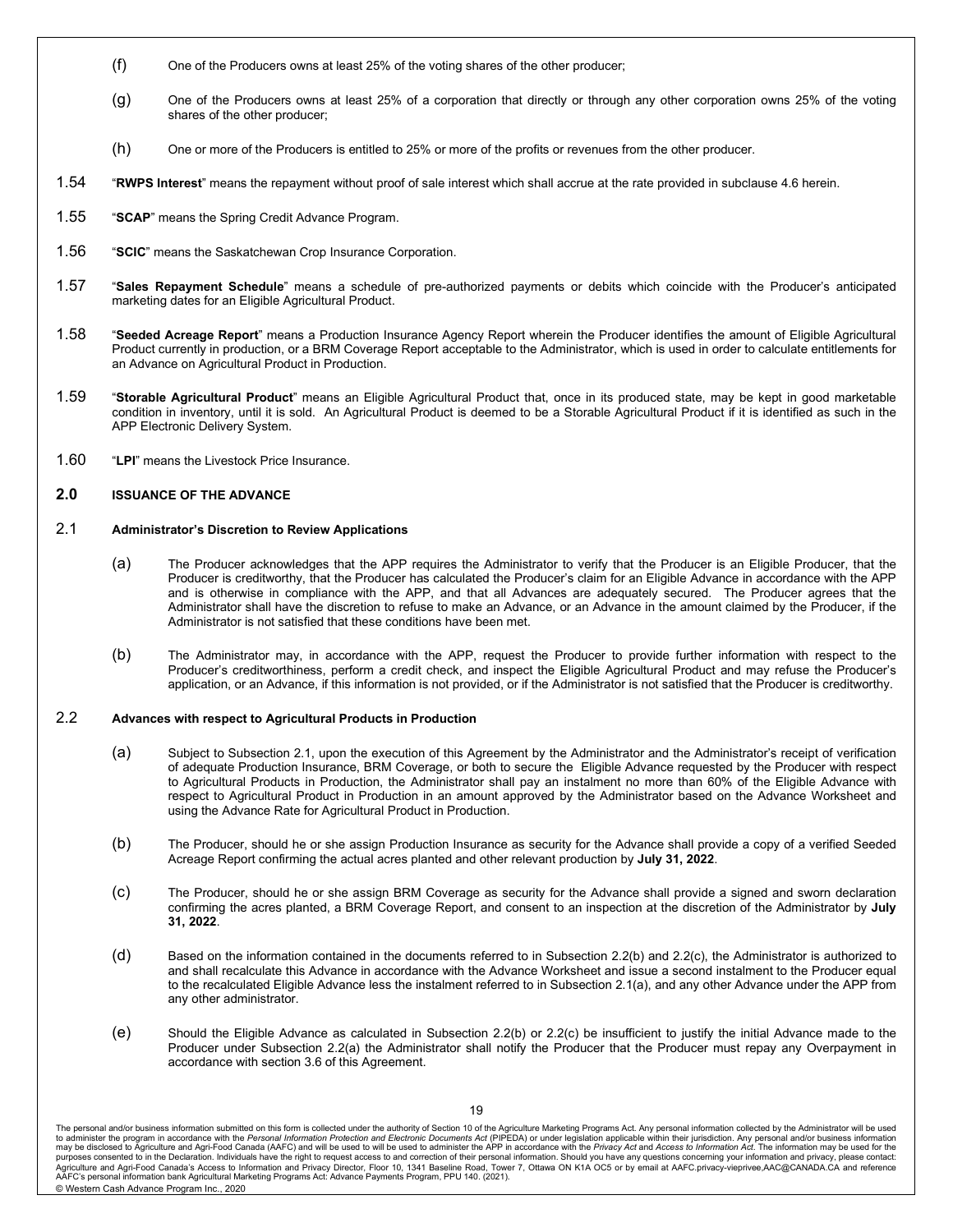- (f) The Producer must provide the Administrator with a Post-Production Report with respect to any Storable Agricultural Product in Production by no later than **December 31, 2022** and such Post-Production Report shall confirm the actual production held in storage by the Producer. If the Producer fails to do so, the Advance must be repaid in full by no later than **January 31, 2023**. If a Post-Production Report is provided, and the information contained in the Post-Production Report indicates that the harvested Agricultural Product in storage is not sufficient to justify the initial Advance made to the Producer under Subsection 2.2(a) and any subsequent Advance, the Administrator shall notify the Producer that the Producer must repay the Overpayment in accordance with Section 3.6 of this Agreement.
- (g) If the Producer fails to comply with the Producer's obligations under Subsection 2.2(a), (b), (c), (e) or (f), the Administrator may declare the Producer to be in Default under this Agreement.
- (h) Subject to Subsection 2.2(f), in the event a Post-Production Report is provided to the Administrator on or before **December 31, 2022**, the harvested Agricultural Product in Production will be treated as Agricultural Product in Post-Production for all purposes under this Agreement from the date the Post-Production Report is received, including provisions regarding repayment of the Advance and provisions applying to sale and proof of sale.
- (i) The Administrator may permit a Producer to remove one or more Agricultural Product(s) on which an Advance and replacing it with one or more Agricultural Product(s), except where:
	- (i) A Seeded Acreage Report has been submitted for the proposed Agricultural Product(s) to be replaced; and
	- (ii) A second or the full Advance has been issued to the Producer by the Administrator on the proposed Agricultural Product(s) to be replaced.

#### 2.3 **Advances with respect to Agricultural Product in Post-Production**

- (a) Subject to Subsection 2.1, upon the execution of this Agreement by the Administrator and the Administrator's receipt of verification of any required assignments of Production Insurance, BRM Coverage, or both to secure the Eligible Advance requested by the Producer with respect to a Storable Agricultural Product in Post-Production the Administrator shall pay an Advance to the Producer with respect to the Storable Agricultural Product in Post-Production, in an amount approved by the Administrator, based on the Advance Worksheet and using the Advance Rate for a Storable Agricultural Product in Post-Production.
- (b) The Producer may, on or before **December 31, 2022**, submit an Advance Worksheet for Storable Agricultural Product in Post-Production to the Administrator with respect to Agricultural Product in Production which has been harvested and is in storage, provided that any Advance approved by the Administrator with respect to this Advance Worksheet shall only be for the amount (if any) that the requested Advance, exceeds the outstanding Advance for the Agricultural Product in Production made by the Administrator or any other APP administrator, using the Advance Rate at the time the request for the Advance is made.

### 2.4 **Advances with respect to Livestock**

- (a) Subject to Subsection 2.1 of this Agreement, upon the execution of this Agreement by the Administrator, and upon receipt of verification of adequate Production Insurance, BRM Coverage, or both including but not limited to a BRM Coverage Report and a LPI Program Coverage Report, as applicable, acceptable to the Administrator to secure the Eligible Advance requested by the Producer with respect to Livestock, the Administrator shall pay an Advance on the Livestock in an amount approved by the Administrator based on the Advance Worksheet and using the Advance Rate for Livestock;
- (b) If the value of the Livestock is not sufficient to justify the Advance made to the Producer, the Administrator shall notify the Producer to pay the Overpayment in accordance with Section 3.6 of this Agreement. In the event this payment is not received, the Administrator may declare the Producer to be in Default under this Agreement.

### 2.5 **Redistribution of Advances**

The Administrator may, with the consent of the Producer, redistribute any Advance(s) among Related Producers in order to maximize any interest-free benefits. Consent is hereby provided by virtue of the Producer's execution of this Agreement and the Declaration provided herein. Any redistribution of any Advance pursuant to this provision shall not be retroactive but shall take effect on the day the change is made by the Administrator. The Administrator will notify affected the Producer and any effected Related Producers of the of the resulting changes to any Advances.

#### **3.0 REPAYMENT OF THE ADVANCE**

### 3.1 **Amount Required to be Repaid:**

The Producer agrees to pay to the Administrator by the dates and in accordance with the terms of this Agreement:

(a) The total amount of all Advances made by the Administrator to the Producer pursuant to this Agreement.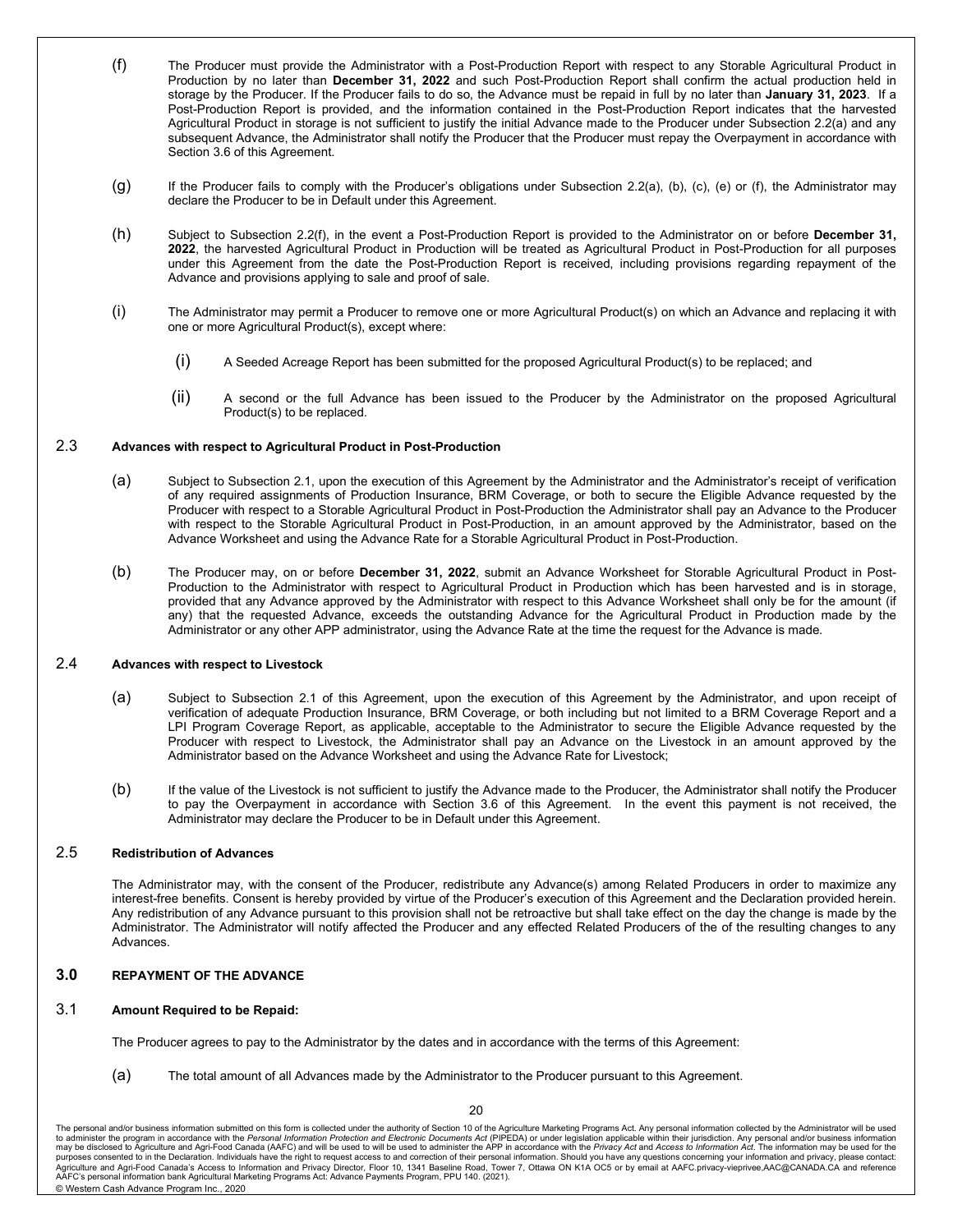- (b) All Interest payable pursuant to this Agreement.
- (c) All Fees and Costs payable pursuant to this Agreement.

The collective total amount of the above amounts owing by the Producer to the Administrator, from time to time, is herein collectively referred to as the "Advance Indebtedness".

#### 3.2 **Application of Payments Received by Administrator**

- 3.2.1 All payments received by the Administrator pursuant to this Agreement shall be applied as follows:
- (a) Firstly, to repay all Advances on which the Government of Canada pays Interest pursuant to the APP;
- (b) Secondly, on all other Advances and on all Interest; and
- (c) Finally, to pay any Fees and Costs and other amounts which have not already been paid.
- 3.2.2 Every repayment made from the sale of an Agricultural Product must be applied to repay the first outstanding amount from the oldest Advance issued during the earliest Program Year, before being applied to the most recent Advance.

### 3.3 **Summary of Repayment Deadlines**

The Producer shall pay the Advance Indebtedness by the following dates for each Eligible Agricultural Product for which an Advance is made:

- (a) By the deadlines for Eligible Agricultural Product which are sold or disposed of, as set forth in subclause 3.4 below;
- (b) For Production Insurance and BRM Coverage payments, by the dates referred to in clause 3.5 below;
- (c) For all payments due as a result of the failure of the Producer to maintain marketable quality, Production Insurance and BRM Coverage, by the dates referred to in clause 3.7 below;
- (d) For all Overpayments, by the dates referred to in clause 3.6 below;
- (e) The balance, if any, by the Final Date for Payment for each Eligible Agricultural Product.

#### 3.4 **Payments Which Must be Made when Agricultural Products are Sold or Disposed of**

(a) Payment Deadlines for Sales and Disposals: **The Producer shall make payments to the Administrator as the Eligible Agricultural Products on which the Advances were made are sold or disposed of, and within thirty (30) calendar days of payment or disposal, and sixty (60) calendar days after delivery to the buyer, whichever is sooner.**

**These payments shall be made from the sale proceeds of the Eligible Agricultural Products if sold, or, if the Eligible Agricultural Products are disposed of, the Producer shall make payment of the fair market value of the disposed Eligible Agricultural Products, until the Advance Indebtedness is paid in full.**

- (b) Minimum Payment and Method of Payment: The minimum amount to be paid by the Producer when Eligible Agricultural Products on which an Advance has been made are sold or disposed of shall be no less than the Advance Rate for the Eligible Agricultural Product in effect at the time the Advance was issued to the Producer multiplied by the number of Production Units sold or disposed of. Repayment can be made by a combination of one or more of the following methods:
	- $(i)$  Sale Proceeds Required to be Paid by a Buyer: Where the Producer sells the Eligible Agricultural Product for which the Advance was made, to a buyer or buyers named by the Administrator, the Producer must authorize and direct each buyer to withhold from an amount they pay to the Producer from each Production Unit sold, an amount determined in accordance with a Sales Repayment Schedule specified in an agreement with the buyer which authorizes this amount to be deducted from the sale proceeds and paid to the Administrator, provided that the payments cannot be less than the minimum payment amounts stipulated in clause 3.4(b) above, and that the payments must be made within the times specified in subclause 3.4(a) above. The buyer's failure to make these payments shall not release the Producer from the Producer's obligation to pay the Advance Indebtedness;
	- (ii) Payments made by Buyers at the Request of the Producer: A Producer may voluntarily request a buyer or buyers to agree to withhold and pay to the Administrator the payments referred to in subclause 3.4(b)(i) above;
	- (iii) Direct Payment by Producer: The Producer may make direct payment from the sale proceeds of Eligible Agricultural Products, or in amounts equivalent to the market value of disposed Eligible Agricultural Products, in an amount no less

The personal and/or business information submitted on this form is collected under the authority of Section 10 of the Agriculture Marketing Programs Act. Any personal information collected by the Administrator will be used purposes consented to in the Declaration. Individuals have the right to request access to and correction of their personal information. Should you have any questions concerning your information and privacy, please contact: AAFC's personal information bank Agricultural Marketing Programs Act: Advance Payments Program, PPU 140. (2021). © Western Cash Advance Program Inc., 2020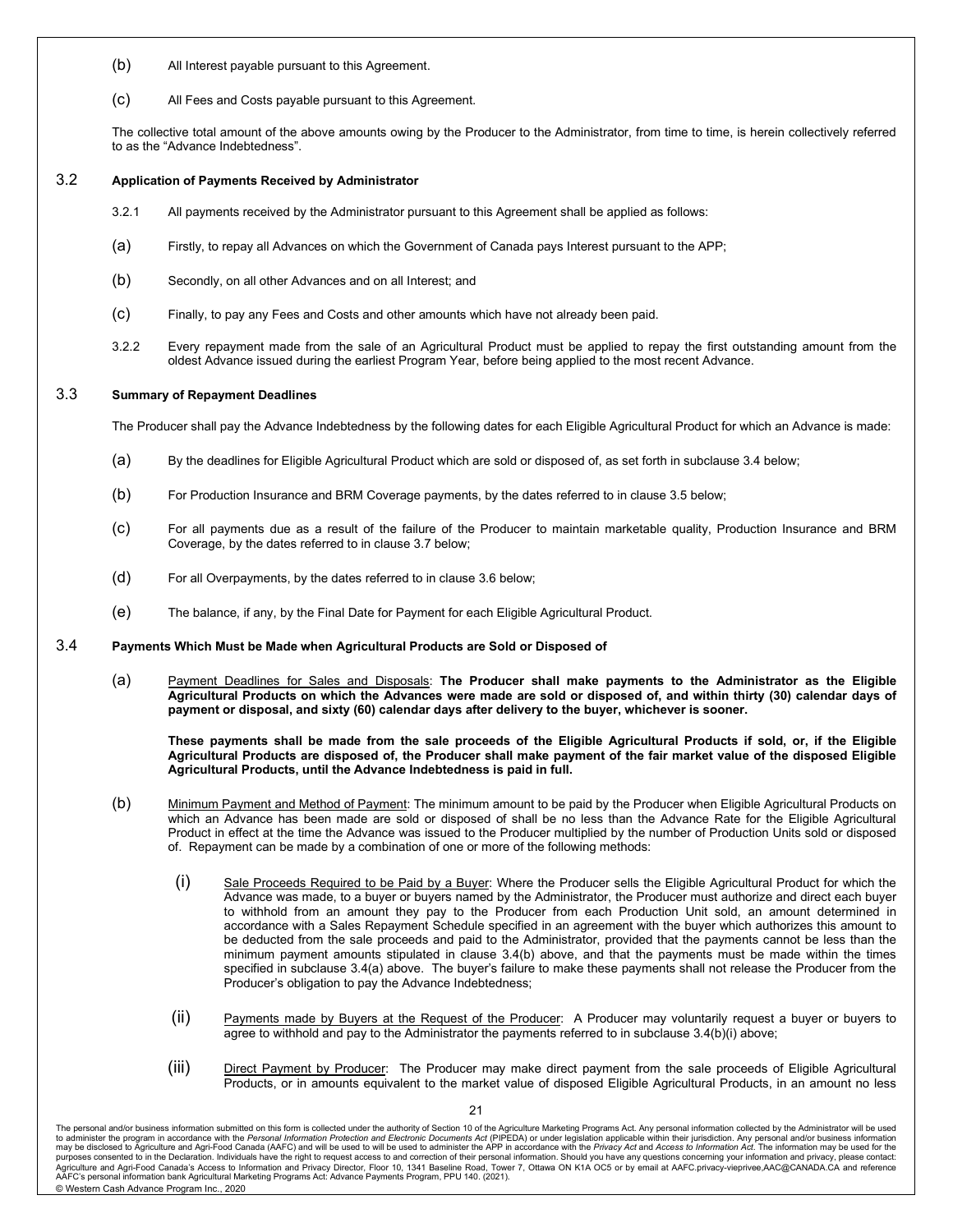than the minimum payment referred to in clause 3.4(b) above, and within the time periods stipulated in clause 3.4(a) above;

- (c) Extension of Payment Deadlines Notwithstanding the deadlines of remitting payment provided in clause 3.4(a), and with respect to Eligible Agricultural Products, that are not Livestock, where the Producer enters into a basis contract(s) on the Agriculture Products, the requirement to pay the Administrator within sixty (60) calendar days of delivery to the buyer shall be extended to ninety (90) calendar days where: (i) the Producer will not receive payment at the time of delivery; (2) the Producer provides a copy of the basis contract(s) to the Administrator; and (3) and the Producer provides proof of sale with the repayment.
- (d) Payment Deadlines for Continuous Flow Operations Where an Advance is made on a Continuous Flow Operation of Agricultural Product(s) of Livestock, and the Producer otherwise sells or disposes of all or a portion of the Agricultural Product(s) in respect of which the Advance is made, the Producer shall make payment directly to the Administrator for each unit of Agricultural Product(s) with twelve (12) months from the date the advance was made but no later than the end of the Production Period, an amount at no less than the Advance Rate(s) in effect at the time the Advance was issued until the Advance Indebtedness is paid in full.
- (e) Proof of Sale Documents: Unless a Producer satisfies the Repayment without the Proof of Sale Exemption permitted under subclause 3.4(d) below, the Producer shall provide the Administrator with proof of sale from the sale of all Eligible Agricultural Products with respect to which Advances were made under this Agreement at any time prior to the termination of the Production Period for the Eligible Agricultural Product. The proof of sale documents must include the date of sale, name of seller, buyer, type of Eligible Agricultural Product sold, quantity of Eligible Agricultural Product sold, amount received, and such other documents as may be required by the Administrator.
- (f) Exemption From Proof of Sale Requirements: Proof of sale is not required in the following circumstances:
	- (i) For sale proceeds of Agricultural Product(s) in Production made between the beginning of the Production Period and **January 31, 2023**, if the Agricultural Product(s) in Production is not converted to Agricultural Product in Post-Production by providing the Administrator with a Post-Production Report before **December 31, 2022**;
	- (ii) To the extent the Producer makes a payment of \$10,000.00, or 10% of the total amount of the Advance, whichever is greater, provided that the payment is made by no later than twenty one (21) days before the end of the Production Period for the Eligible Agricultural Product;
	- (iii) For Continuous Flow Operations, Producers who receive an Advance for a Continuous Flow Operation are not required to make repayments from the sale proceeds of Livestock or to provide proof of sale for their Livestock, so long as they maintain the permanent inventory set out in their Application Worksheet, provided that if there is a reduction in the permanent inventory which is not immediately replaced:
		- $(A)$  if the reduction in permanent inventory is not attributable to a decision of the Producer to reduce their inventory, the Producer shall pay the amount of the Overpayment together with Interest on that portion from the date of the Advance (other than the portion on which Interest has been paid by the Government of Canada) within thirty (30) days of the date notice is provided to the Producer requiring the Overpayment to be made. If payment is not made, the Administrator may declare the Producer in Default, and
		- $(B)$  if the reduction in permanent inventory is made as a result of a decision of the Producer to sell or dispose of or otherwise reduce their permanent inventory, the Producer shall no longer be a Continuous Flow Operation, and shall provide Proof of Sale with respect to all Livestock sold or disposed of in relation to the reduction in permanent inventory, and also provide Proof of Sale for all future sales in accordance with this Agreement. The amount of the Overpayment shall be paid to the Administrator within thirty (30) days from the date notice is provided by the Administrator to the Producer to do so, failing which the Administrator may declare the Producer in Default;
	- (iv) For Livestock other than Livestock subject to Continuous Flow Operations;
	- $(v)$  If a Producer becomes deceased or is mentally incapable of making decisions; or
	- (vi) The Administrator, in the Administrator's discretion, is satisfied through inspection or third party verification that the Eligible Agricultural Product in respect of which the Advance was made has not been sold or disposed of by the Producer, provided that all costs of the inspection or third party verification must be paid by the Producer;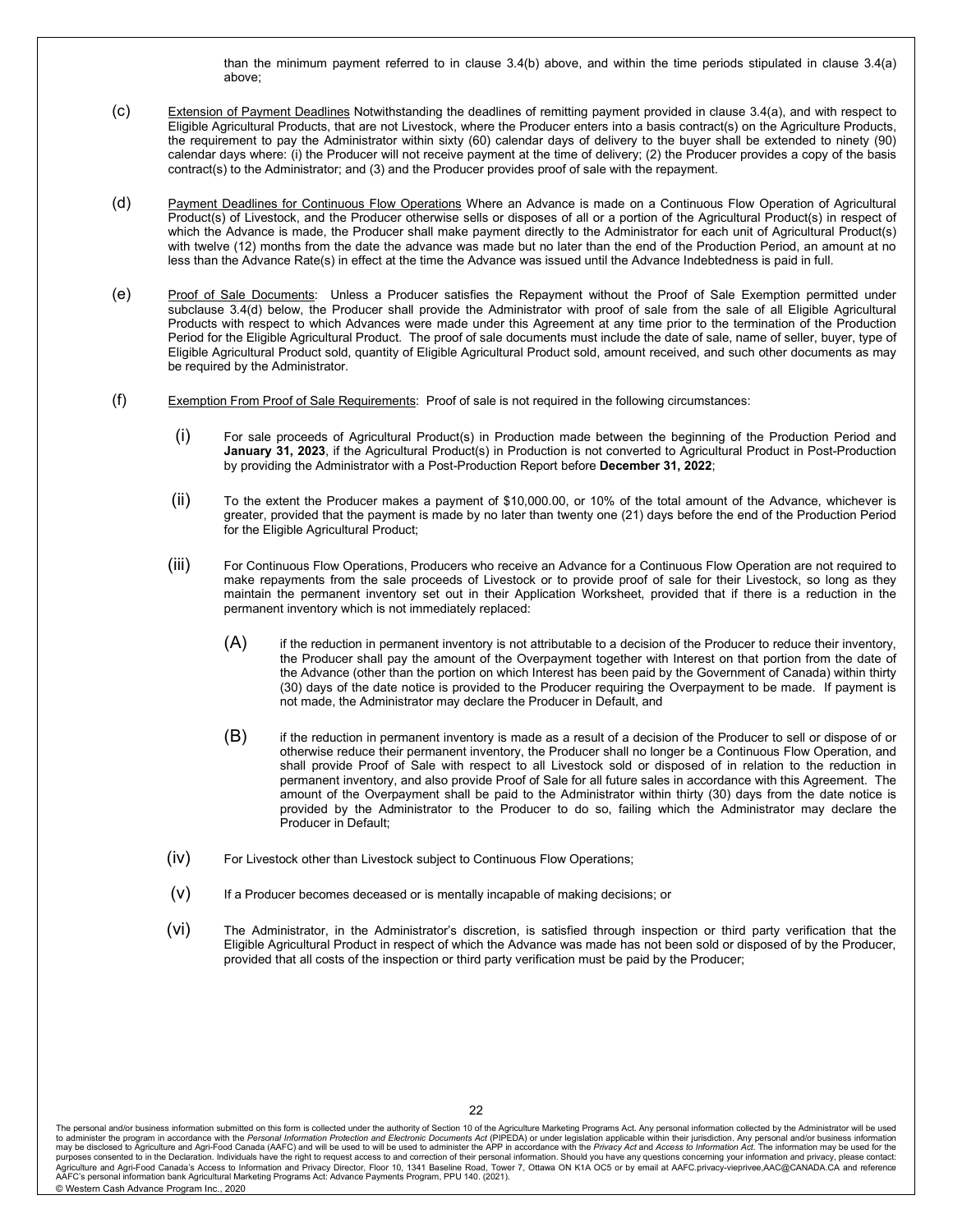- (g) Repayment Without Proof of Sale: In the event the Producer fails to provide proof of sale as required by this Agreement, the Producer shall pay RWPS Interest from the date of the Advance to the date of repayment of the Advance Indebtedness in full calculated on the excess of the Advance over any payment made pursuant to subclause 3.4(d)(ii) above to the date of repayment;
- (h) Late Repayment During Production Period: In the event the Producer fails to make timely payment in accordance with the timelines set out in subclauses 3.4(a) and 3.4(c), the Producer shall be charged the greater of (a) \$150.00; and (b) LRDPP Interest on the amount of the late payment from the date the payment was due until the late payment is made. In the event the Producer is charged LRDPP Interest on the amount of a late payment, such interest shall be in lieu of the interest rate provided in clause 4.1 and not in addition during the applicable time period.
- (i)  $V$ oluntary Payments: In addition to the mandatory payments described in subclause 3.4(a) to 3.4(d) the Producer may voluntarily reimburse the Advance by:
	- (i) making repayment(s) without proof of sale prior to or on the last day of the Production Period of up to the greater of \$10,000 or ten percent (10%) of the total amount of the Advance issued. If the Producer repays an amount in excess of such amounts without providing proof of sale for the Agricultural Product(s), the Producer will be charged RWPS Interest on the excess amount from the day the Advance was issued to the day the repayment is made. The Producer shall have thirty (30) calendar days to pay the accrued RWPS Interest or be declared in default; or
	- (ii) assigning or paying directly to the Administrator any amount payable to or received by the Producer under an Eligible BRM Program; or
	- (iii) paying directly to the Administrator any amount received by the Producer, not exceeding the proceeds evidenced by proof of sale; or
	- $(iv)$  notwithstanding paragraph 3.4(h)(i), by making a repayment without providing proof of sale if the Administrator is satisfied that the Agricultural Product(s), in respect of which the Advance was made, has not been disposed of by the Producer at the time of the repayment. As such third-party verification will need to be provided or an inspection conducted, and may be at the expense of the Producer, including the Administrator's Inspection Fee as described in subclause 4.8(c); or
	- (v) notwithstanding paragraph 3.4(h)(i), by making repayment without providing proof of sale for Advance(s) taken on Agricultural Product(s) In-Production from the beginning of the Production Period until **March 31, 2024** or until the end of the Production Period, whichever is earlier, provided the Producer is able to confirm the units in production to the satisfaction of the Administrator.
- (j) Repayment with Proceeds from Another Commodity: The Producer may use products from the sale of one Eligible Agricultural Product on which an Advance has been issued to the Producer, with proceeds from a different Eligible Agricultural Product on which an Advance has been issued to the Producer, and where both advances were made through the Administrator in the same Program Year, subject to the following conditions:
	- (i) Proof of sale for the Eligible Agricultural Product which was used to make the payment must be provided in accordance with this Agreement;
	- (ii) If the Producer does not specify how the payment is to be applied, the Administrator may apply the payment to the Eligible Agricultural Product with the earliest ending Production Period, subject to this Agreement and in particular subclause 3.2.

The RWPS Interest referred to in subclause 3.4(g) does not apply, to the extent an Advance is paid with the proceeds of another Eligible Agricultural Product as long as the Agricultural Product is listed on an Advanced Worksheet provided with the Producer's Application.

- (k) Sale to Buyer Named by Administrator: In the event that the Producer repays the amount of the Advance to the Administrator by selling the Agricultural Product(s) or a part or portion of the Agricultural Product(s) to one or more buyers in the manner described in subclause 3.1(a), the Producer shall:
	- (i) indicate in writing the Administrator to which buyer(s), named by the Administrator, the Agricultural Product(s) will be sold, prior to selling said product(s) to said buyer(s);
	- (ii) notifying the Administrator immediately upon receiving any information to the effect that said buyer(s) is not promptly remitting to the Administrator the amount so withheld; and
	- (iii) remains liable to the Administrator for repayment of any part of the Advance where said buyer(s) has failed to remit to the Administrator that part of the Advance withheld by it pursuant to its Agreement with the Administrator.
- (I) Deemed Advance: The Advance under this Agreement is deemed to have been granted on the portion of the Producer's Agricultural Product(s) first sold. The Producer shall not dispose of any other part of this Agricultural Product(s) for which the Advance was

The personal and/or business information submitted on this form is collected under the authority of Section 10 of the Agriculture Marketing Programs Act. Any personal information collected by the Administrator will be used purposes consented to in the Declaration. Individuals have the right to request access to and correction of their personal information. Should you have any questions concerning your information and privacy, please contact: AAFC's personal information bank Agricultural Marketing Programs Act: Advance Payments Program, PPU 140. (2021). © Western Cash Advance Program Inc., 2020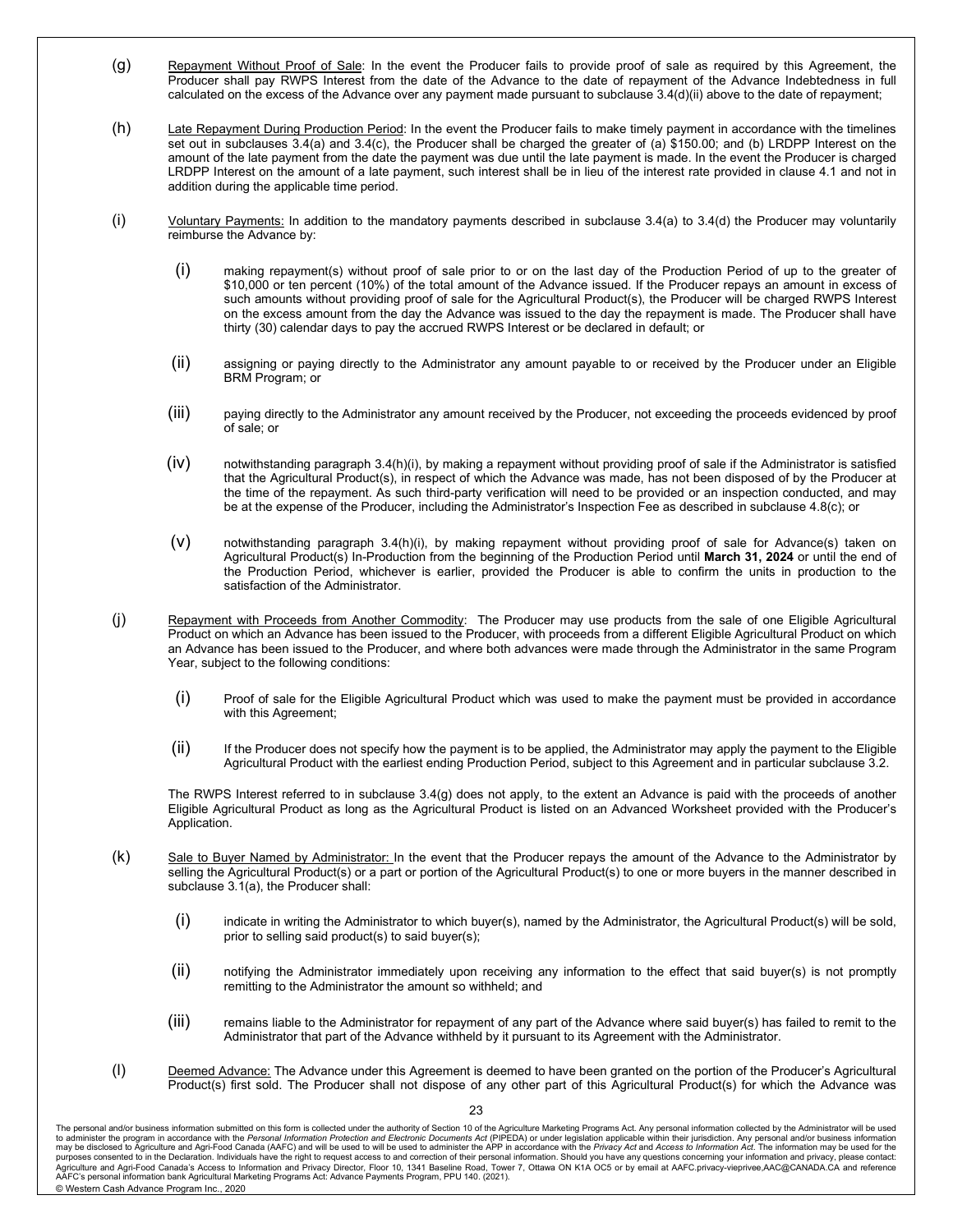received. A repayment must be made by the Producer with the first sale of the Agricultural Product(s) for which an Advance was received except where:

- (i) the Agricultural Product(s) are/is Livestock; and
- (ii) the Producer provides to the Administrator proof of identification, supported by appropriate records, allowing for the identification of each unit of Livestock subject to Advance,

the Advance under this Agreement is deemed to have been received on the portion of the Producer's Agricultural Product identified.

#### 3.5 **Payment of Production Insurance and BRM Coverage to the Administrator**

Where the Producer has assigned or otherwise agreed to transfer payments from Production Insurance, BRM Coverage, or both including LPI, as security for an Advance, the Producer shall immediately remit and pay to the Administrator the full amount of all amounts received from the Production Insurance, BRM Coverage, or both. Such payment, and any similar payments received by the Administrator, shall be applied as set out in clause 3.2 until the Advance Indebtedness is paid in full, subject to the following conditions:

- (a) If the payment relates to Production Insurance to reseed an Agricultural Product in Production, and the Administrator can verify there is sufficient time to reseed the Agricultural Product in respect of which the Advance was granted and there is sufficient time to sufficiently secure the Advance with newly seeded acres, the Administrator may forward the payment to the Producer for the purpose of reseeding;
- (b) If the payment satisfies the Advance Indebtedness for an outstanding Advance with respect to an Eligible Agricultural Product, and there are other Advance Indebtedness with respect to other Eligible Agricultural Products, the Administrator may use the payment to satisfy the Producer's liability with respect to the Advance Indebtedness for other Eligible Agricultural Product;
- (c) If the Administrator, in the Administrator's discretion, is satisfied that there is other security which is sufficient to pay all Advance Indebtedness, the Administrator may remit some or all of the payment to the Producer.

#### 3.6 **Repayment of Overpayments**

- 3.6.1 Subject to subsection 3.6.2, the Producer shall pay the full amount of any Overpayment subject to the following conditions:
- (a) The Producer shall not be required to repay an Overpayment which is not greater than \$10,000.00 or 10% of the total Advances, whichever is greater. The only Overpayment payable by the Producer is the amount which exceeds this limit;
- (b) The Overpayment amount payable by the Producer shall include all Interest, and need not be accompanied by proof of sale or any accrued RWPS Interest for failing to provide proof of sale;
- (c) The amount of any Overpayment may be reduced by the value of security granted by the Producer to the Administrator, which is acceptable to the Administrator, over other Agricultural Products which are not subject to existing security granted to the Administrator or any third party provided, that the Administrator is granted a first charge against the additional security;
- (d) In the event the Producer fails to pay the Overpayment or provide adequate additional security, the Administrator may declare the Producer in Default;
- (e) An Overpayment shall not arise with respect to an Advance made for Agricultural Products in Post-Production (in storage).
- 3.6.2 All Overpayments which occur without the fault of the Producer shall be repaid by the Producer to the Administrator within thirty (30) calendar days after the date that the Administrator mails or delivers to the Producer a written notice requiring the Producer to repay the Overpayment. If the Overpayment occurs at the fault of the Producer, the Producer shall pay the entire amount of the outstanding Advance Indebtedness within thirty (30) days' notice to do so.
- 3.6.3 The Producer acknowledges that a recalculation of an Advance may occur, from time to time, by the Producer, without notice, as a result of changes to market prices, and which may result in an Overpayment with either a repayment or application of a new Advance against the Overpayment amount being required within the time specified in subclause 3.6.2.

#### 3.7 **Obligation to Maintain Marketable Quality, Production Insurance and BRM Coverage**

- (a) The Producer shall ensure that all Storable Agricultural Product with respect to which an Advance has been made pursuant to this Agreement:
	- $(i)$  is of marketable quality and is stored so as to remain of marketable quality until disposed of in accordance with this Agreement, or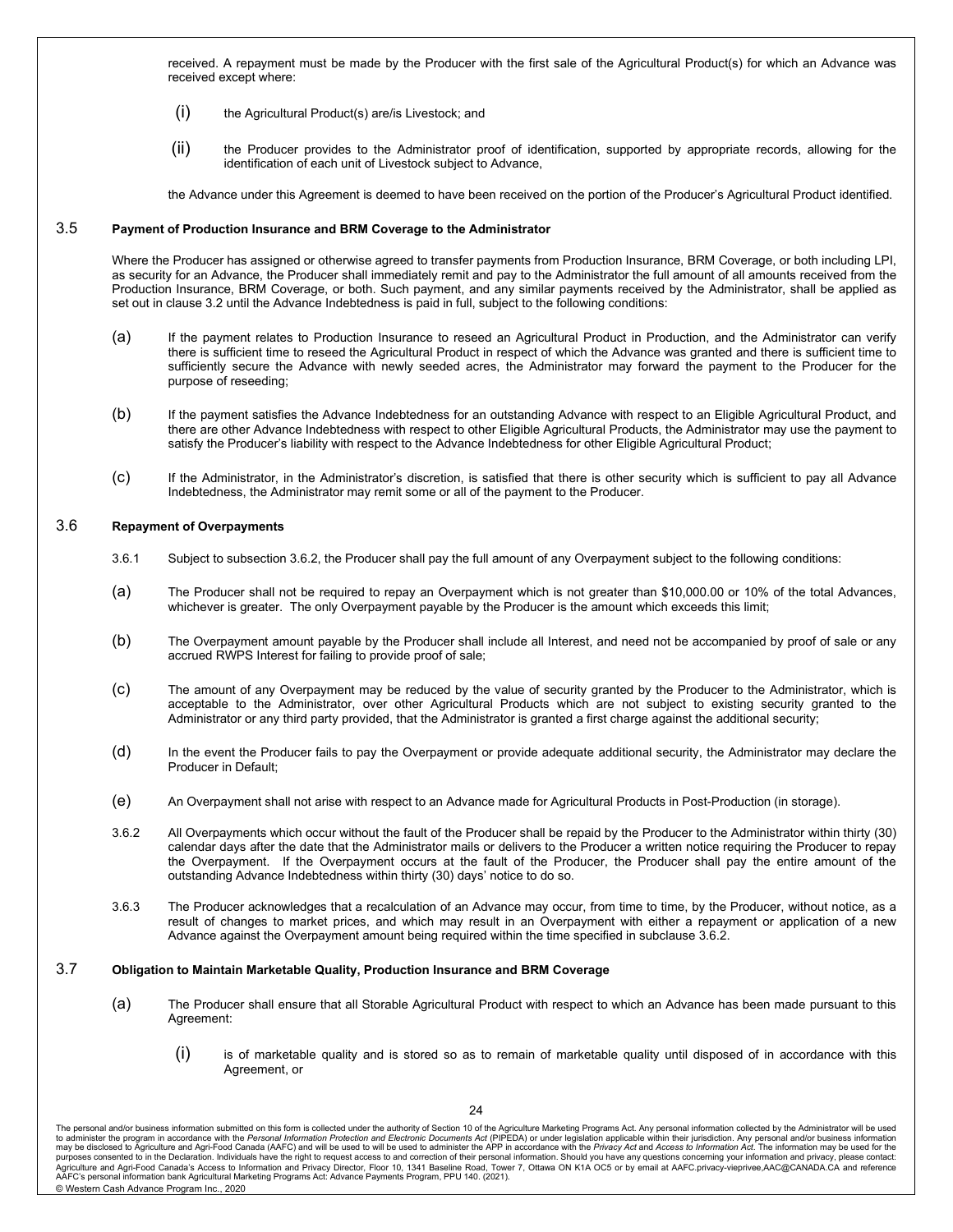- (ii) if it is in the course of being produced or is not yet produced, either the amount of the Advance is covered by BRM Coverage or Production Insurance and that all amounts that may be received thereunder are assigned in the amount of the Advance in accordance with this Agreement,
- (b) The Producer shall ensure that all Non-Storable Agricultural Product with respect to which an Advance has been made pursuant to this Agreement:
	- (i) is of marketable quality and maintained so as to remain of marketable quality until disposed of in accordance with this Agreement and that either the amount of the Advance is covered by BRM Coverage or Production Insurance in the amounts that may be received thereunder are assigned in accordance with this Agreement, or
	- (ii) if it is in the course of being produced or is not yet produced, either in the amount of the Advance is covered by a BRM Program or Production Insurance and that the amounts may be received thereunder are assigned, or that the amount of the Advance is covered under other security required by this Agreement;
- (c) Notwithstanding subsections (a) and (b), in the case of Livestock, the Producer shall ensure that the Livestock is of marketable quality and is maintained so as to remain of marketable quality until disposed of in accordance with this Agreement.
- (d) The Producer shall ensure that LPI coverage provided as security for Livestock is maintained and remains in effect until the Advance Indebtedness is for the Advance is repaid in full. If the Producer fails to reinstate full LPI coverage within 60 days of the date upon which the Administrator provides the Producer with notice of such requirement, the Administrator may declare the Producer in Default.
- (e) If the Producer breaches any of the provisions in this subsection 3.7(a) to (d), the Administrator may declare the Producer in Default.
- (f) If an Eligible Agricultural Product for which an Advance is made ceases, in whole or in part, to be marketable through no fault of the Producer, the Producer is liable to pay the Administrator within twenty one (21) days of the date of Default, the portion of the Advance that is attributable to the unmarketable portion of the Eligible Agricultural Product, together with Interest thereon from the date of the Advance to the date the Advance Indebtedness is repaid in full, other than Interest which has been paid by the Minister.
- (g) If the Eligible Agricultural Product for which an Advance is made ceases, in whole or in part, to be marketable as a result of the fault of the Producer, the Producer shall, within twenty one (21) days, pay the full amount of the Advance Indebtedness related to the Advance for the unmarketable Agricultural Product plus Interest.

#### **4.0 INTEREST, FEES, AND LEGAL COSTS**

- 4.1 Basic Interest Rate: The Producer shall pay the Administrator Interest at the following rates on the outstanding balance of all Advances made by the Administrator to the Producer pursuant to this Agreement from the date of each Advance until all Advances, Interest, and Costs are paid in full:
	- (a) **Subject to clause 4.2 below, Interest at 0% shall be payable on the first \$100,000.00 of the Advances on All Eligible Agricultural Products on which Interest is paid by the Government of Canada, and**
	- (b) **Interest at Prime less 0.50%** *per annum* **shall be paid on all other Advances.**
- 4.2 Lender's Rate: If the Interest rate payable by the Administrator to the Toronto Dominion Bank is less than Prime, the difference will be used to cover the Administrator's costs in administering the APP.
- 4.3 Loss of Interest-Free Benefit: The Producer shall lose the Interest-free benefit referred to in clause 4.1(a) above and shall be required to pay Interest on all portions of the Advance which would otherwise be Interest-free after the date the Producer is in Default.
- 4.4 Default Interest: If the Producer is in Default, Interest shall be payable by the Producer on the outstanding balance of all Advances as follows:
	- (a) **From the date of each Advance to the date of Default at a rate of Prime plus 1% per annum; and**
	- (b) **From the date of Default to the date the Advance Indebtedness is paid in full, Interest at Prime plus 2.00%** *per annum* **on the outstanding balance of all Advances until payment in full is received.**
- 4.5 Legal Costs: In the event a Producer is in Default of the Producer's obligations under this Agreement, the Producer shall pay the full amount of all legal costs incurred by the Administrator in recovering or attempting to recover the Advance Indebtedness hereunder and in protecting and enforcing the security granted hereunder on a solicitor and client full indemnity basis.
- 4.6 Repayment Without Proof of Sale (RWPS) Interest: **RWPS Interest shall be the rate of 1.00% per annum above the Interest Rate otherwise payable by the Producer.**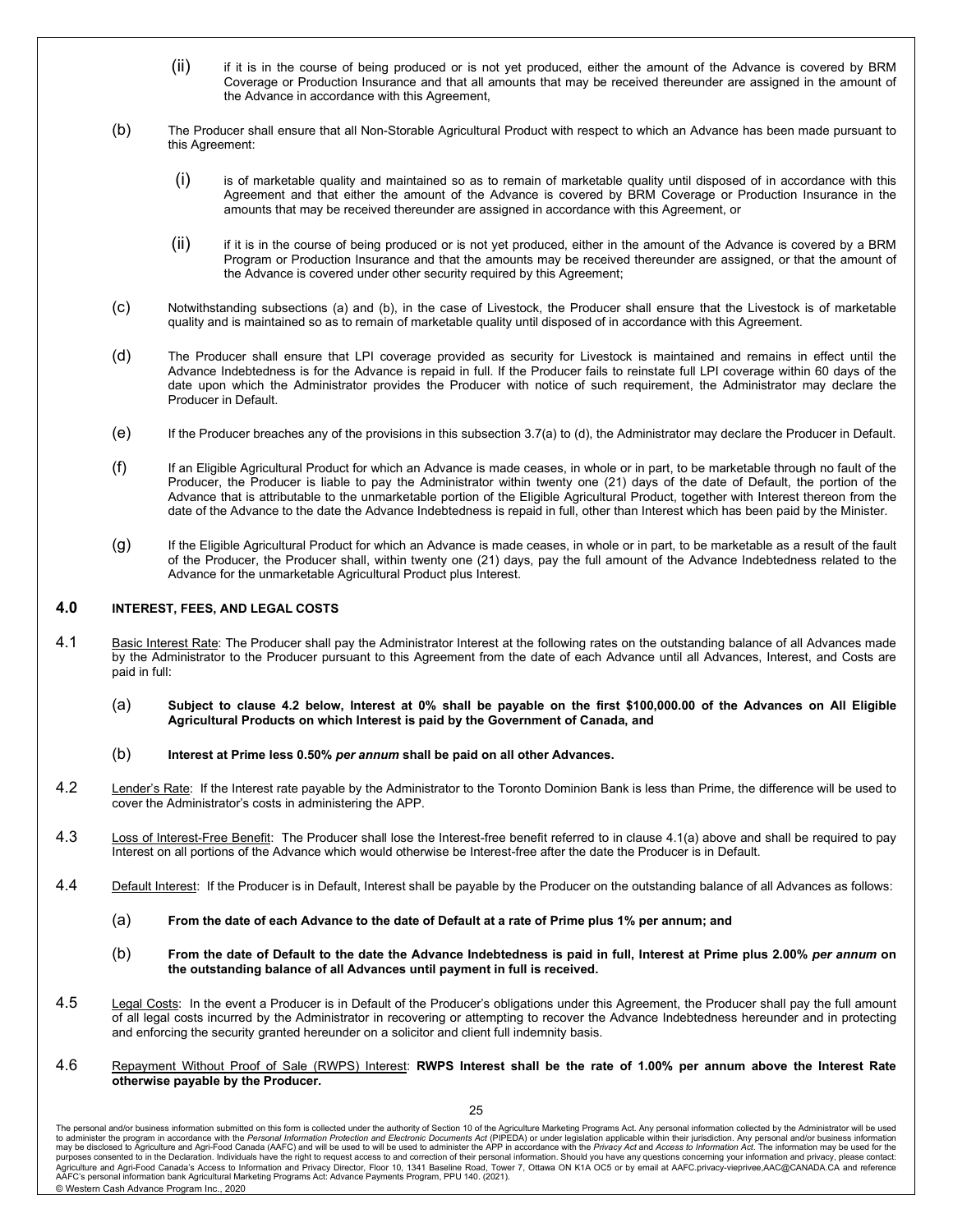- 4.7 Late Repayment During the Production Period (LRDPP) Interest: **LRDPP Interest shall be the rate of 3.00% per annum plus Prime compounded on a daily basis.**
- 4.8 Administrator's Fees: The Producer shall pay the following fees to the Administrator:
	- (a) A non-refundable enrolment fee of \$100.00 plus GST which may be deducted by the Administrator and paid from the first Advance;
	- (b) A fee of \$50.00 plus GST for each Advance made pursuant to the Application, after the first two Advances, and which may be deducted by the Administrator and paid from these Advances;
	- (c) The following inspection fees for inspections with respect to any Advance requested by the Producer or the Administrator at the amount charged by the inspector, plus the inspector's mileage at \$0.65 per km plus GST:
		- (i) Inspections with respect to an Advance requested by the Producer or the Administrator at the amount charged by the inspector;
		- (ii) An inspection fee for Advances requested for Agricultural Product in Production and Agricultural Product in Post-Production at the rate charged by the inspector in accordance with the inspection rates of AFSC, SCIC, or any other qualified inspector;
		- (iii) A fee of \$25.00 for any repayment which is returned or rejected for "Non-Sufficient Funds" ("NSF").
	- (d) A management fee of 3% on all Advances, if the Producer is in Default and the Advance Indebtedness is not paid in full within forty five (45) days of the date the Administrator demands payment.
- 4.9 Reserve Fund**:** The Producer agrees and acknowledges that amounts paid under the APP may exceed the Administrator's costs of delivering the APP program to the Producer and other participants in the APP, and the Producer may establish a reserve fund of surplus funds not exceeding 1.5 times the Administrator's prior three year average of operating programs costs. In the event, surplus funds exceeding the cap of the reserve fund, the Administrator may submit a plan to the Minister outlining how the excess funds will be used to benefit participants of the APP.
- 4.10 Survival of Management Fees: Where the Administrator has submitted the Producer's file to AAFC for payment by the Minister under the guarantee and where AAFC has recovered the outstanding debt from the Producer in full or in part through a compromise settlement, and where there are still default management fees provided under paragraph 4.7(d) of this Agreement owing to the Administrator by the Producer, the Administrator reserves the right to continue to pursue the repayment of these management fees from the Producer.

#### **5.0 SECURITY AGREEMENT**

- 5.1 The Producer acknowledges that pursuant to the APP, the Producer is required to provide and to maintain as first charge security in favour of the Administrator, at minimum, the following security for all Advance Indebtedness:
	- (a) For Agricultural Product(s) in Post-Production, the Agricultural Product(s) in Production for which the Advance is issued, and any similar Agricultural Product(s) produced in subsequent Production Periods; and
	- (b) For Agricultural Product in Production and Livestock:
		- (i) The Agricultural Product(s) in Production or Livestock for which the Advance is issued and all similar Agricultural Product(s) in Production and Livestock for all subsequent Production Periods; and
		- (ii) One or a combination of the following for at least the amount of the Advance:
			- (A) an assignment of any amount that may be received from Production Insurance;
			- (B) an assignment of any amount that may be received from a BRM Program Coverage for the current year (with the exception of AgriStability and ASRA);
			- (C) an assignment of any amount that may be received from a BRM Program Coverage with AgriStability and ASRA, for the current year and all future years
			- (D) an acceptable Letter of Guarantee from the Producer's financial institution guaranteeing the Advance.
- 5.2 As general and continuing security for the payment of the Advance Indebtedness and the payment and performance of all other debts, liabilities and obligations of the Producer to the Administrator under this Agreement, both present and future, absolute and contingent, direct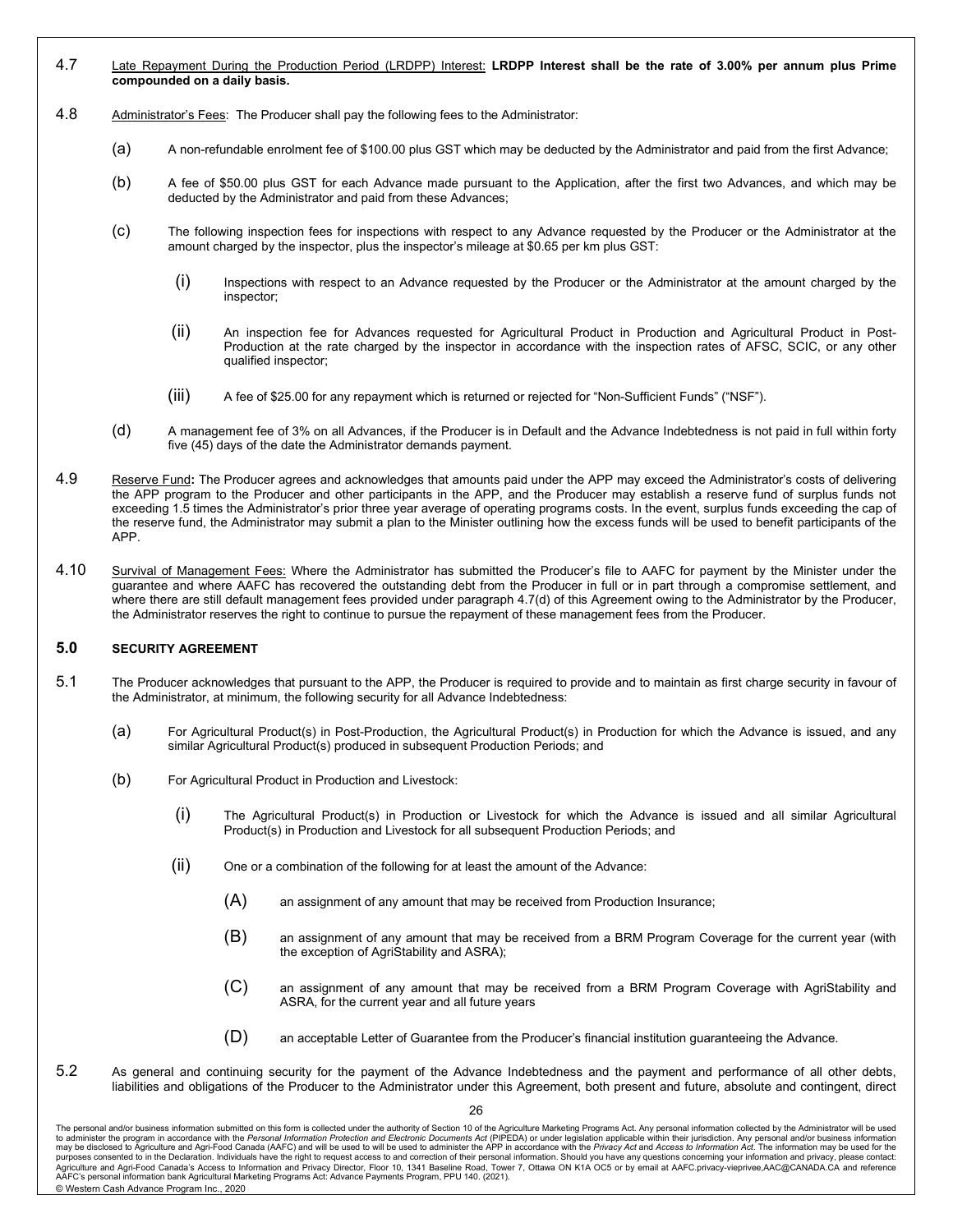and indirect, matured or not, and whether the Producer be bound alone, or jointly or severally with others (the "Secured Indebtedness"), the Producer hereby assigns and grants a mortgage, pledge, charge and security Interest to and in favour of the Administrator in the following:

- (a) The Producer's present and after-acquired Eligible Agricultural Product(s), including the Eligible Agricultural Product(s) described in any Advance Worksheet for that Agricultural Product, and all similar Agricultural Product(s) in any future APP Program Production Period (collectively, the "Secured Agricultural Products"); and
- (b) All proceeds, including all accounts from or relating to the Secured Agricultural Products, or from any sale, use, transfer, or other disposition of the Secured Agricultural Products.
- (c) To further secure the Advance, the Producer hereby irrevocably assigns:
- (d) Any Production Insurance;
- (e) BRM coverage for the current year (with the exception of AgriStability); and
- (f) BRM coverage with AgriStability for the current year and all future years;
- (g) any proceeds with respect to subclauses (a)-(c);

with respect to Secured Agricultural Product(s), and any insurance or other payments arising from the loss or damage to the Secured Agricultural Product(s), and all proceeds and support payments with respect to the Secured Agricultural Product(s).

- 5.3 Where an Advance was made on Livestock, and the Producer obtained and assigned to the Administrator WLIPIP coverage over the Livestock, the Producer agrees:
	- (a) to provide continuous LPI coverage of at least two (2) times the value of the Advance; and
	- (b) to notify the Administrator at least ten (10) calendar days prior to the expiration of the LPI contract used to secure the Advance.

If the Producer does not renew their LPI contract, of at least two (2) times the value of the Advance, the Producer must repay their Advance in full, repay the value of the Advance in excess of the LPI security value, or provide to the Administrator an alternative Eligible form of security within sixty (60) calendar days of the expiration date of the LPI contract used to secure the Advance. If the Producer fails to do so, the Administrator may declare the Producer in Default.

- 5.4 For a Continuous Flow Operation with respect to Livestock, the level of inventory on which the Advance was calculated must be the minimum inventory maintained throughout the Advance Cycle.
- 5.5 The Producer covenants and agrees that the security granted by the Producer pursuant to this Agreement is a first charge against the Collateral which ranks in priority to the interest of all other creditors of the Producer, and that the Producer has obtained, and has provided to the Administrator priority agreements, postponements and waivers signed by all entities who have or may be entitled to claim an interest in the Collateral which ranks in priority to the security Interest of the Administrator.
- 5.6 The Producer covenants and agrees to keep the Collateral granted by the Producer under this Agreement clear of all taxes, mortgages, charges, claims, liens (including Animal Keeper's Liens), encumbrances and security interests which rank in priority to the security interest of the Administrator.
- 5.7 The Producer agrees and acknowledges that the Administrator may register financing statement(s) with respect to the security interests granted herein with respect to the Collateral at such provincial personal property security registries as the Administrators see fit. The Producer hereby waives all rights to receive from the Administrator a copy of any financing statement or confirmation statement issued at any time respecting the Administrator's security interest in the Collateral.
- 5.8 The Producer shall notify the Administrator immediately of any material loss, destruction, or damage to the Collateral.
- 5.9 The Producer shall make, execute, and deliver to the Administrator any and all further documents and agreements as the Administrator may reasonably request to give effect to the security granted to the Administrator herein.

#### **6.0 DEFAULT**

6.1 Event of Default: The Producer shall be in Default under this Agreement if any one of the following events occur:

The personal and/or business information submitted on this form is collected under the authority of Section 10 of the Agriculture Marketing Programs Act. Any personal information collected by the Administrator will be used purposes consented to in the Declaration. Individuals have the right to request access to and correction of their personal information. Should you have any questions concerning your information and privacy, please contact: AAFC's personal information bank Agricultural Marketing Programs Act: Advance Payments Program, PPU 140. (2021). © Western Cash Advance Program Inc., 2020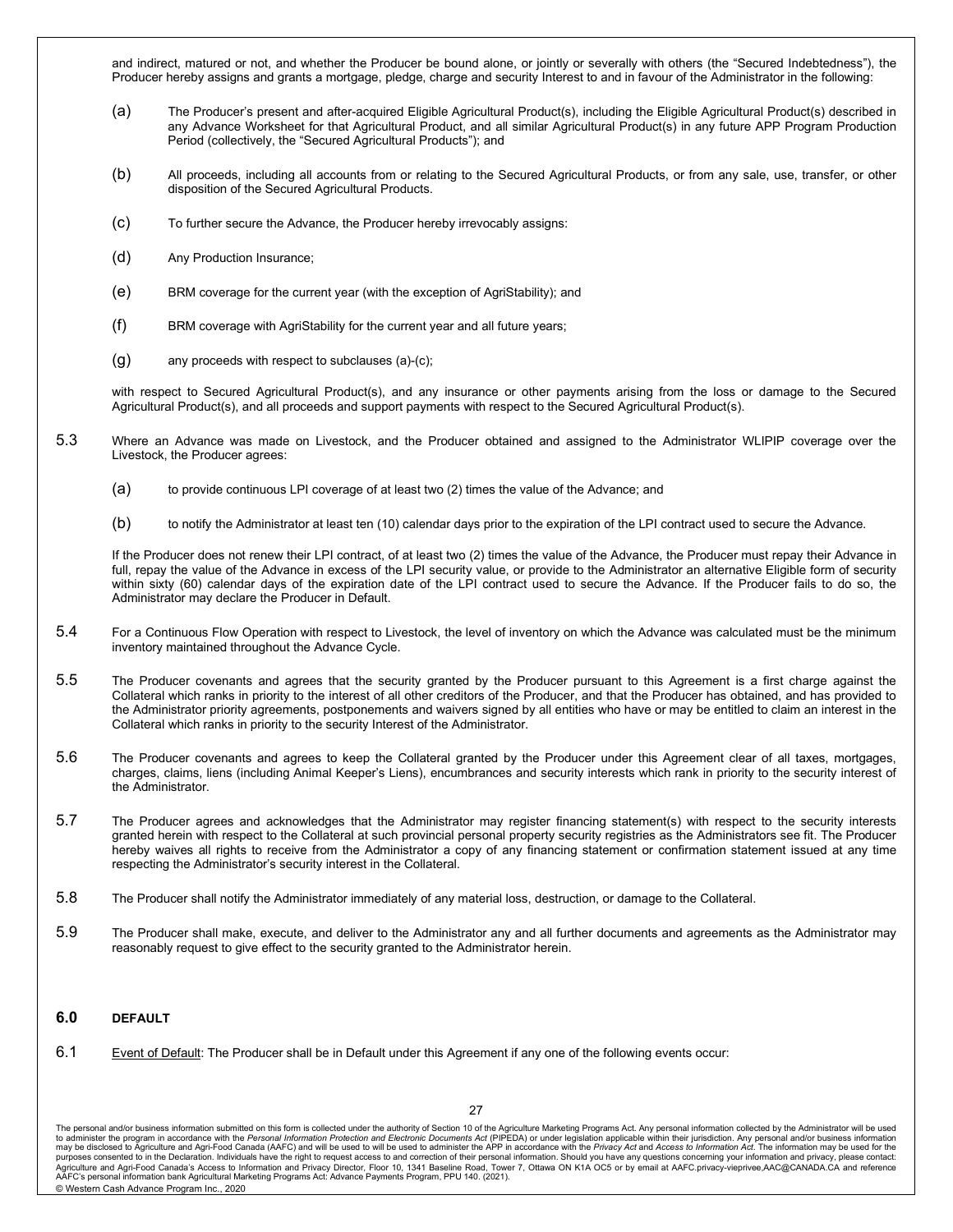- (a) The Producer has breached any of their obligations under the Agreement, or has otherwise failed to meet any of their obligations under the Agreement, within twenty one (21) days after the day on which the Administrator mails or delivers a notice to the Producer declaring that the Producer has had, in the Administrator's opinion, an adequate opportunity to meet the obligations or satisfy the obligations and requesting the Producer to do so; or
- (b) Whether or not notice is provided, if:
	- (i) the Producer has not met all of the Producer's obligations under this Agreement by the Final Date for Payment for which an Advance was made,
	- (ii) the Producer has not met all of the Producer's obligations under this Agreement by the day on which:
		- (A) the Producer has filed a notice of intention to make a proposal or made a proposal under the *Bankruptcy and Insolvency Act* (Canada);
		- (B) the Producer files an assignment under the *Bankruptcy and Insolvency Act* (Canada) or a bankruptcy order is made under this Act against the Producer;
		- (C) the Producer seeks protection under the *Companies' Creditors Arrangement Act* (Canada);
		- (D) the Producer makes an application under s. 5 of the *Farm Debt Mediation Act* (Canada);
		- $(E)$  a receivership order is made with respect to the Producer or the Producer's property; or
		- (F) the Producer seeks protection under any other insolvency or bankruptcy related statue.
	- (iii) provides false or misleading information to the Administrator for the purpose of obtaining an Advance or evading a compliance with an undertaking to repay an Advance;
	- $(iv)$  the Producer breaches an obligation under the Agreement which, in the Administrator's opinion, cannot be remedied if a notice to remedy the breach is provided to the Producer; and
	- (v) if the Producer is, in the Administrator's opinion, at fault in causing or contributing to a decrease in the value of the security taken by the Administrator under this Agreement to the extent that the value of the security is less than the outstanding amount of the Advance Indebtedness;
- 6.2 Remedies on Default: Upon a Default
	- (a) The Advance Indebtedness shall become immediate due and payable, and the Producer shall pay the full amount of the Advance Indebtedness without further notice to the Administrator including the Administrator's Costs; and
	- (b) The Administrator shall be entitled to immediately enforce its security Interest, and the Administrator shall be entitled to the following remedies in addition to any other remedies available under the *Personal Property Security Act* (Alberta), the *Personal Property Security Act* (Saskatchewan), at law, equity, or any other statute or under any other agreement between the Producer and the Administrator, all of which remedies shall be independent and cumulative:
		- (i) Entry into the lands or premises where the Collateral may be located;
		- (ii) Seizure and possession of the Collateral by any method permitted by law;
		- (iii) Sale of the Collateral;
		- (iv) The collection and realization of any proceeds, including Production Insurance proceeds and BRM Coverage proceeds;
		- (v) The appointment by instrument in writing or by proceedings in any Court of competent jurisdiction, of a receiver or a receiver and manager of either the Producer, or all or any part of the Collateral, or both. Insofar as responsibility for the acts of such receiver or receiver and manager so appointed are concerned, the receiver or receiver and manager shall be deemed to be the agent of the Producer, and not the Administrator.
	- (c) all payments under the assigned Production Insurance, BRM Coverage, or both shall be paid to the Administrator and the Administrator shall have the right to use the amounts payable to the Producer under the assigned Production Insurance, BRM Coverage, or both to pay the Advance Indebtedness.

The personal and/or business information submitted on this form is collected under the authority of Section 10 of the Agriculture Marketing Programs Act. Any personal information collected by the Administrator will be used purposes consented to in the Declaration. Individuals have the right to request access to and correction of their personal information. Should you have any questions concerning your information and privacy, please contact: AAFC's personal information bank Agricultural Marketing Programs Act: Advance Payments Program, PPU 140. (2021). © Western Cash Advance Program Inc., 2020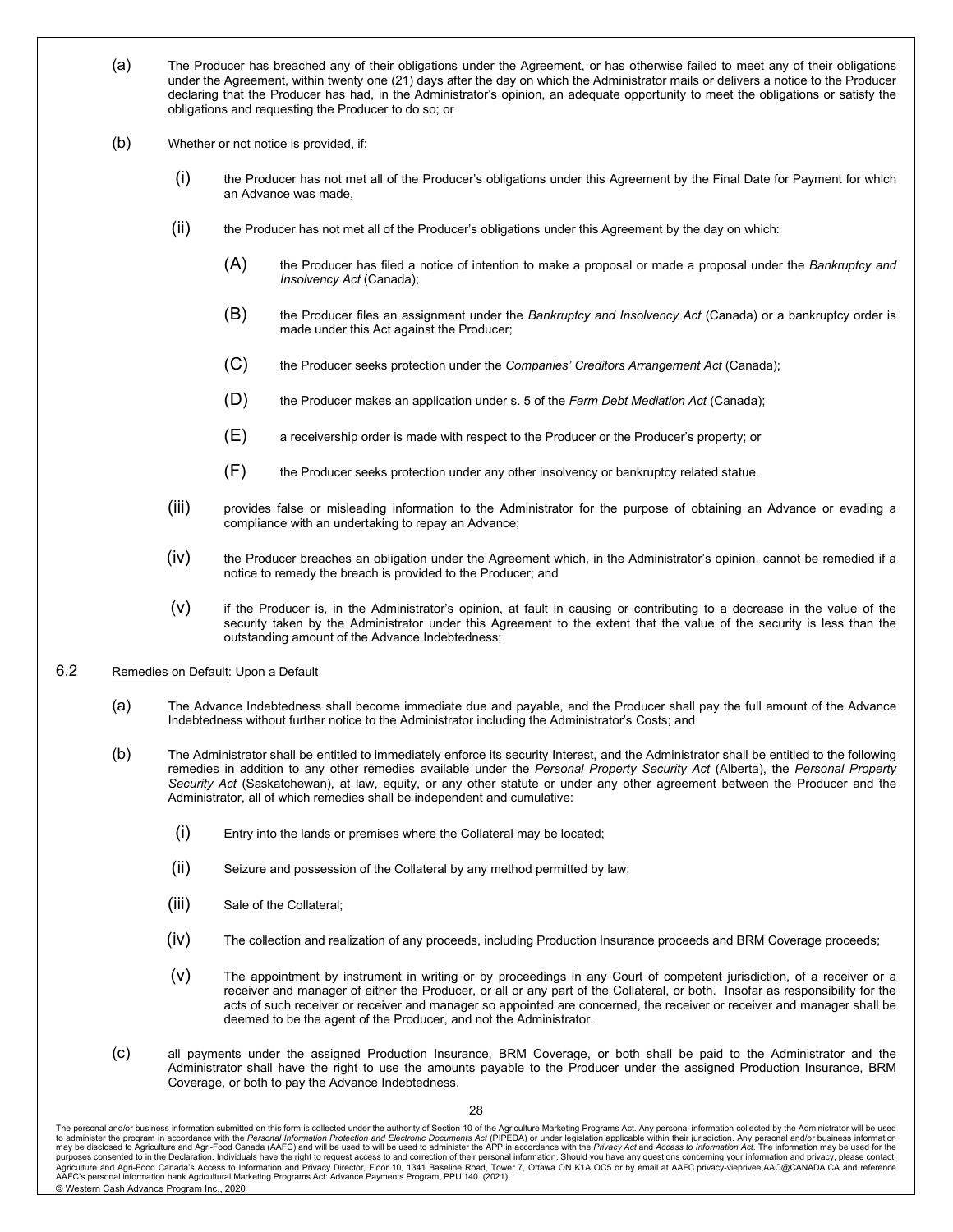- 6.3 Subrogation: In the event the Producer is in Default, and the Minister makes payment of the Advance Indebtedness in accordance with APP, the Minister shall be subrogated to all of the rights of the Administrator against the Producer, and against any other persons who have guaranteed the Producer's obligations to the Administrator provided that the Producer shall remain liable to the Administrator for any portion of the Advance Indebtedness which is not paid by the Minister.
- 6.4 Reservation of Administrator's Rights: In the event of a subrogation, the Producer shall remain liable to the Administrator for all unpaid amounts including, without limitation, Fees, Interest and Costs. In the event the Minister has recovered the outstanding Advances and Interest from the Producer in full or in part, through settlement, if other amounts, including Fees or Costs, are still owing to the Administrator, the Administrator shall be entitled to recover the same from the Producer.
- 6.5 Interest Rate After Subrogation: In the event the Producer is in Default, the Minister makes payment under the guarantee granted pursuant to APP and the Minister is subrogated to the rights of the Administrator, the prime rate payable by the Producer shall be changed from the prime rate of the Toronto Dominion Bank to the average aggregated prime rate as published in the Daily Digest on the website of the Bank of Canada.

#### **7.0 REPRESENTATIONS AND WARRANTIES**

- 7.1 The Producer represents and warrants to the Administrator as follows:
	- (a) the Producer is a corporation, cooperative, society, or partnership, the organizational structure (including, without limitation, as applicable, the particulars of all shareholders, partners, or members and residency of each such shareholders, partners, or members) set out in or provided in connection with the Application is complete and accurate as of the date of the Application;
	- (b) the individual(s) signing on behalf of the Producer are authorized to do so by the Producer;
	- (c) the signatory(ies) is/are Partner(s)/Shareholder(s)/Member(s)/authorized officer(s) of the Producer, and is/are of the age of majority in the province where the farming operation is located;
	- (d) the Producer is controlled by a Canadian Citizen(s) or Permit Resident(s), as such terms is defined in Section 2 of the *Immigration and Refugee Protection Act*;
	- (e) All the Partners/Shareholders/Members who have an interest in the Producer are listed in the Application;
	- (f) Neither the Producer nor any Related Producers have any outstanding Eligible Advances from previous Production Periods for any Agricultural Products, that have not been identified in this application, and neither the Producer nor any Related Producers are in Default under any Repayment Agreement pursuant to the Act, APCA, *PGAPA*, *SCAP*, *ESCAP*, or the *AMPA*;
	- (g) The Producer is not ineligible under an Advance Guarantee Agreement made pursuant to *AMPA*, the *SCAP* or the *ESCAP*;
	- (h) The Producer has not filed a notice of intention to make a proposal or made a proposal under the *Bankruptcy and Insolvency Act*, is not subject to a receiving order, and is not bankrupt or seeking protection under any other insolvency or bankruptcy related statute such as the *Companies' Creditors Arrangement Act* or the *Farm Debt Mediation Act*;
	- (i) all previous advances outstanding form the Administrator, or other administrator for this or any other Program Year, including default on these advances where applicable, are disclosed in the Application;
	- (j) the Producer is not related, as described in the definition of "Related Person" to any other producer participating in the APP other than those listed in the Application;
	- (k) the Producer has provided to the Administrator the necessary information and/or documentation to rebut the presumption of relatedness or to attribute the amounts advanced to Related Producers in accordance with subsections 9(2) and 20(2) of the *Act*.
	- (l) The Producer, in respect of the Collateral granted as security to the Administrator under this Agreement, is:
		- (i) the owner of the said Collateral and no other person holds an Interest, legal or equitable, in such Collateral, and will maintain the said Collateral free and clear of all liens, charges, encumbrances and security Interests which stand in priority to the security Interest of the Administrator;
		- (ii) has a good right and lawful authority to grant, convey, assign, transfer, hypothecate, mortgage, pledge and charge its assets as provided in the Agreement any security provided in connection therewith;
		- (iii) responsible for marketing Eligible Agricultural Product(s); and
		- (iv) producing or has produced Eligible Agricultural Product(s);

The personal and/or business information submitted on this form is collected under the authority of Section 10 of the Agriculture Marketing Programs Act. Any personal information collected by the Administrator will be used purposes consented to in the Declaration. Individuals have the right to request access to and correction of their personal information. Should you have any questions concerning your information and privacy, please contact: AAFC's personal information bank Agricultural Marketing Programs Act: Advance Payments Program, PPU 140. (2021). © Western Cash Advance Program Inc., 2020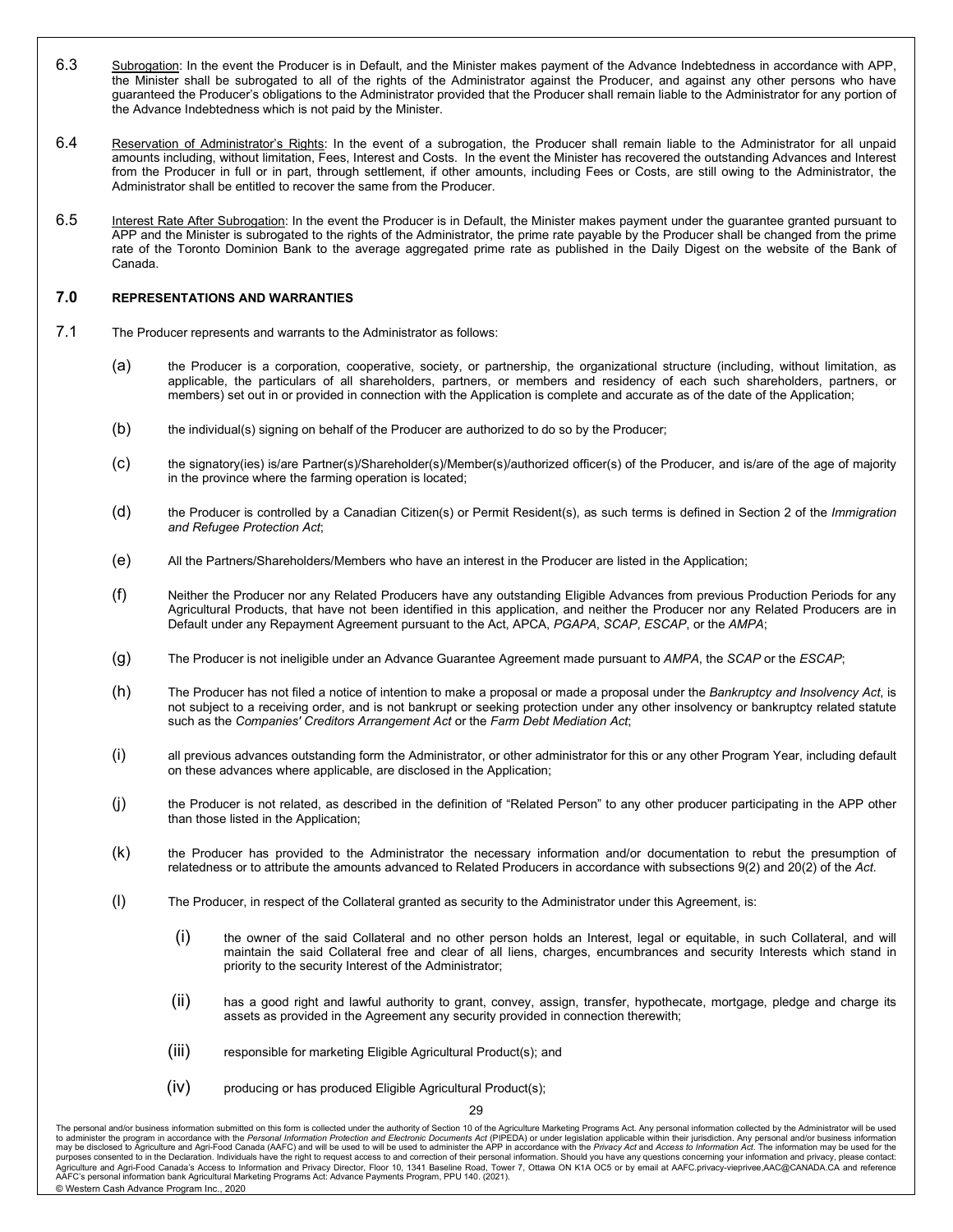- (m) If the Advance being sought is on a Storable Agricultural Product(s) in Post-production or Livestock, the Producer has sufficient Agricultural Product(s) in storage to justify the amount advanced as outlined in the Application and any applicable Worksheets;
- (n) Any failure, spoilage, shrinkage, or the bankruptcy of a buyer does not relieve the Producer form the obligation to repay the Advance(s);
- (o) The Producer has disclosed in the Application all secured creditors that have a security interest in the Agricultural Product(s) with respect to which this Application is made;
- (p) The Producer has provided duly completed Priority Agreement(s) required for every secured creditor that holds a lien, security interest, or encumbrances in the Collateral;
- (q) The Producer has made an application for Production Insurance, is participating in an eligible BRM Program, and has submitted a duly completed BRM Assignment Agreement as required for the specific class(es) of Agriculture Product(s);
- (r) The Producer will notify the Administrator immediately of any changes to the coverage provided by the Eligible BRM Program(s) used to secure the Advance(s);
- (s) No other person has an assignment on the proceeds of the Eligible BRM Program(s) used to secure this Advance, as applicable.
- (t) The Producer holds multi-peril insurance his/her farming operation which includes coverage for all Livestock, Storable Agricultural Product(s) or both, are stored in commercial storage facilities, that the Producer has confirmed that these storage facilities have such multi-peril insurance.
- (u) The Producer acknowledges that, in the event of default, he/she may be denied access to other federal agricultural support programming or, alternatively the Minister reserves the right to off-set from such support a sum equal to the outstanding amount and related interest charges and recovery costs;
- (v) In cases where the Producer is declared in Default and the Minister makes payment under the guarantee, the Minister is subrogated to the Administrator's rights against the Producer in Default and against persons who may be personally liable under this Agreement.
- (w) The Producer is not required by the Income Tax Act (Canada) to report income from other farming operations or other corporations carrying on a farm business, other than the one(s) named in the Application, in the event that the Producer is required to report such income, the Producer has provided to the Administrator a complete and accurate list of all other farming operations and corporations carrying on farm operations in which the Producer has an Interest;
- (x) The Eligible Agricultural Product listed or pledged as security in this Agreement is/are of marketable quality and shall be stored or maintained, as such, until disposed of in accordance with the terms of this Agreement;
- (y) If the Producer, or any of its shareholders, members, or partners (as applicable), is/are current or former public office holder, public servant or Member of the House of Commons, the producer such shareholders, members, or partners are not prohibited to derive benefits from the APP under any applicable federal conflict of Interest or ethical principles, and the Producer and such shareholders, members, or partners are in compliance with applicable federal conflict of Interest or ethical principles, rules and obligations;
- (z) The Producer has not filed a notice of intention to make a proposal or made a proposal under the Bankruptcy and Insolvency Act, is not subject to a receiving order under that Act, and is not bankrupt or seeking protection under any other insolvency or bankruptcy related statute such as the Companies' Creditors Arrangement Act or the Farm Debt Mediation Act;
- (aa) The Producer has made all appropriate income tax filings when due and has paid all income taxes due thereunder.
- (bb) There are no outstanding judgments or awards against the Producer;
- (cc) The contents of all documents furnished to the Administrator by or on behalf of the Producer to induce the Administrator to advance the monies hereunder are true and correct and accurately set out all the facts contained therein;
- (dd) If applicable, the Producer has full power, authority and capacity to execute and deliver this Agreement and the security contemplated therein and to carry out the transactions contemplated herein and therein, all of which have been duly and validly authorized by all necessary corporate proceedings and that the documents hereinbefore referred to have been duly executed and delivered by the Producer and are in full force and effect and constitute legal, valid and binding obligations of the Producer; and
- (ee) If applicable, the Producer is and shall be during the time that any Advance remains outstanding, a body corporate duly incorporated, properly organized, validly existing in good standing and qualified to do business under the laws of the jurisdictions within which it is carrying on business.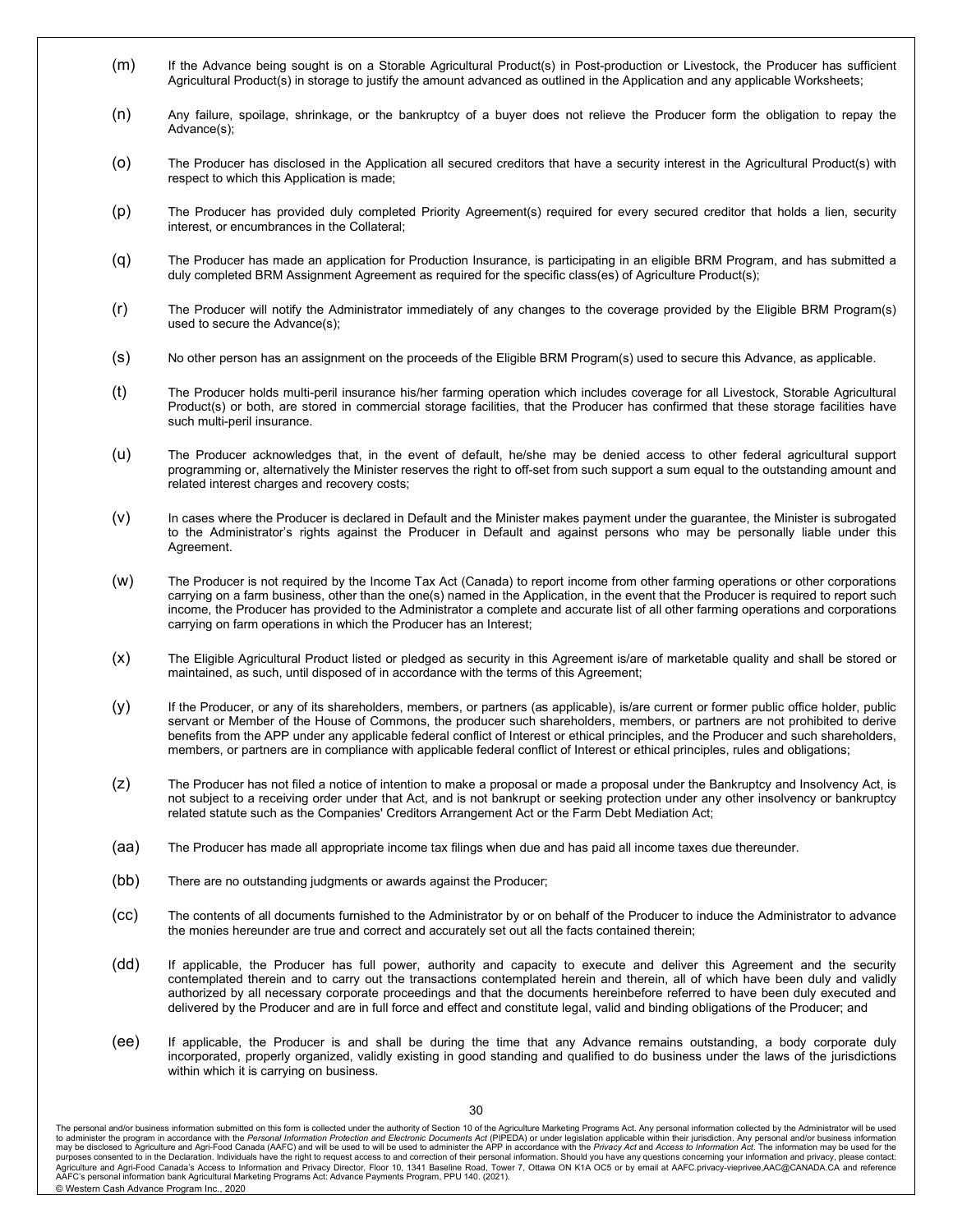7.2 If the Producer knowingly misrepresents information or fails to provide information that may be deemed important for the verification of the advance Application, repayment of the Advance, or payment of program Interest, Costs, or Fees, all benefits under the AAFC programs may be forfeited and the Producer may be subject to an APP ineligibility period of five (5) years or such other period agreed to by the Administrator, exclusion from other Agricultural and Agri-Food Canada programs, and prosecution.

### **8.0 PRIVACY**

- 8.1 Obtaining the Producer's Personal Information: The Producer hereby authorizes and consents to each of the Administrator and AAFC (and each of their respective agents, representatives, and employees) obtaining and using personal, credit, business and financial information, including, without limiting the generality of the foregoing, information relating to credit history, bureaus and reports, financial information, and supply/inventory levels from or through various agencies, banks, credit unions, trust companies, financial institutions, creditors, guarantors, lenders, grain elevators, producer organizations, suppliers of the Producer, government ministries, departments and agencies (federal, provincial or territorial) and such other entities as the Administrator or AAFC may deem necessary (collectively, "Providers") for the purposes of (i) assessing the eligibility and entitlements of the Producer under the APP; (ii) monitoring the continuing eligibility for Advances under the APP (including, without limitation, the verification of inventory levels, sales information, and buyers of Eligible Products); (iii) verifying and determining the status of Advances; (iv) facilitating any assignment or realizing upon any security provided by the Producer or any Guarantors in respect of the Agreement; (v) verifying, determining, and assessing the indebtedness and creditworthiness of Producers and/or Guarantors, (vi) obtaining and or registering security over the property of the Producer or Guarantors, (vii) administering any priority agreements or other security contemplated within the Agreement, (viii) facilitating and ensuring the repayment of all Advances under the Act; (ix) statistical and evaluation purposes; and (x) as otherwise required for the proper administration of the APP and the carrying out of the Administrator's obligations under the Act (collectively, the "Purpose"). The Producer authorizes the Administrator and AAFC (and each of their respective agents, representatives, and employees) to contact any Providers for such Purpose. Without limiting the generality of the foregoing, the Producer agrees that a credit check and an inspection of the Agricultural Products may be performed by the Administrator (respective any of its agents, representatives, and employees) at any time while an Application is pending or during the period in which any Advance is outstanding.
- 8.2 Disclosing the Producer's Personal Information to Providers: The Producer consents to the collection, use and disclosure of personal, financial, business, and commercial information about Producer(s) and Guarantor(s) for the Purpose by the Administrator to any such Providers, and by such Provider to the Administrator. The Producer acknowledges that a copy of this Agreement may be provided to such Providers as the Producer's authority to make any such disclosures of information contemplated herein.
- 8.3 Retention of Producer's Personal Information: The Producer acknowledges and agrees that the Administrator and AAFC will retain information provided by the Procedure in connection with any Application or Advance for at least six years after the date of full repayment of said Advance by the Producer; provided that in the event of a default by the Producer, such information will be retained for a minimum of ten years from the day on which the payment is made by AAFC under the Act and the rights of the Administrator are subrogated to AAFC. Such information will be retained by AAFC for a period of at least six years after repayment of the Advance, the last financial transaction, or the last action taken to recover the Advance, whichever occurs last.
- 8.4 Producer's Right to Request Access to Information: The information on this form is collected under the authority of the Act. Any personal information provided by AAFC will be used to administer the APP in accordance with the Privacy Act. The information may also be used for statistical or evaluation purposes. Individuals have the right to request access and correction to their personal information. Should you have any questions concerning your Privacy, please contact: Agriculture and Agri-Food Canada's Access to Information and Privacy Director, Floor 10, 1341 Baseline Road, Tower 7, Ottawa ON K1A 0C5 or by email at AAFC.Privacy-vieprivee.AAC@AGR.GC.CA and reference AAFC's personal information bank Agricultural Marketing Programs Act: Advance Payments Program, PPU 140.
- 8.5 Release of Information to Governments and Lenders: The Producer authorizes the Administrator and AAFC to convey the information contained in, or provided in connection with, this Application and Agreement, as well as associated documentation, both personal and otherwise, to the Government of Canada and Provincial Governments and their respective agencies and the Toronto Dominion Bank for the purposes of verifying APP entitlements, administering the APP, and any assignment or realization of security.
- 8.6 Release of Information to BRM Program Agencies: The Producer authorizes the Administrator and AAFC and organizations administering any Eligible BRM Programs to convey the information contained in, or provided in connection with, this Application and Agreement, as well as associated documentation, both personal and otherwise, to other organizations administering the APP, for the purposes of verifying benefits under the APP and administering the APP.
- 8.7 Consent to Contact Agents and Employees: The Producer consents to the right of the Administrator and AAFC, and each of their respective agents and employees, to contact the Producer, or in the case of a producer who is a Corporation, Partnership, Cooperative, or Joint Venture, its employees, agents, shareholder, or members (as applicable) for purposes of evaluating and administering the Act.
- 8.8 Consent to Contact Other Creditors: That in order to determine the Producer's financial situation, the Producer authorizes the Administrator, its agents, or its Credit Bureau, to disclose and obtain from the Producer's suppliers or from other financial institutions and from references the Producer has provided in this Agreement. The Producer authorizes the information provided in this Agreement may be given to the Producer's suppliers or financial institutions to whom it does business with. If the Producer has given the Administrator the Producer's personal information, the Administrator may treat it as information to be used as an aid to identify the Producer with the credit bureau and other parties. The Producer agrees to the collection and release of information by the Administrator at their discretion and waive our rights under *The Personal Information Protection and Electronic Documents Act* (Canada).

The personal and/or business information submitted on this form is collected under the authority of Section 10 of the Agriculture Marketing Programs Act. Any personal information collected by the Administrator will be used purposes consented to in the Declaration. Individuals have the right to request access to and correction of their personal information. Should you have any questions concerning your information and privacy, please contact: AAFC's personal information bank Agricultural Marketing Programs Act: Advance Payments Program, PPU 140. (2021). © Western Cash Advance Program Inc., 2020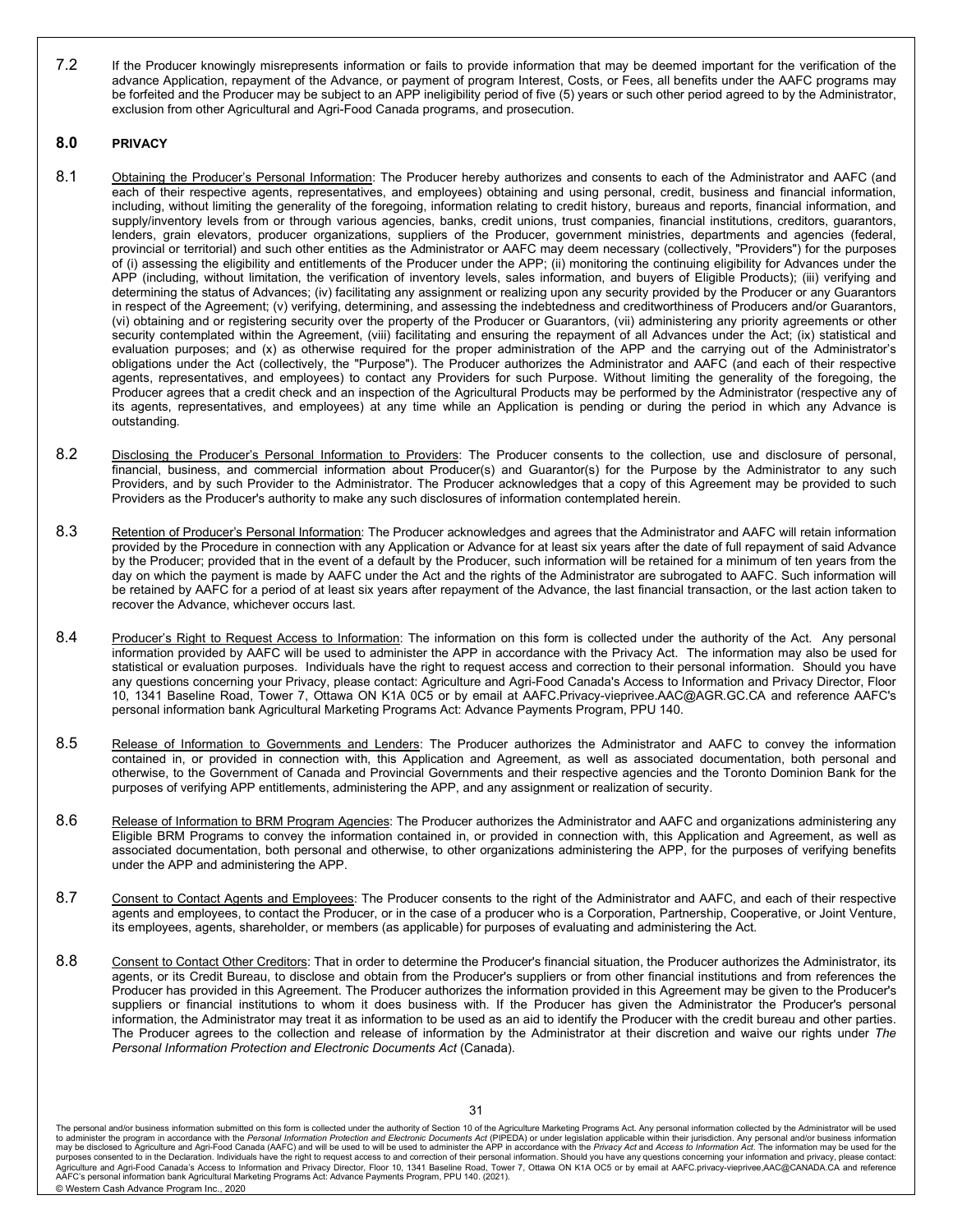- 8.9 Authorization to Collect and Disclose Information: AFSC, SCIC, Global Ag Risk Solutions, LPI, and AAFC may disclose my information, including personal information within the meaning of The Freedom of Information and Protection of Privacy Act, to the Administrator and AAFC for the purpose of the APP. The information collected may include, but is not limited to, crop insurance information, AgriStability information, and income and expenses related to my business or farming operation.
	- (a) AFSC, SCIC, Global Ag Risk Solutions, LPI, and AAFC may collect my information, including personal information within the meaning of The Freedom of Information and Protection of Privacy Act, from the Administrator and AAFC for the purpose of the APP.
	- (b) AAFC and the Administrator may use this information to verify and assess the Application and Repayment Agreement, as well as to administer, audit, analyze, and evaluate the APP.
	- (c) The Producer acknowledges that AFSC, SCIC, Global Ag Risk Solutions, LPI, and AAFC may also collect and disclose corporate information for these purposes.

#### **9.0 GENERAL PROVISIONS**

- 9.1 Substantiating Information: The Producer covenants and agrees to provide the Administrator with any information, including a completed Statement of Inventory, requested by the Administrator to substantiate the statements made within this Application to further satisfy eligibility requirements. Failure to provide such documentation as requested by the Administrator may result in a rejection of the Application or in being declared in default of the Advance that has been issued.
- 9.2 Limitations of Actions: Pursuant to Section 23(4) of the Act, the Producer agrees that if the Producer resides in a province in which provincial legislation allows for an extension of a limitation period, to extend the limitation period for a period of six (6) years from the day on which the Minister is subrogated to the rights of the Producer pursuant to this Agreement for the purpose of initiating actions or proceedings to recover any monies owing to the Government of Canada.
- 9.3 APP Ineligibility Following Default: The Producer acknowledges and agrees that in the event the Producer defaults under this Agreement, the Producer shall not be eligible to apply for or to receive future Advances from the Administrator for the following ineligibility periods:
	- (a) No ineligibility period where the Advance in Default is repaid within six (6) months from the date of Default;
	- (b) An ineligibility period of one (1) year from the date of full payment, where the Advance in Default is repaid in full within six (6) months of the date of Default;
	- (c) An ineligibility period of two (2) years from the date of full payment where the Producer has defaulted twice within a period of three (3) years;
	- (d) An ineligibility period of three (3) years from the date of full payment by the Producer to the Minister, where the amount in Default has been paid by the Minister to the Administrator, or where the Minister has waived a portion of a Producer's obligation to pay the Advance indebtedness pursuant to APP;
	- (e) An ineligibility period of six (6) years from the date of full payment if this ineligibility period is agreed to pursuant to the terms of a compromise settlement agreement;
	- (f) An ineligibility period of seven (7) years from the date the Producer has been discharged from bankruptcy if the Producer has declared bankruptcy under the *Bankruptcy & Insolvency Act* or following the completion of any compromise or settlement of the Producer's indebtedness pursuant to a proposal under this Act or the *Companies' Creditors Arrangement Act*.
- 9.4 Attribution: The Producer acknowledges and agrees that the Producer's eligibility to an Advance under the APP may be reduced if the Producer is a Related Producer to another producer and that the amount of the reduction shall be the amount determined under the APP.
- 9.5 Effective Date: This Agreement shall not take effect until it has been signed by the Producer and the Administrator.
- 9.6 Right to Inspect: The Producer acknowledges and agrees that an authorized representative of the Administrator shall have the right to enter the property where the Eligible Agricultural Product is being produced, maintained, or stored to inspect the Eligible Agricultural Product, where the Administrator believes that there may be a need to verify Eligible Agricultural Product inventories or values.
- 9.7 Notice of Loss, Destruction or Damage: The Producer shall immediately provide the Administrator with written notice of any material loss, destruction, or damage to the Agricultural Product, or if any portion of the Agricultural Product ceases to be in marketable condition, whether or not this has occurred through the fault of the Producer.
- 9.8 **Insurance:** The Producer shall have and maintain multi-peril insurance coverage on their farming operation which includes the entire Eligible Agricultural Product for which all Advances were made. This coverage must be sufficient to cover the full extent of the Advances until the Producer's liability is repaid. If the Eligible Agricultural Product is stored off-farm at a commercial facility, the Producer must ensure that the commercial facility has such insurance.

The personal and/or business information submitted on this form is collected under the authority of Section 10 of the Agriculture Marketing Programs Act. Any personal information collected by the Administrator will be used purposes consented to in the Declaration. Individuals have the right to request access to and correction of their personal information. Should you have any questions concerning your information and privacy, please contact: AAFC's personal information bank Agricultural Marketing Programs Act: Advance Payments Program, PPU 140. (2021). © Western Cash Advance Program Inc., 2020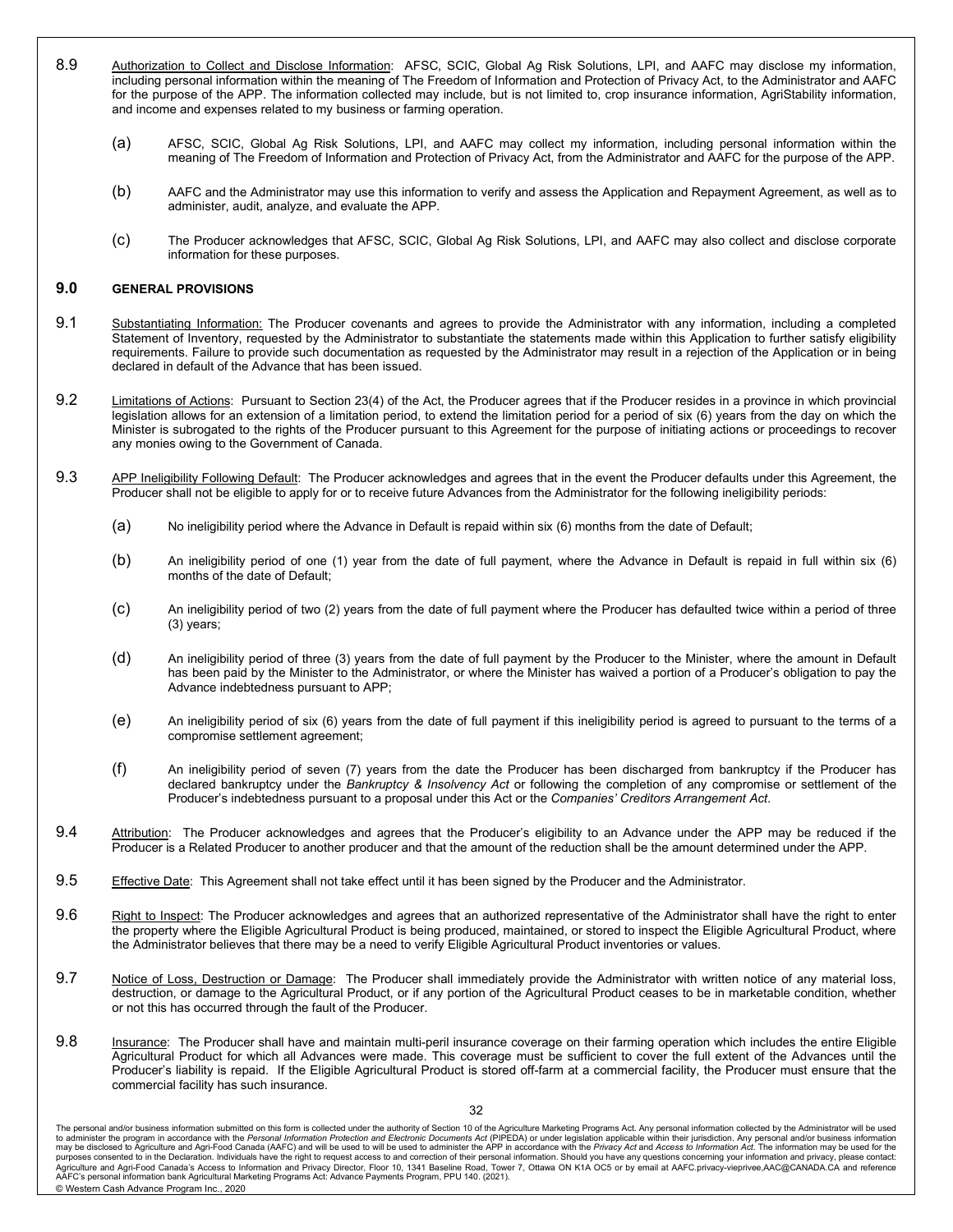- 9.9 Appeal Process: The Administrator has established an appeal process for cases in which an Application is rejected on the basis of eligibility. The appeal will involve the review of the Application by employees of the Administrator who have a good knowledge of APP, and who did not participate in the initial decision to reject the Producer's Application. The decision of the Administrator's employees who review the Application will be binding and will not be subject to a further review or appeal. The appeal will only involve issues concerning eligibility. Decisions with respect to the amount of the Advance a Producer is entitled to are not subject to appeal or review.
- 9.10 AgriStability, Product Insurance Payments, and Insurance Payments Received by Producer: In the event the Producer receives any AgriStability payments, Product Insurance Payments which have been provided as security for an Advance in relation to an Agricultural Product, the Producer shall immediately remit these payments to the Administrator, to the extent required by the Administrator to pay the Advance Indebtedness. In the event the Producer receives other insurance proceeds, these proceeds shall also be remitted to the Administrator to the extent required by the Administrator to pay the outstanding Advance Indebtedness.
- 9.11 Amendments: The following provisions apply to all corrections, changes and amendments proposed or made after this Agreement is signed by the Producer:
	- (a) The Repayment Agreement shall be amended if, and only if, the amendments are agreed to in writing by the Administrator;
	- (b) This Agreement shall be automatically amended to include any additional Advances made by the Producer by submitting additional Advance Worksheets, and related postponements, assumptions, consents, and authorizations, if the request is approved by the Administrator; and
	- (c) Corrections, changes, and amendments may be made to the Application and any Advance Worksheets after they have been signed by the Producer and before or after this Agreement is signed by the Administrator if they have been requested and agreed to by both the Administrator and the Producer. The Producer's request and agreement shall be conclusively established by a text, email, facsimile or other written or oral verification acceptable to the Administrator, without the correction, change or amendment being signed or initialled by the Producer. The Administrator if authorized to insert the corrections, changes and amendments thereby requested and agreed to by the Producer in the Application and the Advance Worksheets, and the Administrator's agreement is conclusively established by the initials thereto by an authorized representative of the Administrator.
- 9.12 Amendments Resulting in Reductions in Security: No Amendment to this Agreement which may result in the reduction of the value of the security granted to the Administrator, other than an amendment to correct a clerical or mathematical error, shall be made without written permission of the Minister, except where:
	- (a) the value of the Stored Agriculture Product(s) has decreased through no fault of the Producer to the extent that it has made it more beneficial to feed the Agricultural Product(s) of the Producer's animals than to sell it; or
	- (b) the cost of feed has increased to the point where it is more beneficial to feed the Agriculture Product(s) to the Producer's animals than to purchase feed.
- 9.13 Time: Time is of the essence of this Agreement.
- 9.14 Entire Agreement: This Agreement, the Application, and the Schedules referred to herein constitute the entire agreement between the Producer and the Administrator relating to the subject matter of this Agreement and supersede all prior or contemporaneous agreements, understandings, negotiations and discussions, whether oral or written, provided that the APP may be referred to, to interpret this Agreement, and both the Administrator and the Producer shall be bound by their obligations under the Act.
- 9.15 Paramountcy: All parties herein agree that should there be any discrepancies between this Agreement and the Act and its Regulations, the Act and its regulations will supersede this Agreement. In the event of any inconsistency between this Agreement, the Preamble and any Advance Worksheets, this Agreement shall apply.
- 9.16 Plural and Gender/Joint and Several Liability: Where the singular or masculine is used in this Agreement, the same shall be construed as including the plural or feminine or a body corporate, as the context may require, and whether this Agreement is signed by two Producers, or by a partnership or joint venture, the obligations of each Producer, partner and joint venturer shall be joint and several. All partners of a Producer who is a partnership and all members of a Producer who is a joint venture (as applicable) are jointly and several liable whether or not they have signed this Application.
- 9.17 No Assignment/No Set-Off by Producer: The Producer may not assign this Agreement or the Producer's rights hereunder. The Producer will not have or claim any right of set-off or any counterclaim with respect to any Advance indebtedness payable by the Producer under this Agreement.
- 9.18 Severability: If any provision of this Agreement is determined by a Court of competent jurisdiction to be invalid or void, the remaining provisions shall remain in full force and effect.
- 9.19 Waiver of Receipt of Copies/PPSA Legislation: The Producer hereby expressly waives the right to receive a copy of any financing statements, and statements confirming the registration of financing statements, that may be registered under the PPSA in connection with any security Interest created under this Agreement. All words and phrases which are defined in the PPSA and not otherwise defined in this Agreement shall have the meaning set forth in the PPSA unless the context requires otherwise.

The personal and/or business information submitted on this form is collected under the authority of Section 10 of the Agriculture Marketing Programs Act. Any personal information collected by the Administrator will be used purposes consented to in the Declaration. Individuals have the right to request access to and correction of their personal information. Should you have any questions concerning your information and privacy, please contact: AAFC's personal information bank Agricultural Marketing Programs Act: Advance Payments Program, PPU 140. (2021). © Western Cash Advance Program Inc., 2020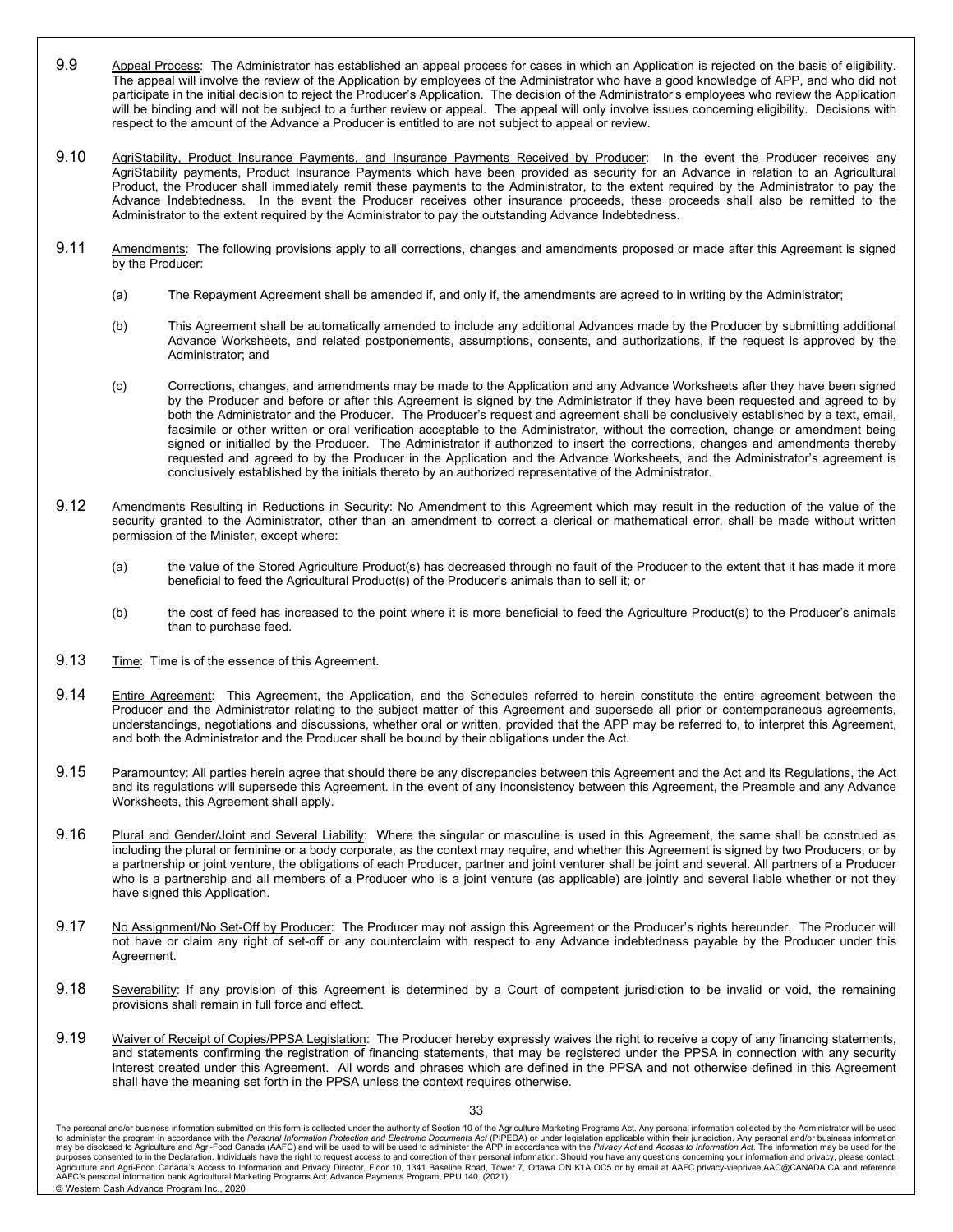- 9.20 Captions: The captions in this Agreement have been inserted for reference and as a matter of convenience only, and in no way define, limit, or enlarge the scope of meaning of this Agreement.
- 9.21 Enurement: This Agreement shall enure to the benefit of and be binding upon the personal representatives, executors, administrators and successors of the Producer and the successors and assigns of the Administrator.
- 9.22 Receipt of Copy of this Agreement: The Producer acknowledges receipt of a copy of this Agreement.
- 9.23 Applicable Law: This Agreement shall be governed in accordance with the law of the Province in which the Producer resides. Residence shall be conclusively established by the Producer's address set out in this Application. The Producer agrees that any suit or proceeding with respect to any matters arising out of or in connection with this Agreement may be brought in courts of the Province of Alberta and the Producer does hereby attorn to the same.
- 9.24 Counterpart: This Agreement may be executed in several counterparts, each of which shall be deemed to be an original, and such counterparts shall constitute the one and same instrument and notwithstanding their date of execution shall be deemed to bear date as of the date of this Agreement. The parties hereto agree that this Agreement may be executed by facsimile, electronic signature, electronic submission, electronic uploading or any other electronic transmission, and any complete agreement or counterpart so delivered is deemed to have been duly and validly delivered and be valid and effective for all purposes with the same legally binding effect as a manually signed, sealed, and delivered paper copy of this document.
- 9.25 Other Consequences of Default: The Producer acknowledges that in the event of a Default, the Producer may be denied access to other federal agricultural support programs and that the Government of Canada has the right to set-off from any other federal agricultural support programs any outstanding Advance indebtedness payable by the Producer, if the Producer is in Default under this Agreement.

#### **D. Producer's Declaration and Signature for Application and Repayment Agreement**

I/We, the undersigned authorized representatives of the Producer, hereby certify and declare to the Administrator as follows:

- 1. This Declaration is delivered pursuant to the above Applicant and the above Repayment Agreement. The terms used in this Declaration have the meanings given to them in the Repayment Agreement.
- 2. I/we am applying to the Administrator for an Advance pursuant to the APP as authorized signatory of Producer which is a Partnership, Corporation, Cooperative, or Society. I have the necessary authority and authorization to make this Application for an Advance pursuant to the APP and to enter into the Agreement on behalf of the Producer, and I confirm the information set out in, or appended to, the Application reflects the current organizational structure of the Producer.
- 3. I/we understand that I/we am/are solely responsible for ensuring compliance with all deadlines set out in the Repayment Agreement and under the APP, and to ensure that all documents, information, and funds required to be submitted in connection with the Application and the Repayment Agreement are completed and delivered to the Administrator within such deadlines, failing which I acknowledge that I may lose my eligibility to apply under APP, or that I/we will be in Default under the Repayment Agreement.
- 4. All of the information provided in the above Application, the attachments hereto, or otherwise provided to the Administrator are complete, accurate, true, and correct in every respect, and I/we acknowledge and understand that providing false or misleading information may result in my Default under the Repayment Agreement, and the loss of all benefits related to the APP.
- 5. I/we further declare that I/we have multi-peril insurance coverage on my/our farming operation which includes the entire Eligible Agricultural Product for which all Advances are made and that if this Agricultural Product is stored off-farm at a commercial facility, that the commercial facility also has this insurance.
- 6. I/we understand that the failure to provide all information required for the Application may delay the processing of the Application or may render me/us ineligible to receive Advances under the APP for the denial of an Advance under the APP.
- 7. I/we have the authority to execute this Repayment Agreement including the Worksheets, Priority Agreement(s), and all scheduled documents attached hereto by way of electronic signature, and where signed by electronic signature shall abide by all policies of the Administrator with respect to electronic signatures and execution.

#### **Please check if consent is provided:**

**□** I/we consent to the Administrator redistributing the Advance among the Producer and Related Producers in order to maximize the interest-free benefits. I/we understand that in consenting, this redistribution may result in a reduction of the interest-free portion of the Advance, meaning that a portion may become interest-bearing and the Producer will therefore be responsible for paying the interest on it. I understand that the Administrator will notify me of any redistribution affecting the Advance.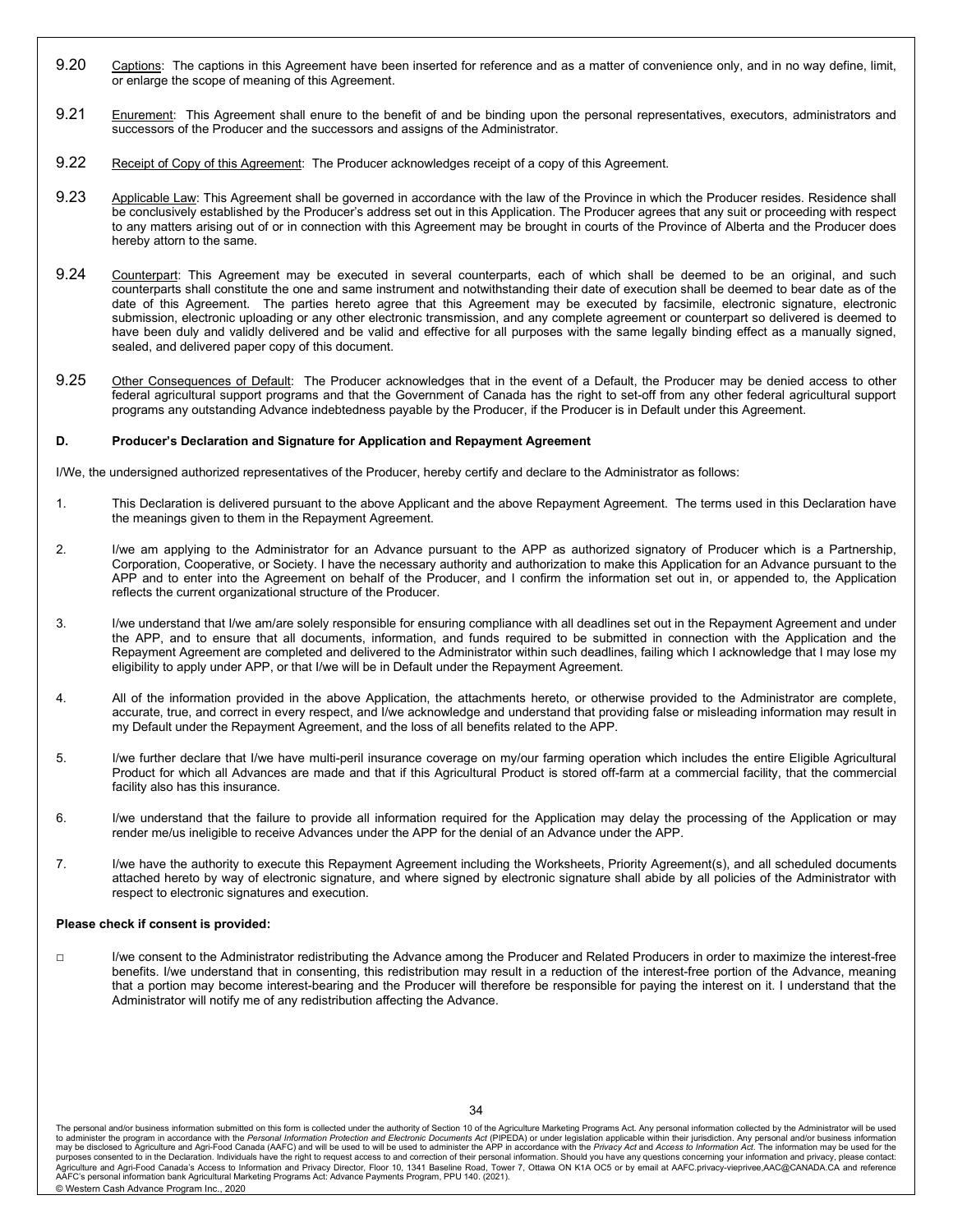**By signing below, I/we confirm that I/we, as authorized representative of the Producer, have made the above Application under the APP including the Worksheets attached hereto, and that I/we have provided all assignments, consents, authorizations, waivers, and priority agreements required by the Administrator in connection with APP. By signing below the Producer agrees to the terms and conditions of the above Repayment Agreement.**

|      | Insert name of Producer                                                         |  |
|------|---------------------------------------------------------------------------------|--|
| Per: |                                                                                 |  |
|      | <b>Signature of Authorized Representative</b>                                   |  |
| Per: |                                                                                 |  |
|      |                                                                                 |  |
|      | <b>Signature of Authorized Representative</b><br>(if second signatory required) |  |
|      |                                                                                 |  |
|      |                                                                                 |  |
|      |                                                                                 |  |
|      | Western Cash Advance Program Inc.                                               |  |
|      | Signature of authorized representative                                          |  |
|      |                                                                                 |  |
|      |                                                                                 |  |
|      |                                                                                 |  |
|      |                                                                                 |  |
|      |                                                                                 |  |
|      |                                                                                 |  |
|      |                                                                                 |  |
|      |                                                                                 |  |
|      | 35                                                                              |  |

may be disclosed to Agriculture and Agri-Food Canada (AAFC) and will be used to will be used to administer the APP in accordance with the *Privacy Act* and Access to I*nformation Act*. The information may be used for the<br> AAFC's personal information bank Agricultural Marketing Programs Act: Advance Payments Program, PPU 140. (2021). © Western Cash Advance Program Inc., 2020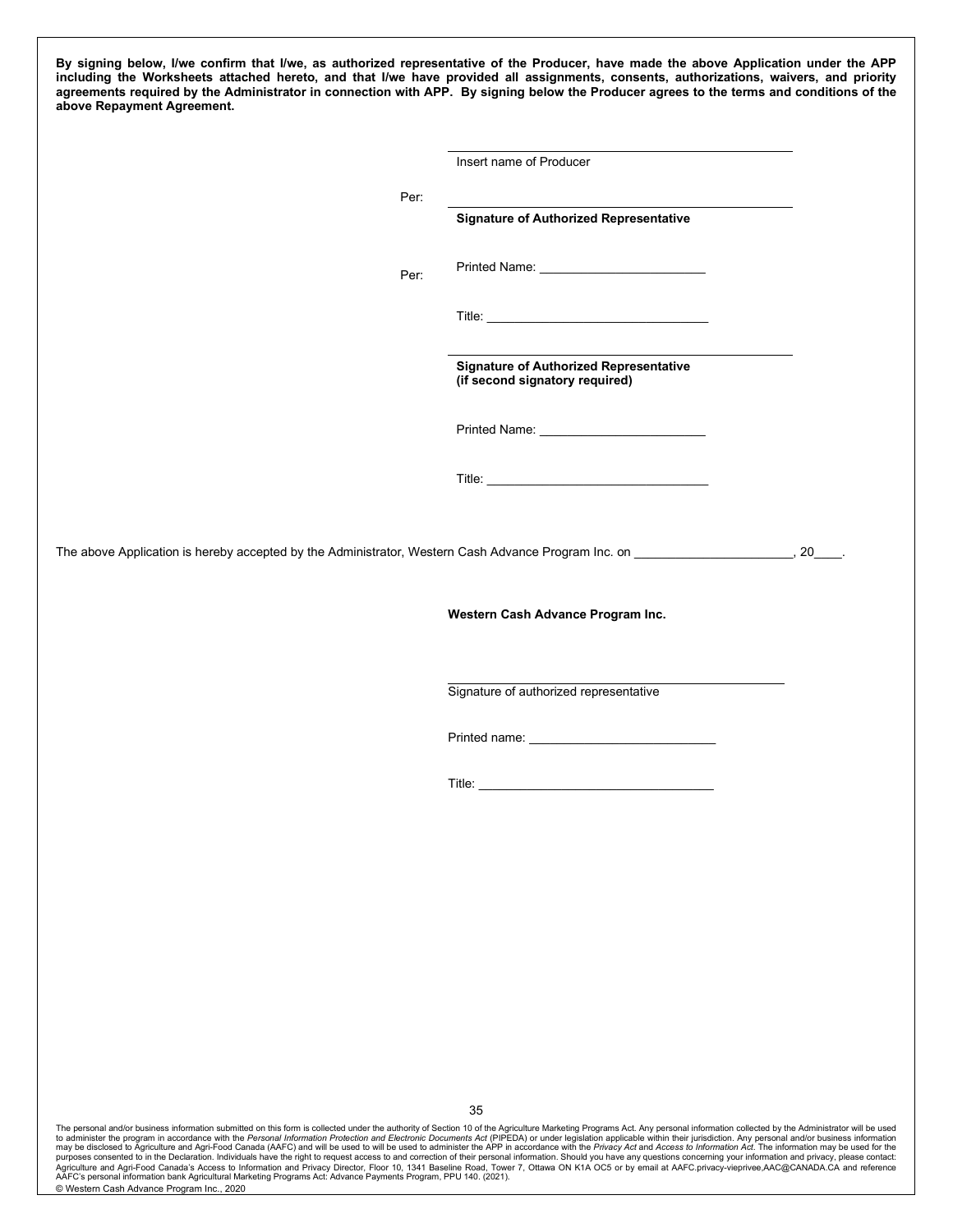### **PERSONAL GUARANTEE**

**(See Attached)**

The personal and/or business information submitted on this form is collected under the authority of Section 10 of the Agriculture Marketing Programs Act. Any personal information collected by the Administrator will be used © Western Cash Advance Program Inc., 2020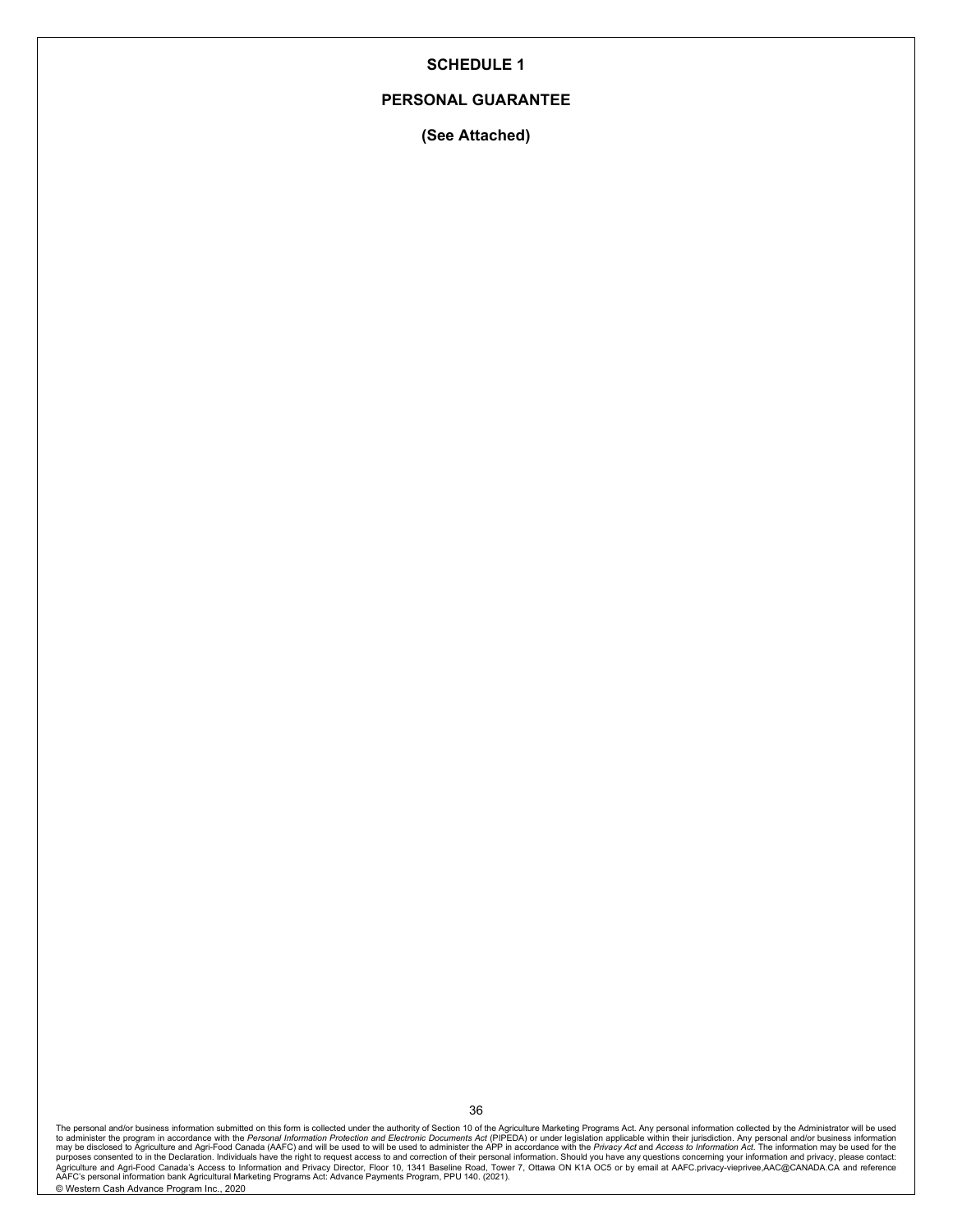### **ADVANCE WORKSHEETS**

**(See Attached)**

The personal and/or business information submitted on this form is collected under the authority of Section 10 of the Agriculture Marketing Programs Act. Any personal information collected by the Administrator will be used © Western Cash Advance Program Inc., 2020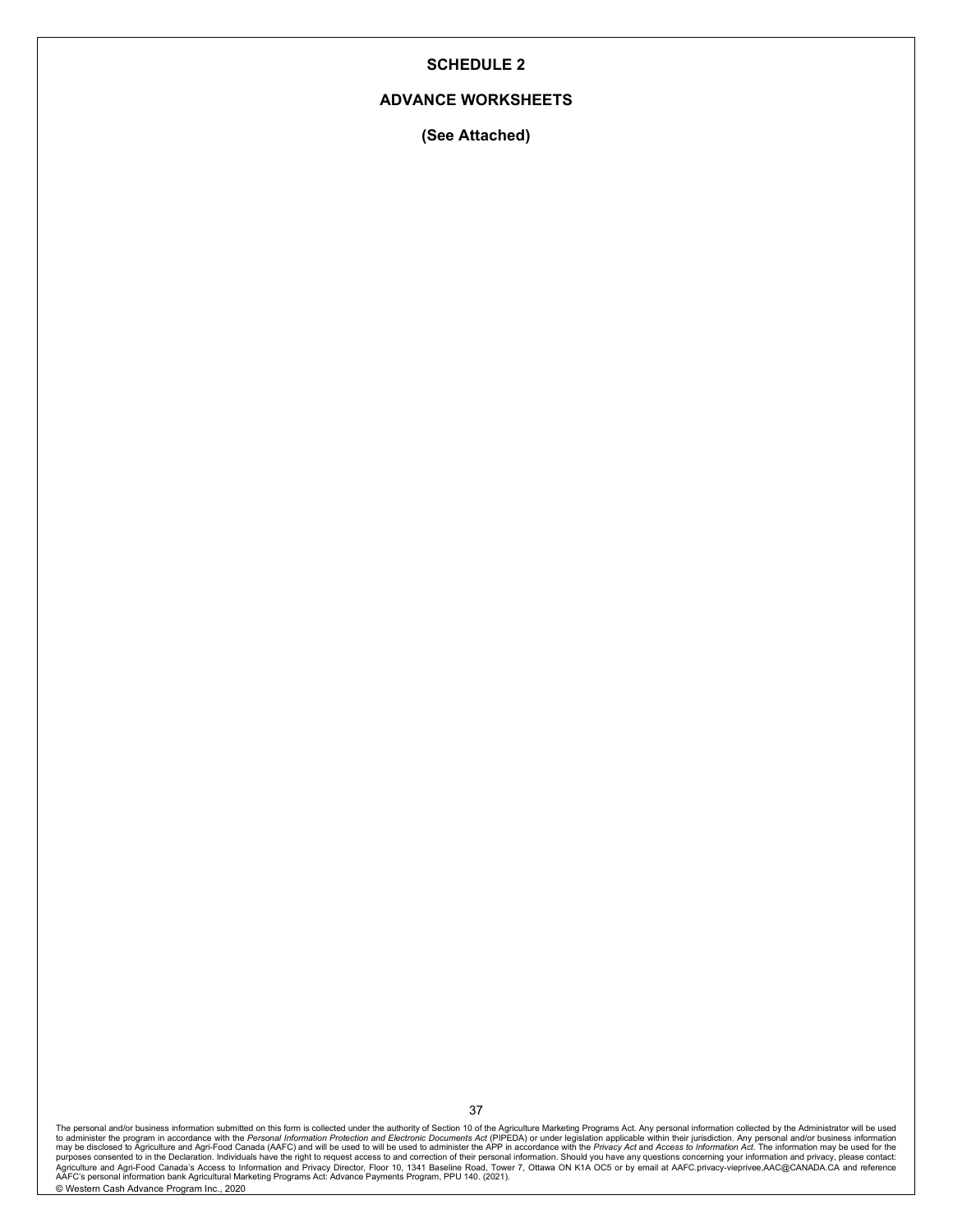### **ASSIGNMENTS, CONSENTS AND AUTHORIZATIONS**

**(See Attached)**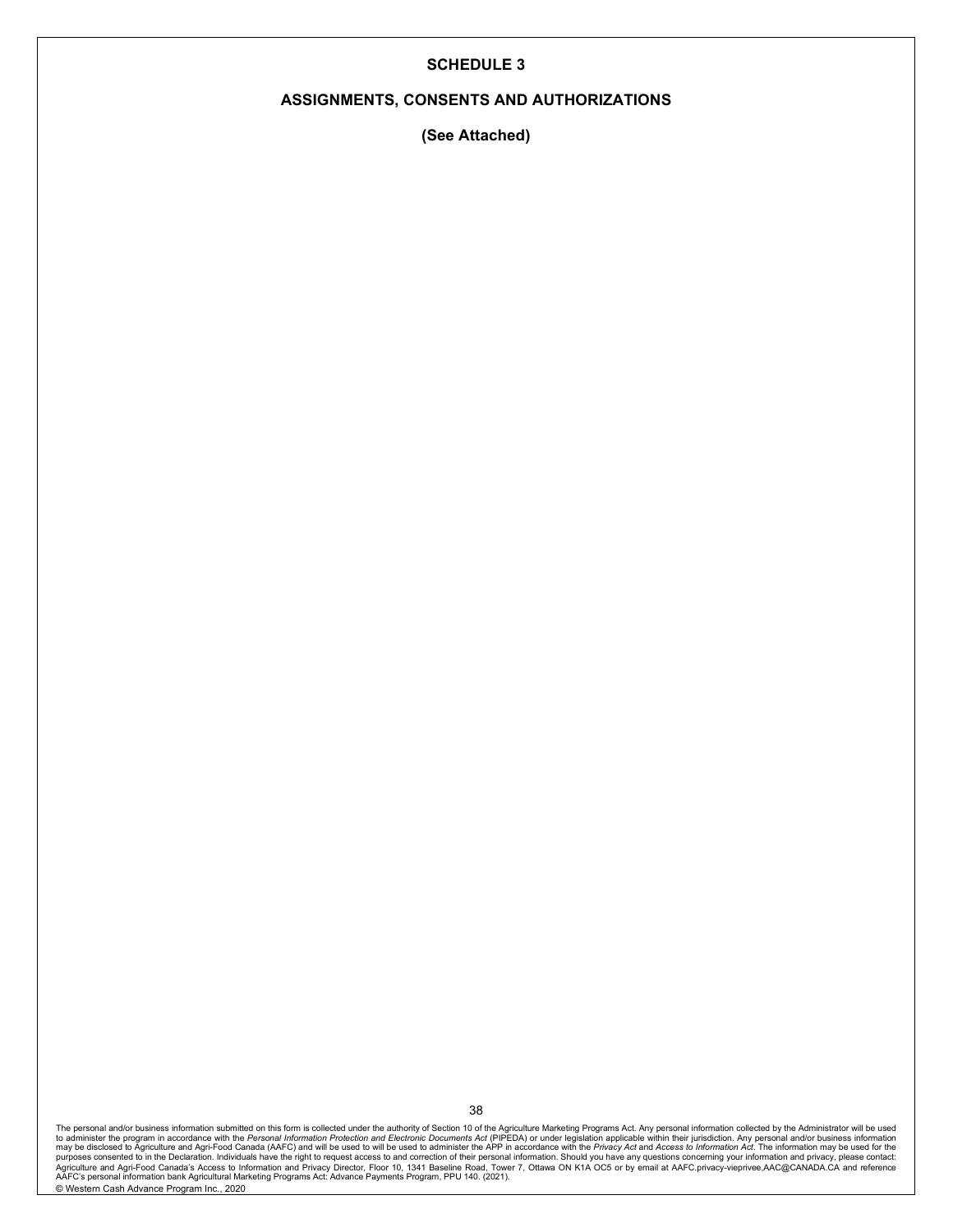### **STATEMENT OF INVENTORY**

**(See Attached)**

The personal and/or business information submitted on this form is collected under the authority of Section 10 of the Agriculture Marketing Programs Act. Any personal information collected by the Administrator will be used © Western Cash Advance Program Inc., 2020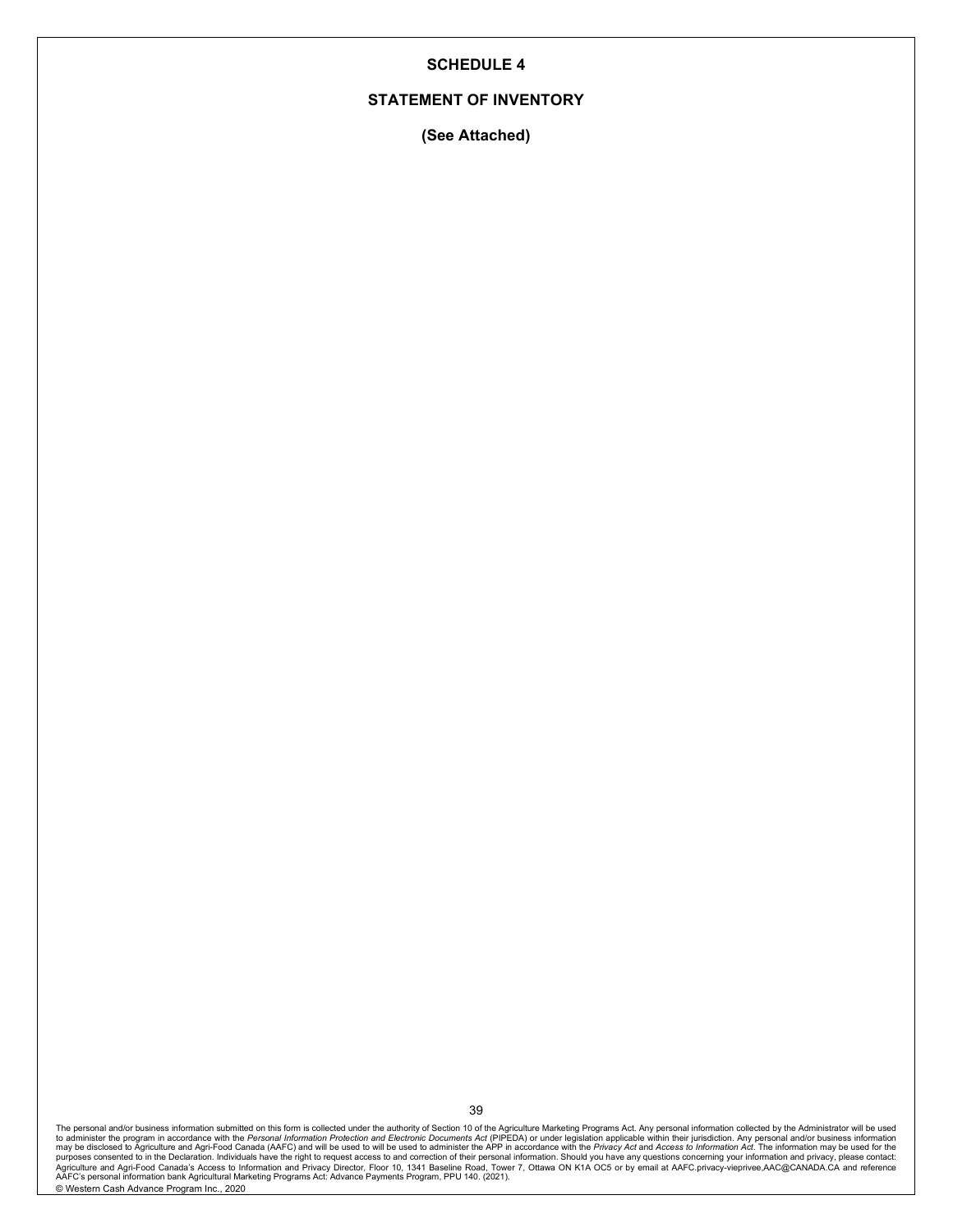# **STATEMENT OF INVENTORY**

### Basic Information

Producer Name (the "Producer") APP ID #

### **Instructions**

- $\checkmark$  Complete information with respect to all of the Producer's inventory.<br> $\checkmark$  Add additional sheets if necessary.
- Add additional sheets if necessary.

### **FORAGE AND HAY**

#### **Number of Acres in Production \_\_\_\_\_\_\_\_\_\_\_\_\_\_\_\_\_\_\_\_\_\_**

| <b>Description</b>   | <b>Acres (Seeded</b><br>or Harvested | Quantity<br>(on Hand) | Units (lbs., Bus,<br>MT, other | <b>Price per Unit</b> | Total Value (\$) |
|----------------------|--------------------------------------|-----------------------|--------------------------------|-----------------------|------------------|
|                      |                                      |                       |                                |                       |                  |
|                      |                                      |                       |                                |                       |                  |
|                      |                                      |                       |                                |                       |                  |
|                      |                                      |                       |                                |                       |                  |
|                      |                                      |                       |                                |                       |                  |
| Legal land Locations |                                      |                       |                                |                       |                  |

### **CROP INVENTORY (CEREALS, OILSEEDS, PLUSES OR GRASS)**

### **Number of Acres in Production \_\_\_\_\_\_\_\_\_\_\_\_\_\_\_\_\_\_\_\_\_\_**

| <b>Description</b>   | <b>Acres (Seeded</b><br>or Harvested | Quantity<br>(on Hand) | Units (lbs., Bus,<br>MT, other | <b>Price per Unit</b> | Total Value (\$) |
|----------------------|--------------------------------------|-----------------------|--------------------------------|-----------------------|------------------|
|                      |                                      |                       |                                |                       |                  |
|                      |                                      |                       |                                |                       |                  |
|                      |                                      |                       |                                |                       |                  |
|                      |                                      |                       |                                |                       |                  |
|                      |                                      |                       |                                |                       |                  |
|                      |                                      |                       |                                |                       |                  |
| Legal land Locations |                                      |                       |                                |                       |                  |

**BISON**

| ------                              |                       |        |        |                                                     |
|-------------------------------------|-----------------------|--------|--------|-----------------------------------------------------|
| Number of Cows to Calve this Year _ |                       |        |        |                                                     |
| <b>Description</b>                  | Quantity<br>(on Hand) | Weight | Other) | Price per Unit<br>(\$/lb, \$/Head, Total Value (\$) |
|                                     |                       |        |        |                                                     |
|                                     |                       |        |        |                                                     |
|                                     |                       |        |        |                                                     |
|                                     |                       |        |        |                                                     |
|                                     |                       |        |        |                                                     |
| <b>Legal land Locations</b>         |                       |        |        |                                                     |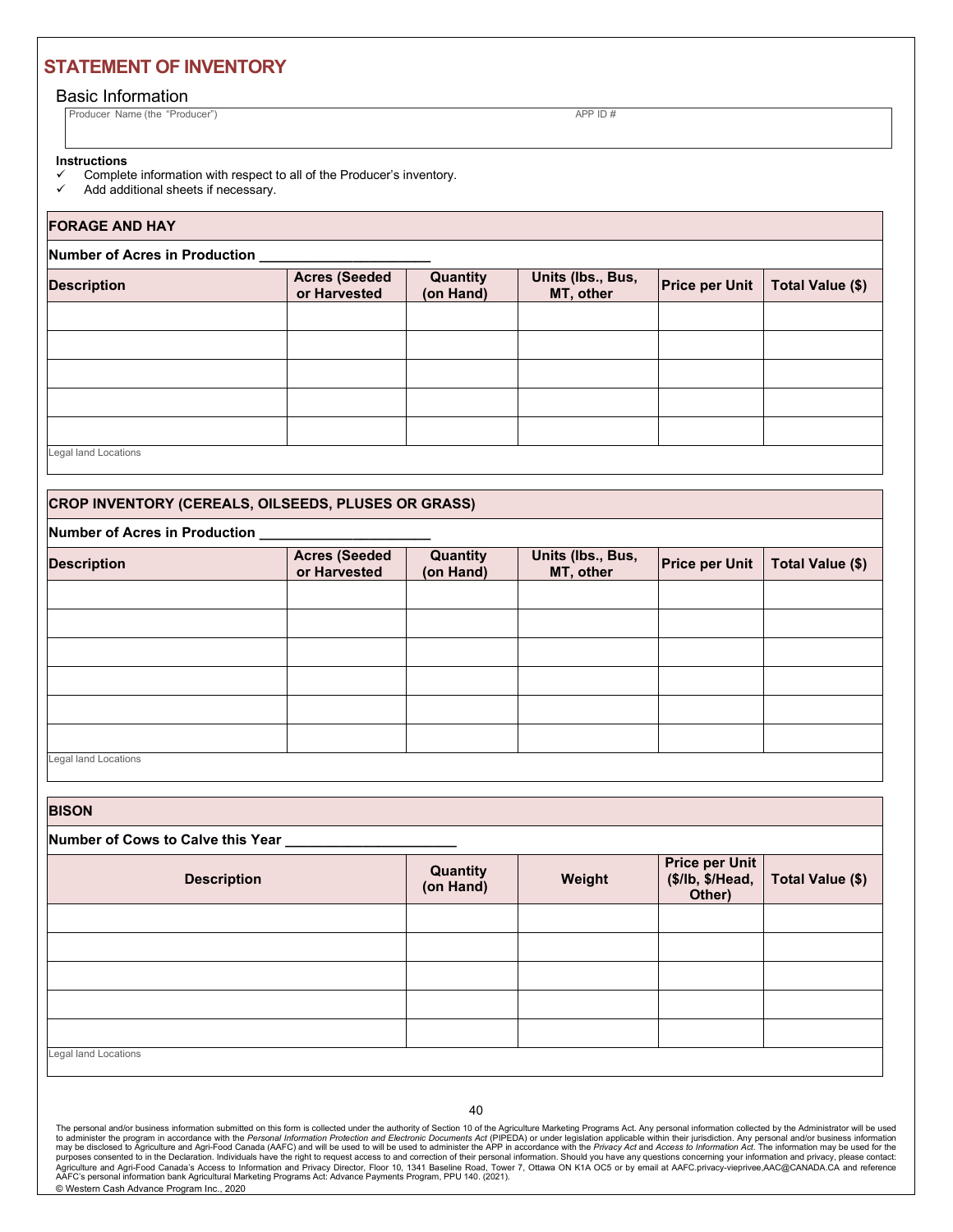# **STATEMENT OF INVENTORY -- CONTINUED**

### **CATTLE**

### **Number of Cows to Calve this Year \_\_\_\_\_\_\_\_\_\_\_\_\_\_\_\_\_\_\_\_\_\_**

| <b>Description</b>   | <b>Quantity</b><br>(on Hand) | Weight | Other) | Price per Unit<br>(\$/lb, \$/Head, Total Value (\$) |
|----------------------|------------------------------|--------|--------|-----------------------------------------------------|
|                      |                              |        |        |                                                     |
|                      |                              |        |        |                                                     |
|                      |                              |        |        |                                                     |
|                      |                              |        |        |                                                     |
| Legal land Locations |                              |        |        |                                                     |

**SHEEP** 

### **Number of Ewes to Lamb this Year \_\_\_\_\_\_\_\_\_\_\_\_\_\_\_\_\_\_\_\_\_\_**

| <b>Description</b>   | <b>Quantity</b><br>(on Hand) | Weight | <b>Price per Unit</b> | (\$/lb, \$/Head, Total Value (\$)<br>Other) |
|----------------------|------------------------------|--------|-----------------------|---------------------------------------------|
|                      |                              |        |                       |                                             |
|                      |                              |        |                       |                                             |
|                      |                              |        |                       |                                             |
|                      |                              |        |                       |                                             |
|                      |                              |        |                       |                                             |
| Legal land Locations |                              |        |                       |                                             |

| <b>GOATS</b>                       |                       |        |                                                     |                  |  |
|------------------------------------|-----------------------|--------|-----------------------------------------------------|------------------|--|
| Number of Nannies to Kid this Year |                       |        |                                                     |                  |  |
| <b>Description</b>                 | Quantity<br>(on Hand) | Weight | <b>Price per Unit</b><br>(\$/lb, \$/Head,<br>Other) | Total Value (\$) |  |
|                                    |                       |        |                                                     |                  |  |
|                                    |                       |        |                                                     |                  |  |
|                                    |                       |        |                                                     |                  |  |
|                                    |                       |        |                                                     |                  |  |
|                                    |                       |        |                                                     |                  |  |
| Legal land Locations               |                       |        |                                                     |                  |  |